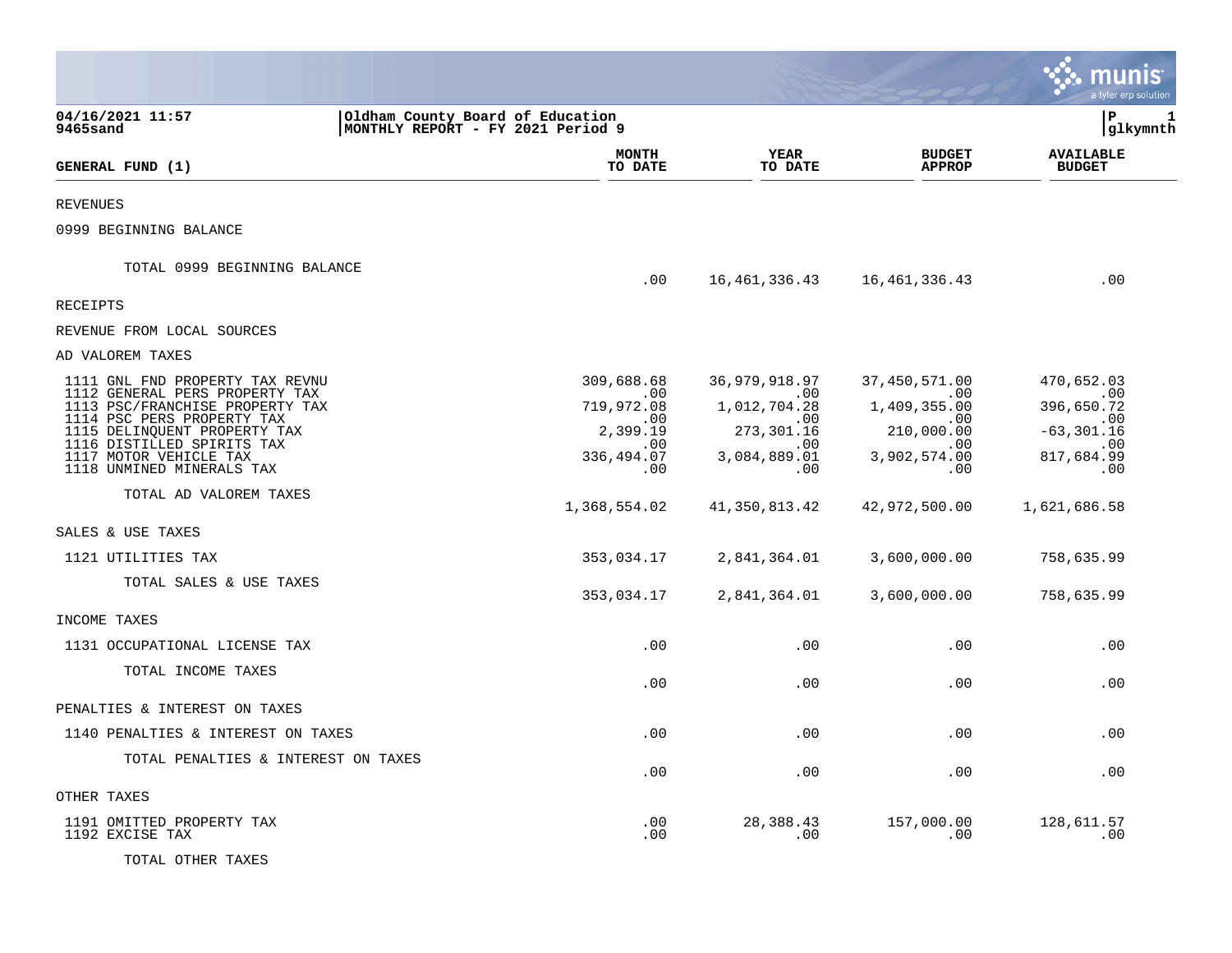|                                                                                                                                                                                          |                                 |                                 |                                 | a tyler erp solution               |
|------------------------------------------------------------------------------------------------------------------------------------------------------------------------------------------|---------------------------------|---------------------------------|---------------------------------|------------------------------------|
| 04/16/2021 11:57<br>Oldham County Board of Education<br>MONTHLY REPORT - FY 2021 Period 9<br>9465sand                                                                                    |                                 |                                 |                                 | l P<br> glkymnth                   |
| GENERAL FUND (1)                                                                                                                                                                         | <b>MONTH</b><br>TO DATE         | YEAR<br>TO DATE                 | <b>BUDGET</b><br><b>APPROP</b>  | <b>AVAILABLE</b><br><b>BUDGET</b>  |
|                                                                                                                                                                                          | .00                             | 28,388.43                       | 157,000.00                      | 128,611.57                         |
| REVENUE OTHER LOCAL GOVERNMENT UNITS                                                                                                                                                     |                                 |                                 |                                 |                                    |
| 1280 REVENUE IN LIEU OF TAXES                                                                                                                                                            | .00                             | 107, 275.26                     | 105,000.00                      | $-2, 275.26$                       |
| TOTAL REVENUE OTHER LOCAL GOVERNMENT UNITS                                                                                                                                               | .00                             | 107, 275. 26                    | 105,000.00                      | $-2, 275.26$                       |
| TUITION                                                                                                                                                                                  |                                 |                                 |                                 |                                    |
| 1310 PS DISTRICT TUITION FRM INDIVS<br>1320 TUIT FRM OTH GOVT SRCS W/IN ST<br>1330 TUIT FRM OTH GOVT SRCS OUT ST<br>1340 TUITION-RESTITUTION                                             | 14,884.66<br>.00<br>.00<br>.00  | 125,398.16<br>.00<br>.00<br>.00 | 60,000.00<br>.00<br>.00<br>.00  | $-65, 398.16$<br>.00<br>.00<br>.00 |
| TOTAL TUITION                                                                                                                                                                            | 14,884.66                       | 125,398.16                      | 60,000.00                       | $-65,398.16$                       |
| TRANSPORTATION                                                                                                                                                                           |                                 |                                 |                                 |                                    |
| 1410 TRANSP FEES FROM INDIVIDUALS<br>1420 TRN FEE FM OTH GVT SRC W/IN ST<br>1430 TRN FEE FRM OTH GVT SRC OUT ST<br>1441 TRANSPORT FRM NON-PUBLIC SCHS<br>1442 TRANSPORT FRM FISCAL COURT | .00<br>.00<br>.00<br>.00<br>.00 | .00<br>.00<br>.00<br>.00<br>.00 | .00<br>.00<br>.00<br>.00<br>.00 | .00<br>.00<br>.00<br>.00<br>.00    |
| TOTAL TRANSPORTATION                                                                                                                                                                     | .00                             | .00                             | .00                             | .00                                |
| EARNINGS ON INVESTMENTS                                                                                                                                                                  |                                 |                                 |                                 |                                    |
| 1510 INTEREST ON INVESTMENTS<br>1540 INVESTMENT INC FROM REAL PRPTY                                                                                                                      | 20, 278.64<br>.00               | 166,366.18<br>.00               | 138,000.00<br>.00               | $-28, 366.18$<br>.00               |
| TOTAL EARNINGS ON INVESTMENTS                                                                                                                                                            | 20, 278.64                      | 166,366.18                      | 138,000.00                      | $-28, 366.18$                      |
| STUDENT ACTIVITIES                                                                                                                                                                       |                                 |                                 |                                 |                                    |
| 1740 STUDENT PARKING FEES - 75%                                                                                                                                                          | .00                             | .00                             | .00                             | .00                                |
| TOTAL STUDENT ACTIVITIES                                                                                                                                                                 | .00                             | .00                             | .00                             | .00                                |
| COMMUNITY SERVICE ACTIVITIES                                                                                                                                                             |                                 |                                 |                                 |                                    |
| 1800 REVENUE-SPECIAL PROJECTS<br>1819 REVENUE-RESOURCE CENTER                                                                                                                            | .00<br>274.25                   | .00<br>3,754.03                 | .00<br>12,000.00                | .00<br>8,245.97                    |
| TOTAL COMMUNITY SERVICE ACTIVITIES                                                                                                                                                       | 274.25                          | 3,754.03                        | 12,000.00                       | 8,245.97                           |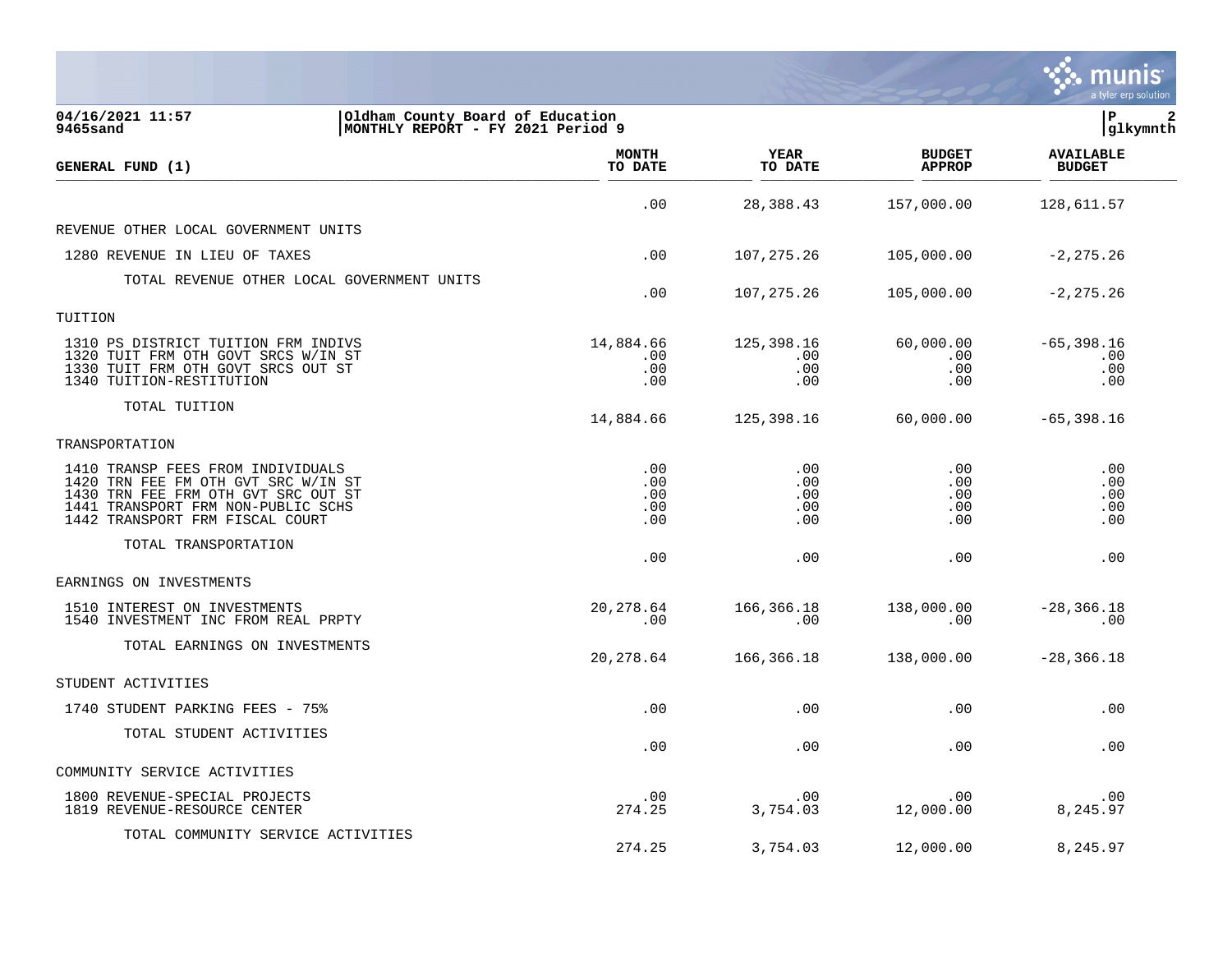

## **04/16/2021 11:57 |Oldham County Board of Education |P 3 9465sand |MONTHLY REPORT - FY 2021 Period 9 |glkymnth**

| <b>GENERAL FUND (1)</b>                                                                                                                                                                                                                                                                                                                                                                                                                                                                                                                                                                                                                                                                                 | <b>MONTH</b><br>TO DATE                                                                                                                                                           | YEAR<br>TO DATE                                                                                                                                                                                            | <b>BUDGET</b><br><b>APPROP</b>                                                                                                                                                                                                                                     | <b>AVAILABLE</b><br><b>BUDGET</b>                                                                                                                                                                                               |
|---------------------------------------------------------------------------------------------------------------------------------------------------------------------------------------------------------------------------------------------------------------------------------------------------------------------------------------------------------------------------------------------------------------------------------------------------------------------------------------------------------------------------------------------------------------------------------------------------------------------------------------------------------------------------------------------------------|-----------------------------------------------------------------------------------------------------------------------------------------------------------------------------------|------------------------------------------------------------------------------------------------------------------------------------------------------------------------------------------------------------|--------------------------------------------------------------------------------------------------------------------------------------------------------------------------------------------------------------------------------------------------------------------|---------------------------------------------------------------------------------------------------------------------------------------------------------------------------------------------------------------------------------|
| OTHER REVENUE FROM LOCAL SOURCES                                                                                                                                                                                                                                                                                                                                                                                                                                                                                                                                                                                                                                                                        |                                                                                                                                                                                   |                                                                                                                                                                                                            |                                                                                                                                                                                                                                                                    |                                                                                                                                                                                                                                 |
| 1910 REAL PROPERTY RENT INCOME<br>1911 BUILDING RENTAL<br>1912 BUS RENTAL<br>1919 RENTAL-OTHER<br>1920 CONTRIBUTIONS / DONATIONS<br>1920 CONTRIBUTIONS- BOOSTERS/PTA<br>1925 REIMBURSEMENTS (NON-GVT)<br>1925 REV-ADAPTIVE SCHL REG FEE<br>1925 DAYCARE REVENUE<br>1925 REIMBURSEMENTS/FOOD SERVICE<br>1925 GATE RECEIPTS<br>1925 LOCKER/PARKING REVENUE<br>1925 SCHOOL FEES<br>1925 SCHOOL REVENUE<br>1925 SPORTS PASS<br>1941 TEXTBOOK SALES<br>1942 TEXTBOOK RENTALS<br>1951 MISC REV FRM OTH SCH DST IN ST<br>1952 MSC REV FRM OTH SCH DST OUT ST<br>1970 REV FROM OTHER DEPT IN DISTRIC<br>1980 REFUND OF PRIOR YR EXPENDITURE<br>1990 MISCELLANEOUS REVENUE<br>1999 Preschool Special Project C/O | .00<br>366.00<br>5,438.58<br>.00<br>$-30,819.00$<br>.00<br>.00<br>.00<br>.00<br>.00<br>.00<br>.00<br>.00<br>.00<br>.00<br>.00<br>.00<br>.00<br>.00<br>.00<br>.00<br>380.02<br>.00 | 1,121.50<br>3,294.00<br>36,131.17<br>5,500.00<br>370,837.39<br>.00<br>133,015.58<br>$.00 \,$<br>.00<br>.00<br>.00<br>.00<br>.00<br>.00<br>.00<br>.00<br>.00<br>.00<br>.00<br>.00<br>.00<br>1,827.59<br>.00 | .00<br>20,000.00<br>160,000.00<br>$18,460.00$<br>$15,000.00$<br>$\begin{array}{c} .00 \\ .00 \end{array}$<br>.00<br>.00<br>.00<br>$.00 \ \,$<br>.00<br>$.00 \ \,$<br>.00<br>.00<br>$.00 \ \rm$<br>.00<br>$.00 \,$<br>.00<br>.00<br>.00<br>.00<br>170,000.00<br>.00 | $-1,121.50$<br>$16,706.00$<br>123,868.83<br>$-12,960.00$<br>-355,837.39<br>.00<br>.00<br>$-133,015.58$<br>.00<br>.00<br>.00<br>.00<br>.00<br>.00<br>.00<br>.00<br>.00<br>.00<br>.00<br>.00<br>.00<br>.00<br>168, 172. 41<br>.00 |
| TOTAL OTHER REVENUE FROM LOCAL SOURCES                                                                                                                                                                                                                                                                                                                                                                                                                                                                                                                                                                                                                                                                  | $-24,634.40$                                                                                                                                                                      | 551,727.23                                                                                                                                                                                                 | 383,460.00                                                                                                                                                                                                                                                         | $-168, 267.23$                                                                                                                                                                                                                  |
| TOTAL REVENUE FROM LOCAL SOURCES                                                                                                                                                                                                                                                                                                                                                                                                                                                                                                                                                                                                                                                                        | 1,732,391.34                                                                                                                                                                      | 45, 175, 086.72                                                                                                                                                                                            | 47,427,960.00                                                                                                                                                                                                                                                      | 2, 252, 873. 28                                                                                                                                                                                                                 |
| REVENUE FROM STATE SOURCES                                                                                                                                                                                                                                                                                                                                                                                                                                                                                                                                                                                                                                                                              |                                                                                                                                                                                   |                                                                                                                                                                                                            |                                                                                                                                                                                                                                                                    |                                                                                                                                                                                                                                 |
| STATE PROGRAM                                                                                                                                                                                                                                                                                                                                                                                                                                                                                                                                                                                                                                                                                           |                                                                                                                                                                                   |                                                                                                                                                                                                            |                                                                                                                                                                                                                                                                    |                                                                                                                                                                                                                                 |
| 3111 SEEK PROGRAM                                                                                                                                                                                                                                                                                                                                                                                                                                                                                                                                                                                                                                                                                       | 3,037,942.00                                                                                                                                                                      | 28,198,711.00                                                                                                                                                                                              | 38,712,584.00                                                                                                                                                                                                                                                      | 10,513,873.00                                                                                                                                                                                                                   |
| TOTAL STATE PROGRAM                                                                                                                                                                                                                                                                                                                                                                                                                                                                                                                                                                                                                                                                                     | 3,037,942.00                                                                                                                                                                      | 28, 198, 711.00                                                                                                                                                                                            | 38,712,584.00                                                                                                                                                                                                                                                      | 10,513,873.00                                                                                                                                                                                                                   |
| OTHER STATE FUNDING                                                                                                                                                                                                                                                                                                                                                                                                                                                                                                                                                                                                                                                                                     |                                                                                                                                                                                   |                                                                                                                                                                                                            |                                                                                                                                                                                                                                                                    |                                                                                                                                                                                                                                 |
| 3121 VOCATIONAL TRAVEL<br>3122 VOCATIONAL TRANSPORTATION<br>3123 STATE VOCATIONAL SCHOOL<br>3124 DIST VOCATIONAL SCHOOL<br>3125 BUS DRVR TRAINING REIMB<br>3126 SUB SALARY REIMB (STATE)<br>3127 FLEXIBLE SPENDING REFUND<br>3128 AUDIT REIMBURSEMENT<br>3129 KSB/KSD TRANSP REIMBURSEMENT                                                                                                                                                                                                                                                                                                                                                                                                              | .00<br>.00<br>.00<br>.00<br>.00<br>.00<br>.00<br>.00<br>.00                                                                                                                       | $.00 \,$<br>.00<br>$.00 \,$<br>$.00 \,$<br>.00<br>.00<br>.00<br>.00<br>.00                                                                                                                                 | $.00 \,$<br>.00<br>$.00 \,$<br>$.00 \ \rm$<br>.00<br>.00<br>.00<br>.00<br>.00                                                                                                                                                                                      | .00<br>.00<br>.00<br>.00<br>.00<br>.00<br>.00<br>.00<br>.00                                                                                                                                                                     |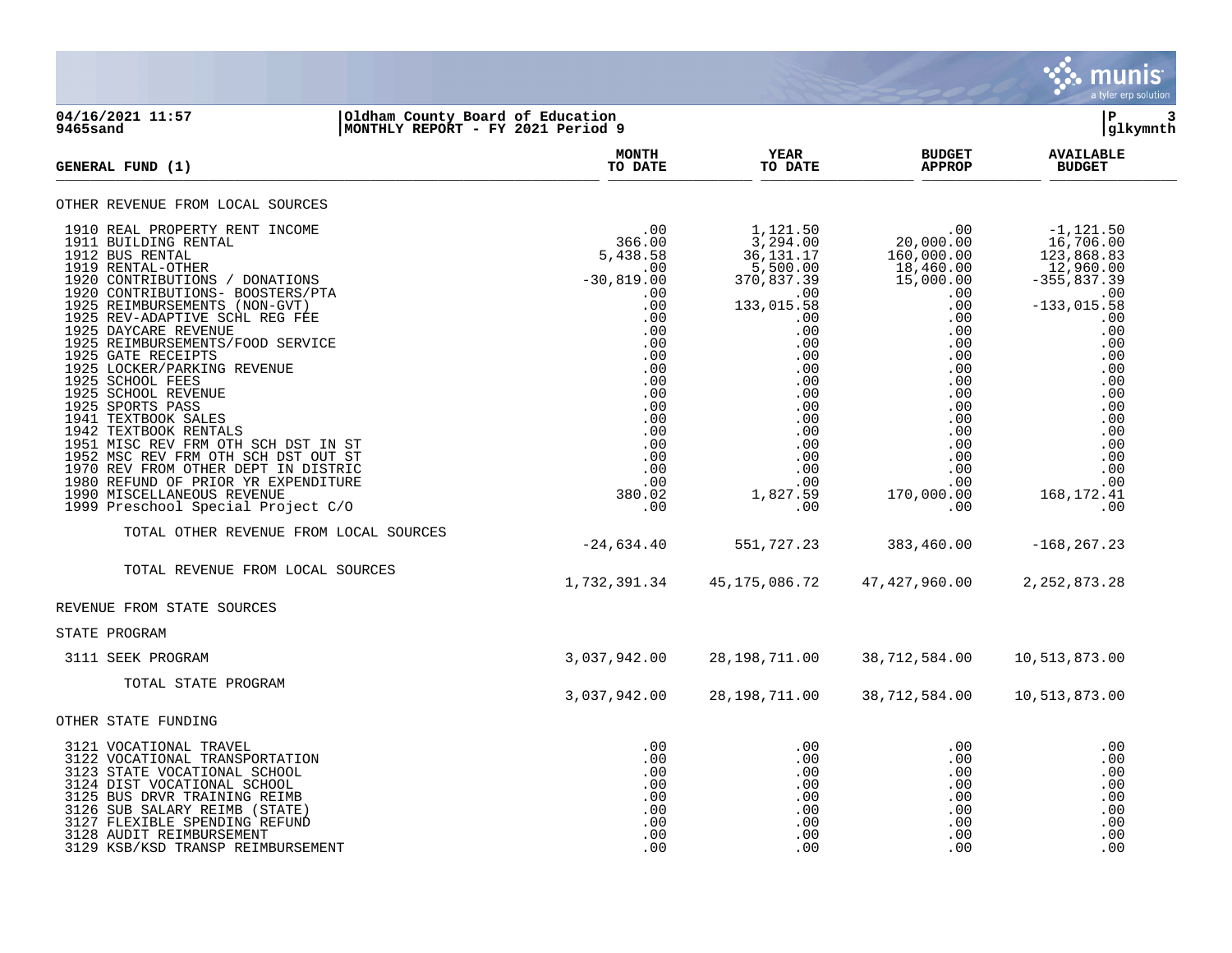

**04/16/2021 11:57 |Oldham County Board of Education |P 4 9465sand |MONTHLY REPORT - FY 2021 Period 9 |glkymnth MONTH AVAILABLE YEAR BUDGET** AVAILABLE **GENERAL FUND (1) TO DATE TO DATE APPROP BUDGET**   $\frac{10 \text{ Bheb}}{10 \text{ Bheb}}$ TOTAL OTHER STATE FUNDING  $.00$  .  $.00$  .  $.00$  .  $.00$  .  $.00$  .  $.00$  .  $.00$  .  $.00$  .  $.00$  .  $.00$  .  $.00$  .  $.00$  .  $.00$  .  $.00$  .  $.00$  .  $.00$  .  $.00$  .  $.00$  .  $.00$  .  $.00$  .  $.00$  .  $.00$  .  $.00$  .  $.00$  .  $.00$  .  $.00$  .  $.00$  .  $.00$ EXPENDITURE REIMBURSEMENTS 3130 OUT OF DISTRICT REIMBURSEMENT .00 .00 75,000.00 75,000.00 3131 TEXTBOOK REIMBURSEMENT TOTAL EXPENDITURE REIMBURSEMENTS  $.00$  .00  $.00$  .00  $.00$  75,000.00  $75,000.00$ REVENUE IN LIEU OF TAXES/STATE 3800 REV-IN LIEU OF TAX-STATE 7,802.70 70,067.78 90,012.00 19,944.22 TOTAL REVENUE IN LIEU OF TAXES/STATE 7,802.70 70,067.78 90,012.00 19,944.22 REVENUE ON BEHALF PAYMENTS 3900 REVENUE-ON BEHALF PMTS-STATE .00 .00 29,780,400.00 29,780,400.00 TOTAL REVENUE ON BEHALF PAYMENTS .00 .00 29,780,400.00 29,780,400.00 TOTAL REVENUE FROM STATE SOURCES 3,045,744.70 28,268,778.78 68,657,996.00 40,389,217.22 REVENUE FROM FEDERAL SOURCES UNRESTRICTED DIRECT 4100 UNRESTRICTED DIRECT FEDERAL .00 .00 .00 .00 TOTAL UNRESTRICTED DIRECT  $.00$  .  $.00$  .  $.00$  .  $.00$  .  $.00$  .  $.00$  .  $.00$  .  $.00$  .  $.00$  .  $.00$  .  $.00$  .  $.00$  .  $.00$  .  $.00$  .  $.00$  .  $.00$  .  $.00$  .  $.00$  .  $.00$  .  $.00$  .  $.00$  .  $.00$  .  $.00$  .  $.00$  .  $.00$  .  $.00$  .  $.00$  .  $.00$ RESTRICTED THROUGH THE STATE 4500 RESTRICTED FED THRU STATE 228.48 540.48 6,000.00 5,459.52 TOTAL RESTRICTED THROUGH THE STATE 228.48 540.48 6,000.00 5,459.52 FEDERAL REIMBURSEMENT 4810 MEDICAID REIMBURSEMENT 11,675.12 73,155.78 335,000.00 261,844.22 TOTAL FEDERAL REIMBURSEMENT 11,675.12 73,155.78 335,000.00 261,844.22

TOTAL REVENUE FROM FEDERAL SOURCES

11,903.60 73,696.26 341,000.00 267,303.74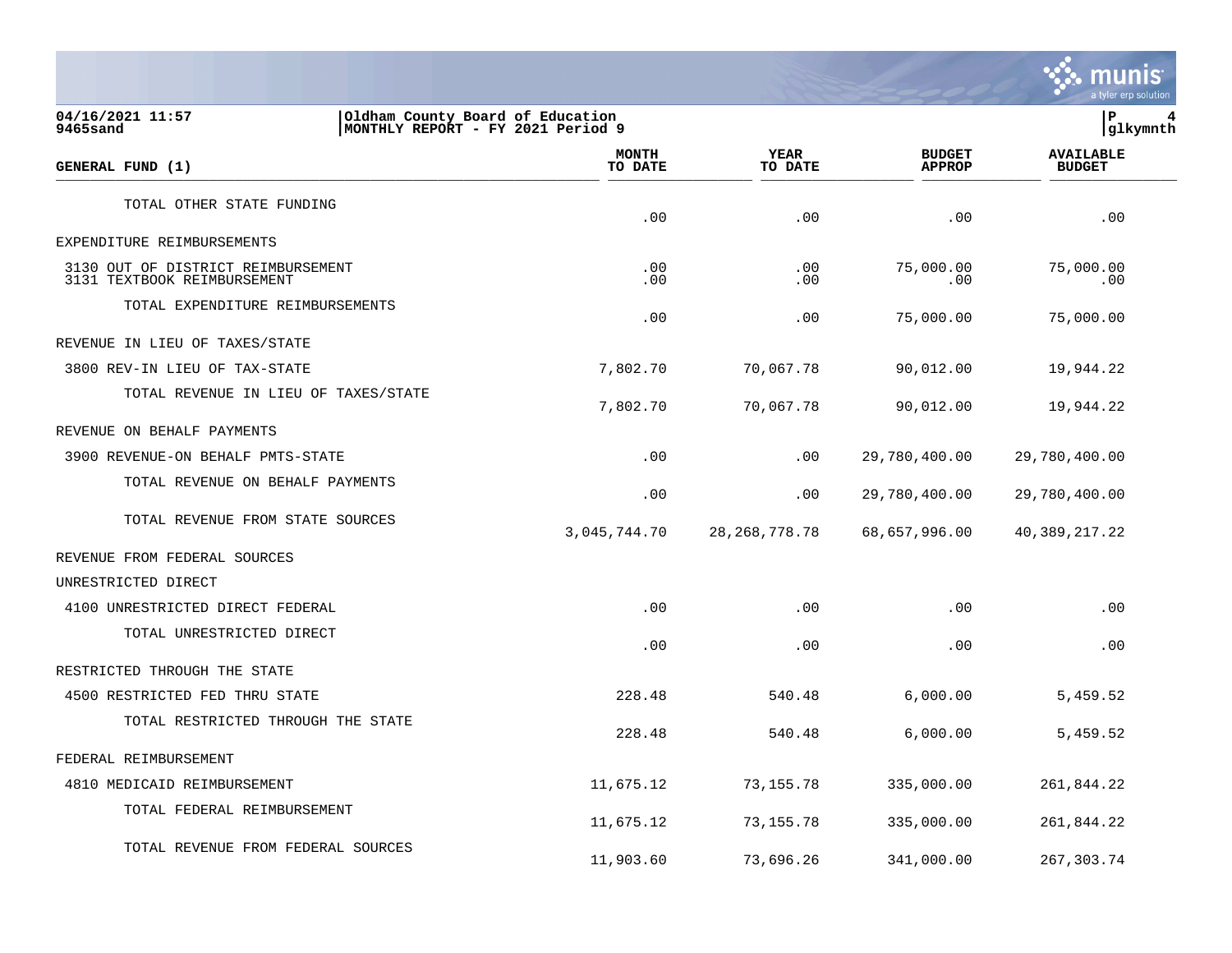|                                                                                                                                                                                                                                                                              |                                                         |                                                            |                                                              | <b>munis</b><br>a tyler erp solution                                |
|------------------------------------------------------------------------------------------------------------------------------------------------------------------------------------------------------------------------------------------------------------------------------|---------------------------------------------------------|------------------------------------------------------------|--------------------------------------------------------------|---------------------------------------------------------------------|
| 04/16/2021 11:57<br>Oldham County Board of Education<br>MONTHLY REPORT - FY 2021 Period 9<br>9465sand                                                                                                                                                                        |                                                         |                                                            |                                                              | 5<br>ΙP<br>glkymnth                                                 |
| GENERAL FUND (1)                                                                                                                                                                                                                                                             | <b>MONTH</b><br>TO DATE                                 | YEAR<br>TO DATE                                            | <b>BUDGET</b><br><b>APPROP</b>                               | <b>AVAILABLE</b><br><b>BUDGET</b>                                   |
| OTHER RECEIPTS                                                                                                                                                                                                                                                               |                                                         |                                                            |                                                              |                                                                     |
| INTERFUND TRANSFERS                                                                                                                                                                                                                                                          |                                                         |                                                            |                                                              |                                                                     |
| 5210 FUND TRANSFER<br>5210 TRANSFER IN - SALARIES<br>5220 INDIRECT COSTS TRANSFER                                                                                                                                                                                            | .00<br>.00<br>.00                                       | 62.46<br>665,395.50<br>90,856.84                           | .00<br>.00<br>190,036.37                                     | $-62.46$<br>$-665, 395.50$<br>99,179.53                             |
| TOTAL INTERFUND TRANSFERS                                                                                                                                                                                                                                                    | .00                                                     | 756,314.80                                                 | 190,036.37                                                   | $-566, 278.43$                                                      |
| SALE OR COMP FOR LOSS OF ASSETS                                                                                                                                                                                                                                              |                                                         |                                                            |                                                              |                                                                     |
| 5311 SALE OF LAND & IMPROVEMENTS<br>5312 LOSS COMP - LAND & IMPROVEMNTS<br>5331 SALE OF BUILDINGS<br>5332 INSUR COMP - BUILDINGS<br>5341 SALE OF EQUIPMENT ETC<br>5341 SALE OF SURPLUS EQ-ONLINE AUCT<br>5341 DISPOSAL PROCEEDS - TECH EQ<br>5342 INSUR COMP - EQUIPMENT ETC | .00<br>.00<br>.00<br>.00<br>.00<br>591.50<br>.00<br>.00 | .00<br>.00<br>.00<br>.00<br>.00<br>23,755.49<br>.00<br>.00 | .00<br>.00<br>.00<br>.00<br>.00<br>500.00<br>1,500.00<br>.00 | .00<br>.00<br>.00<br>.00<br>.00<br>$-23, 255.49$<br>1,500.00<br>.00 |
| TOTAL SALE OR COMP FOR LOSS OF ASSETS                                                                                                                                                                                                                                        | 591.50                                                  | 23,755.49                                                  | 2,000.00                                                     | $-21, 755.49$                                                       |
| CAPITAL LEASE PROCEEDS                                                                                                                                                                                                                                                       |                                                         |                                                            |                                                              |                                                                     |
| 5500 CAPITAL LEASE PROCEEDS                                                                                                                                                                                                                                                  | .00                                                     | .00                                                        | .00                                                          | .00                                                                 |
| TOTAL CAPITAL LEASE PROCEEDS                                                                                                                                                                                                                                                 | .00                                                     | .00                                                        | .00                                                          | .00                                                                 |
| TOTAL OTHER RECEIPTS                                                                                                                                                                                                                                                         | 591.50                                                  | 780,070.29                                                 | 192,036.37                                                   | $-588,033.92$                                                       |
| TOTAL RECEIPTS                                                                                                                                                                                                                                                               | 4,790,631.14                                            | 74, 297, 632.05                                            | 116,618,992.37                                               | 42, 321, 360. 32                                                    |
| TOTAL REVENUE                                                                                                                                                                                                                                                                | 4,790,631.14                                            | 90,758,968.48                                              | 133,080,328.80                                               | 42, 321, 360. 32                                                    |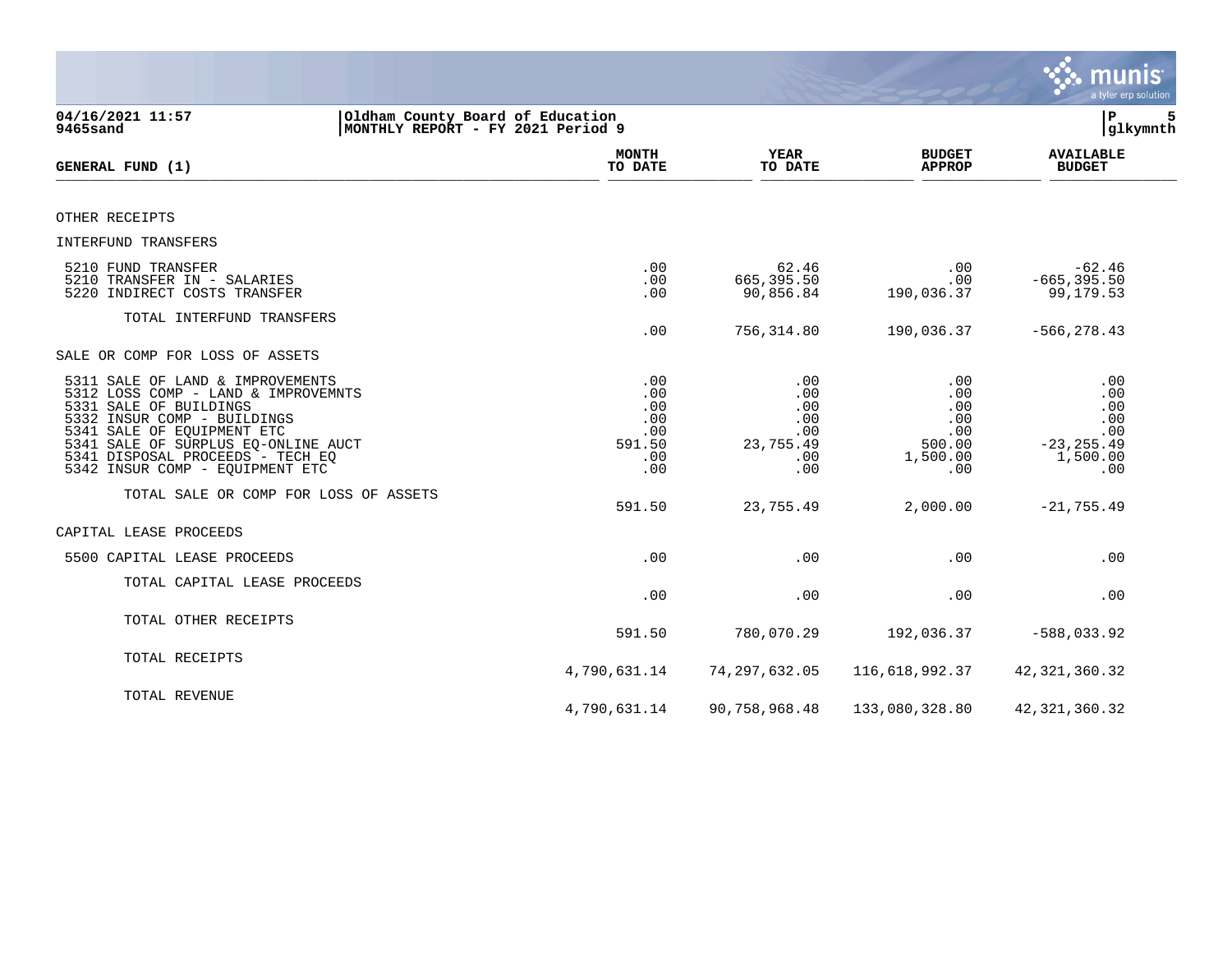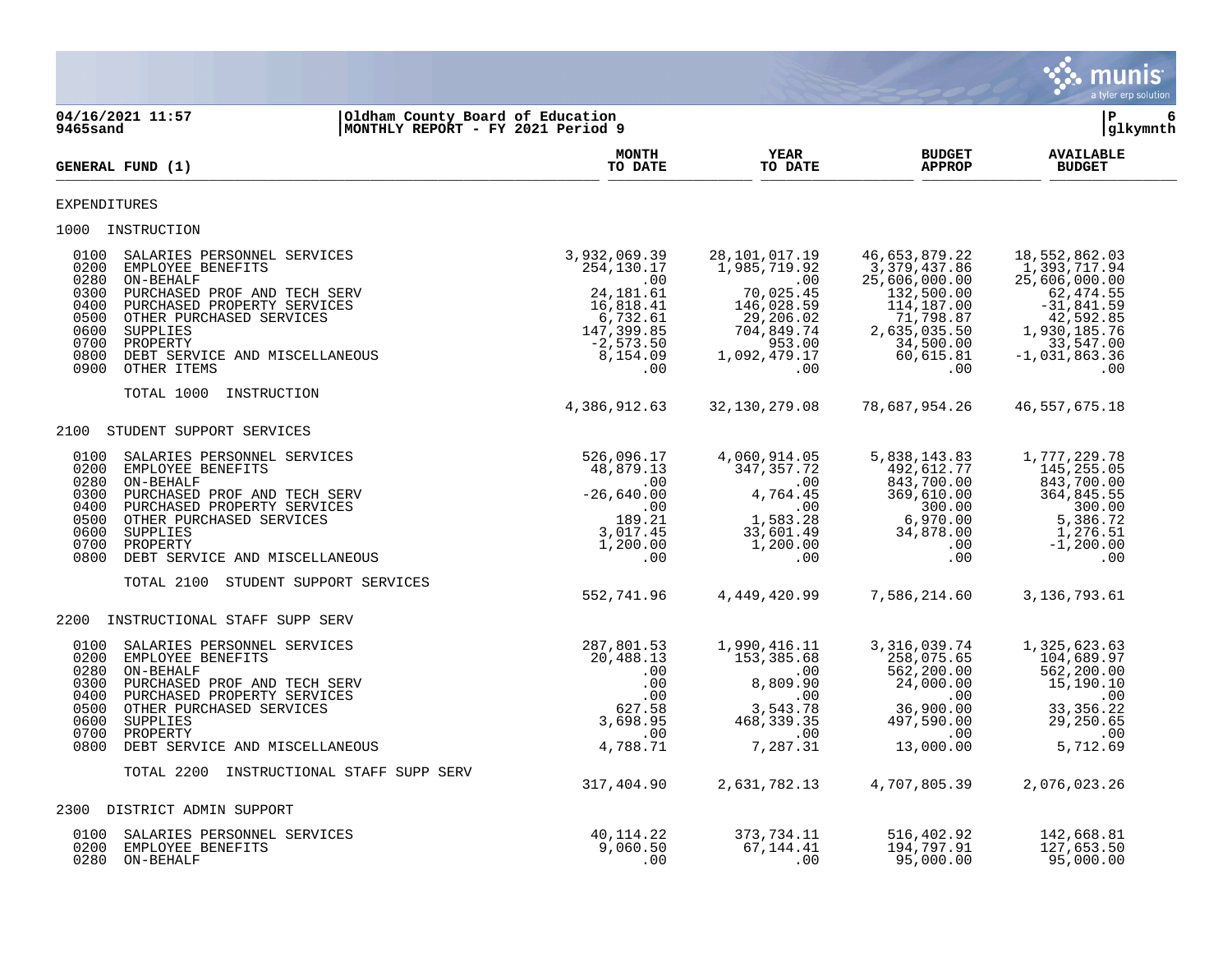

## **04/16/2021 11:57 |Oldham County Board of Education |P 7 9465sand |MONTHLY REPORT - FY 2021 Period 9 |glkymnth**

|                                                                              | <b>GENERAL FUND (1)</b>                                                                                                                                                                                                                                                                                                                                                                                                                                                                         | <b>MONTH</b><br>TO DATE                                                                                    | YEAR<br>TO DATE                                                                                                                                                                                        | <b>BUDGET</b><br><b>APPROP</b>                                                                                                                                                                                                                                                           | <b>AVAILABLE</b><br><b>BUDGET</b>                                                                           |  |
|------------------------------------------------------------------------------|-------------------------------------------------------------------------------------------------------------------------------------------------------------------------------------------------------------------------------------------------------------------------------------------------------------------------------------------------------------------------------------------------------------------------------------------------------------------------------------------------|------------------------------------------------------------------------------------------------------------|--------------------------------------------------------------------------------------------------------------------------------------------------------------------------------------------------------|------------------------------------------------------------------------------------------------------------------------------------------------------------------------------------------------------------------------------------------------------------------------------------------|-------------------------------------------------------------------------------------------------------------|--|
| 0300<br>0400<br>0500<br>0600<br>0700<br>0800<br>0840<br>0900                 | $\begin{tabular}{l l l} \multicolumn{1}{c}{\textbf{FURCHASED} \textbf{ PROPERTY} \textbf{SERVICES} & & & & -212,555.05 \\ \multicolumn{1}{c}{\textbf{FURCHASED} \textbf{ PROPERTY} \textbf{SERVICES} & & & 4,351.38 \\ \multicolumn{1}{c}{\textbf{OTHER} \textbf{ PURVHER} & & & 76,038.59 \\ \multicolumn{1}{c}{\textbf{SUPPLIES} \textbf{S} & & -5,536.08 \\ \multicolumn{1}{c}{\textbf{DEBT} \textbf{SERVICEB} \textbf{AND MISCEL$<br>OTHER ITEMS                                            | .00                                                                                                        |                                                                                                                                                                                                        | $\begin{array}{cccc} -95,915.79 & 700,899.00 & 796,814.79 \\ 20,519.68 & 57,200.00 & 36,680.32 \\ 160,567.03 & 317,860.00 & 157,292.97 \\ 66,063.33 & 42,400.00 & 2,700.00 \\ 58,056.48 & 73,760.00 & 15,703.52 \\ .00 & .00 & .00 & .00 \\ .00 & .00 & .00 & .00 \\ \end{array}$        |                                                                                                             |  |
|                                                                              | TOTAL 2300<br>DISTRICT ADMIN SUPPORT                                                                                                                                                                                                                                                                                                                                                                                                                                                            | $-88,376.44$ 650,169.25                                                                                    |                                                                                                                                                                                                        | 2,001,019.83 1,350,850.58                                                                                                                                                                                                                                                                |                                                                                                             |  |
| 2400                                                                         | SCHOOL ADMIN SUPPORT                                                                                                                                                                                                                                                                                                                                                                                                                                                                            |                                                                                                            |                                                                                                                                                                                                        |                                                                                                                                                                                                                                                                                          |                                                                                                             |  |
| 0100<br>0200<br>0280<br>0300<br>0400<br>0500<br>0600<br>0700<br>0800         | $\begin{tabular}{llllll} \multicolumn{4}{c}{\textbf{SALARIES } } & \textbf{EERSONNEL} & \textbf{SERVICES} & & & & & & & & & & \\ \multicolumn{4}{c}{\textbf{EMPLOYEE } } & \textbf{BENEFTTS} & & & & & & & & & & & \\ \multicolumn{4}{c}{\textbf{EMPLOYEE } } & \textbf{BENEFTTS} & & & & & & & & & & & \\ \multicolumn{4}{c}{\textbf{ON-BEHALE}} & & & & & & & & & & & \\ \multicolumn{4}{c}{\textbf{DURCHASED } } & \textbf{PROPE RTY } & \textbf{SERV ICES} & & & & & & & & \\$<br>ON-BEHALF |                                                                                                            | 4,193,234.49<br>498,585.38<br>$498,585.38$<br>.00<br>.00<br>$\begin{array}{r} .00\ 0.00\ 0.00\ 0.00\ 0.00\ 0.00\ \end{array}$                                                                          | 5,826,576.56<br>712,628.00<br>1,031,000.00<br>.00<br>.00<br>$\begin{array}{c} .00\ 0.00\ 0.00\ 0.00 \end{array}$                                                                                                                                                                         | 1,633,342.07<br>214,042.62<br>1,031,000.00<br>.00<br>.00<br>.00<br>.00<br>.00<br>.00                        |  |
|                                                                              | TOTAL 2400<br>SCHOOL ADMIN SUPPORT                                                                                                                                                                                                                                                                                                                                                                                                                                                              | 541,648.08                                                                                                 | 4,691,819.87 7,570,204.56                                                                                                                                                                              |                                                                                                                                                                                                                                                                                          | 2,878,384.69                                                                                                |  |
|                                                                              | 2500 BUSINESS SUPPORT SERVICES                                                                                                                                                                                                                                                                                                                                                                                                                                                                  |                                                                                                            |                                                                                                                                                                                                        |                                                                                                                                                                                                                                                                                          |                                                                                                             |  |
| 0100<br>0200<br>0280<br>0300<br>0400<br>0500<br>0600<br>0700<br>0800<br>0900 | USINESS SUPPURI DERVICES<br>SALARIES PERSONNEL SERVICES<br>EMPLOYEE BENEFITS<br>ON-BEHALF<br>PURCHASED PROF AND TECH SERV<br>PURCHASED PROPERTY SERVICES<br>OTHER PURCHASED SERVICES<br>OTHER PURCHASED SERVICES<br>SUPPLIES<br>PROPERTY<br>DEBT S                                                                                                                                                                                                                                              |                                                                                                            |                                                                                                                                                                                                        | $\begin{array}{cccc} 973\,, 133\,, 73 & 1\,, 899\,, 874\, .00 & 926\,, 740\,. 27 \\ 243\,, 220\,. 14 & 499\,, 615\,. 52 & 256\,, 395\,. 38 \\ .00 & 253\,, 000\,. 00 & 253\,, 000\,. 00 \\ 68\,, 371\,. 89 & 88\,, 712\,. 00 & 20\,, 340\,. 11 \\ 7\,, 087\,. 97 & 10\,, 000\,. 00 & 2\$ |                                                                                                             |  |
|                                                                              | TOTAL 2500<br>BUSINESS SUPPORT SERVICES                                                                                                                                                                                                                                                                                                                                                                                                                                                         | 317,102.61                                                                                                 | 1,582,988.77                                                                                                                                                                                           | 5,583,093.21                                                                                                                                                                                                                                                                             | 4,000,104.44                                                                                                |  |
|                                                                              | 2600 PLANT OPERATIONS AND MAINTENANCE                                                                                                                                                                                                                                                                                                                                                                                                                                                           |                                                                                                            |                                                                                                                                                                                                        |                                                                                                                                                                                                                                                                                          |                                                                                                             |  |
| 0100<br>0200<br>0280<br>0300<br>0400<br>0500<br>0600                         | ON-BEHALF<br>PURCHASED PROF AND TECH SERV<br>PURCHASED PROF AND TECH SERV<br>OTHER PURCHASED PROPERTY SERVICES<br>OTHER PURCHASED SERVICES<br>ROPERTY<br>ROPERTY<br>0700 PROPERTY                                                                                                                                                                                                                                                                                                               | 273,727.89<br>87,302.89<br>$\cdot\frac{00}{20}$<br>.00<br>46,856.75<br>66,286.59<br>216,090.21<br>8,700.00 | 2,462,336.76<br>783,687.29<br>$\begin{array}{cccc} 100 & 629,500.00 \ 465.00 & 17,300.00 \ 594,032.58 & 1,038,554.00 \ 133,829.31 & 318,100.00 \ 148,410.39 \end{array}$<br>1,649,835.22<br>113,075.00 | $, 212, 108.84$<br>1,023,182.00<br>629,500.00<br>17,300.00<br>38,554.00<br>38,554.00<br>158,438.00                                                                                                                                                                                       | 749,772.08<br>239, 494.71<br>629,500.00<br>16,835.00<br>444,521.42<br>134,270.69<br>808,575.17<br>45,363.00 |  |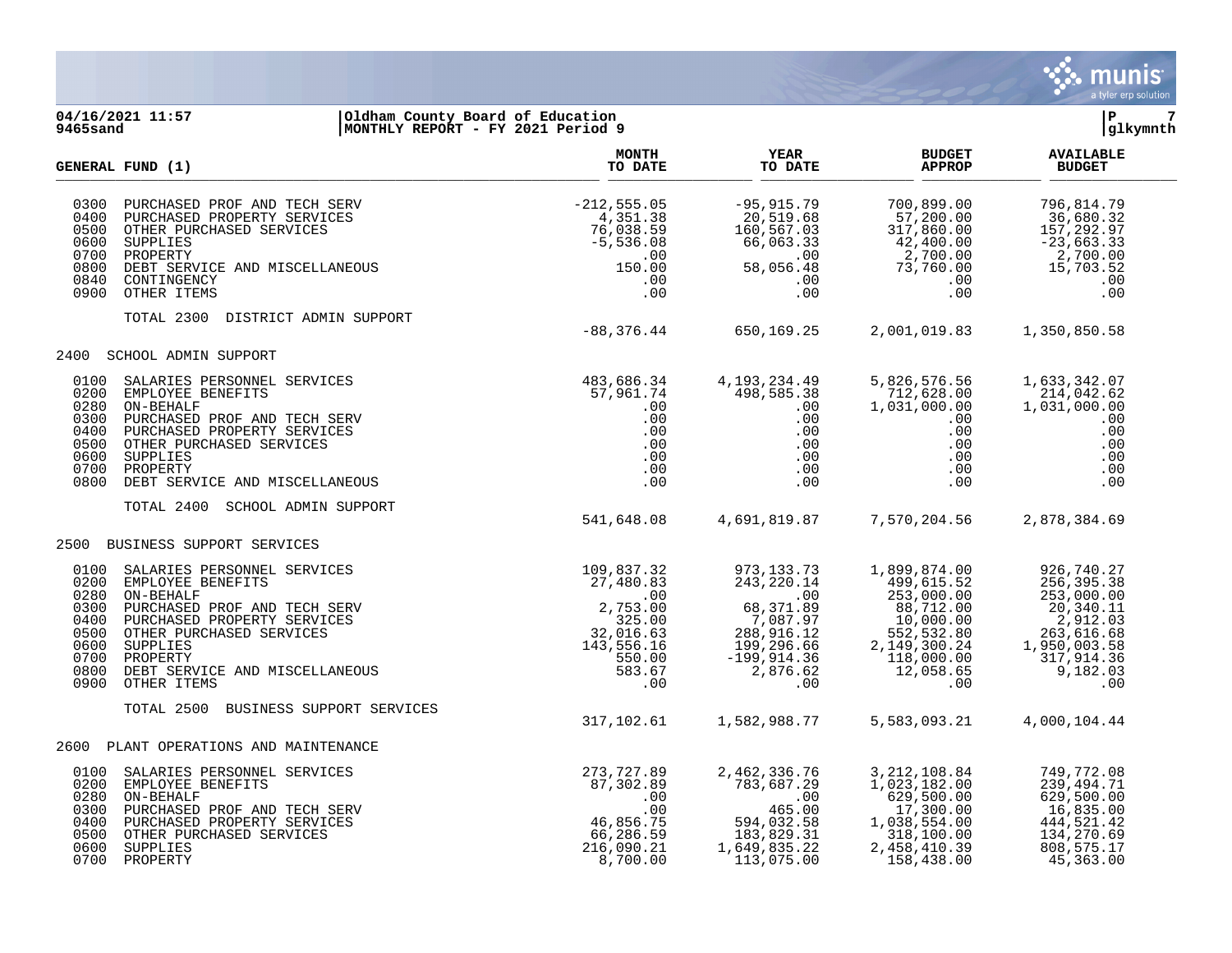

| 04/16/2021 11:57<br>Oldham County Board of Education<br>MONTHLY REPORT - FY 2021 Period 9<br>9465sand                                                                                                                                                                                                             |                                                                                                         |                                                                                                                 |                                                                                                                              | lР<br> glkymnth                                                                                                       | 8 |
|-------------------------------------------------------------------------------------------------------------------------------------------------------------------------------------------------------------------------------------------------------------------------------------------------------------------|---------------------------------------------------------------------------------------------------------|-----------------------------------------------------------------------------------------------------------------|------------------------------------------------------------------------------------------------------------------------------|-----------------------------------------------------------------------------------------------------------------------|---|
| GENERAL FUND (1)                                                                                                                                                                                                                                                                                                  | <b>MONTH</b><br>TO DATE                                                                                 | YEAR<br>TO DATE                                                                                                 | <b>BUDGET</b><br><b>APPROP</b>                                                                                               | <b>AVAILABLE</b><br><b>BUDGET</b>                                                                                     |   |
| 0800<br>DEBT SERVICE AND MISCELLANEOUS                                                                                                                                                                                                                                                                            | 1,703.47                                                                                                | 15,899.30                                                                                                       | 28,685.58                                                                                                                    | 12,786.28                                                                                                             |   |
| TOTAL 2600 PLANT OPERATIONS AND MAINTENANCE                                                                                                                                                                                                                                                                       |                                                                                                         |                                                                                                                 |                                                                                                                              |                                                                                                                       |   |
|                                                                                                                                                                                                                                                                                                                   | 700,667.80                                                                                              | 5,803,160.46                                                                                                    | 8,884,278.81                                                                                                                 | 3,081,118.35                                                                                                          |   |
| 2700<br>STUDENT TRANSPORTATION                                                                                                                                                                                                                                                                                    |                                                                                                         |                                                                                                                 |                                                                                                                              |                                                                                                                       |   |
| 0100<br>SALARIES PERSONNEL SERVICES<br>0200<br>EMPLOYEE BENEFITS<br>0280<br>ON-BEHALF<br>0300<br>PURCHASED PROF AND TECH SERV<br>0400<br>PURCHASED PROPERTY SERVICES<br>0500<br>OTHER PURCHASED SERVICES<br>0600<br>SUPPLIES<br>0700<br>PROPERTY<br>0800<br>DEBT SERVICE AND MISCELLANEOUS                        | 246,305.57<br>84, 152.84<br>.00<br>20.00<br>6,048.70<br>39,892.42<br>104,563.54<br>5,844.00<br>1,719.08 | 1,851,941.23<br>621,480.50<br>.00<br>1,263.00<br>59,776.65<br>83,107.44<br>487, 471.38<br>5,844.00<br>12,935.00 | 3, 332, 536.14<br>877,324.00<br>579,000.00<br>2,250.00<br>82,028.54<br>143,700.00<br>1,116,120.98<br>690,000.00<br>15,800.00 | 1,480,594.91<br>255,843.50<br>579,000.00<br>987.00<br>22, 251.89<br>60,592.56<br>628,649.60<br>684,156.00<br>2,865.00 |   |
| TOTAL 2700 STUDENT TRANSPORTATION                                                                                                                                                                                                                                                                                 | 488,546.15                                                                                              | 3, 123, 819. 20                                                                                                 | 6,838,759.66                                                                                                                 | 3,714,940.46                                                                                                          |   |
| 3100<br>FOOD SERVICE OPERATION                                                                                                                                                                                                                                                                                    |                                                                                                         |                                                                                                                 |                                                                                                                              |                                                                                                                       |   |
| 0280<br>ON-BEHALF                                                                                                                                                                                                                                                                                                 | .00                                                                                                     | .00                                                                                                             | .00                                                                                                                          | .00                                                                                                                   |   |
| FOOD SERVICE OPERATION<br>TOTAL 3100                                                                                                                                                                                                                                                                              | .00                                                                                                     | .00                                                                                                             | .00                                                                                                                          | .00                                                                                                                   |   |
| 3200 DAY CARE OPERATIONS                                                                                                                                                                                                                                                                                          |                                                                                                         |                                                                                                                 |                                                                                                                              |                                                                                                                       |   |
| 0280 ON-BEHALF                                                                                                                                                                                                                                                                                                    | .00                                                                                                     | .00                                                                                                             | .00                                                                                                                          | .00                                                                                                                   |   |
| TOTAL 3200 DAY CARE OPERATIONS                                                                                                                                                                                                                                                                                    | .00                                                                                                     | .00                                                                                                             | .00                                                                                                                          | .00                                                                                                                   |   |
| 3300<br>COMMUNITY SERVICES                                                                                                                                                                                                                                                                                        |                                                                                                         |                                                                                                                 |                                                                                                                              |                                                                                                                       |   |
| 0100<br>SALARIES PERSONNEL SERVICES<br>0200<br>EMPLOYEE BENEFITS<br>0280<br>ON-BEHALF<br>0300<br>PURCHASED PROF AND TECH SERV<br>0400<br>PURCHASED PROPERTY SERVICES<br>0500<br>OTHER PURCHASED SERVICES<br>0600<br>SUPPLIES<br>0700<br>PROPERTY<br>0800<br>DEBT SERVICE AND MISCELLANEOUS<br>0900<br>OTHER ITEMS | .00<br>.00<br>.00<br>.00<br>.00<br>.00<br>.00<br>.00<br>.00<br>.00                                      | .00<br>.00<br>.00<br>149.00<br>.00<br>.00<br>74.89<br>.00<br>.00<br>.00                                         | .00<br>.00<br>.00<br>3,780.00<br>.00<br>3,000.00<br>500.00<br>.00<br>50.00<br>.00                                            | .00<br>.00<br>.00<br>3,631.00<br>.00<br>3,000.00<br>425.11<br>$\,$ .00<br>50.00<br>.00                                |   |
| TOTAL 3300<br>COMMUNITY SERVICES                                                                                                                                                                                                                                                                                  | .00                                                                                                     | 223.89                                                                                                          | 7,330.00                                                                                                                     | 7,106.11                                                                                                              |   |
| LAND/SITE ACQUISITIONS<br>4100                                                                                                                                                                                                                                                                                    |                                                                                                         |                                                                                                                 |                                                                                                                              |                                                                                                                       |   |
| 0300 PURCHASED PROF AND TECH SERV                                                                                                                                                                                                                                                                                 | .00                                                                                                     | .00                                                                                                             | .00                                                                                                                          | .00                                                                                                                   |   |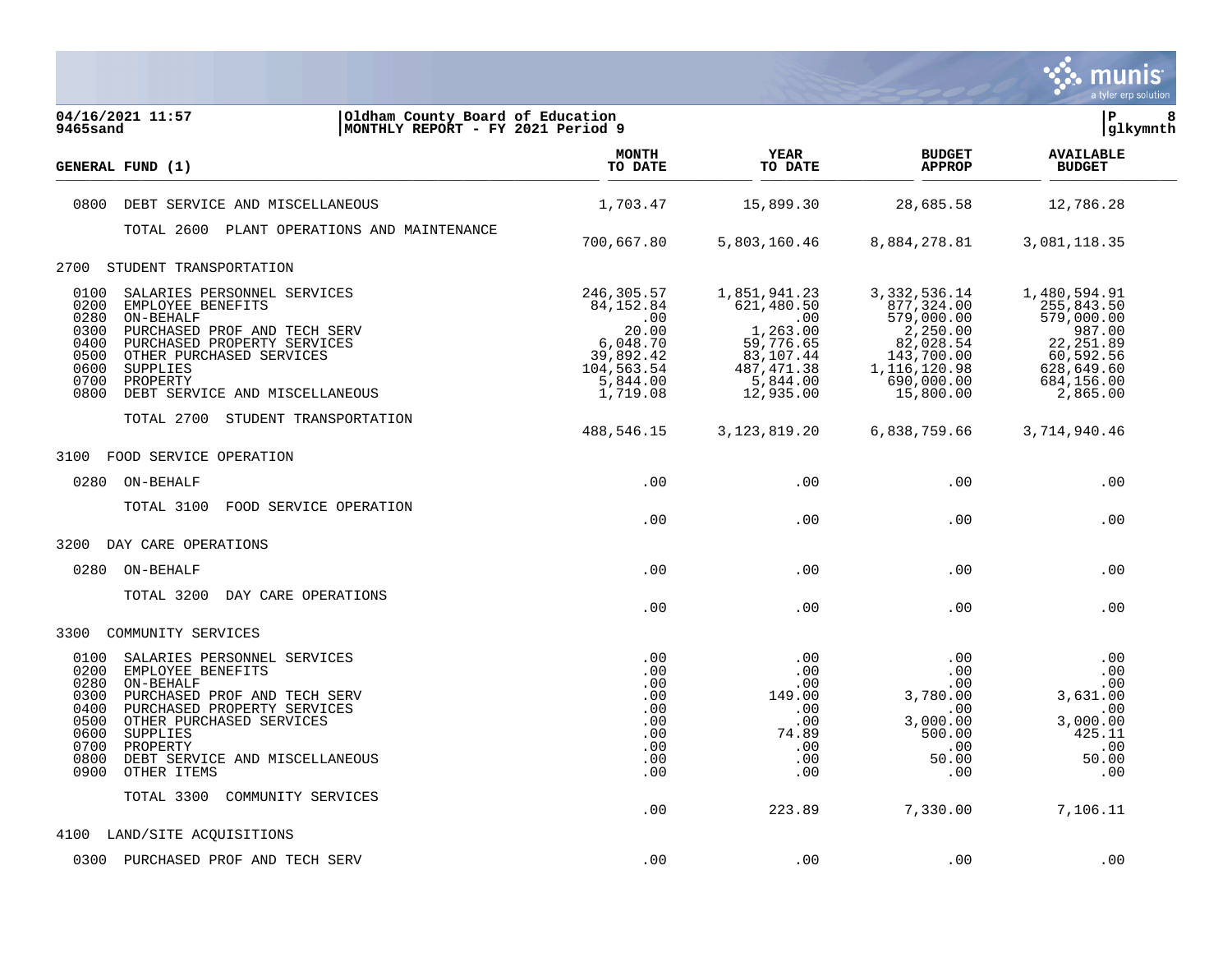

| 04/16/2021 11:57<br>Oldham County Board of Education<br>MONTHLY REPORT - FY 2021 Period 9<br>9465sand                                                                                                                                                                 |                                                                                     |                                                                                                  |                                                                                                     | lР<br>9<br> glkymnth                                                                              |
|-----------------------------------------------------------------------------------------------------------------------------------------------------------------------------------------------------------------------------------------------------------------------|-------------------------------------------------------------------------------------|--------------------------------------------------------------------------------------------------|-----------------------------------------------------------------------------------------------------|---------------------------------------------------------------------------------------------------|
| GENERAL FUND (1)                                                                                                                                                                                                                                                      | <b>MONTH</b><br>TO DATE                                                             | YEAR<br>TO DATE                                                                                  | <b>BUDGET</b><br><b>APPROP</b>                                                                      | <b>AVAILABLE</b><br><b>BUDGET</b>                                                                 |
| 0700<br>PROPERTY                                                                                                                                                                                                                                                      | .00                                                                                 | .00                                                                                              | .00                                                                                                 | .00                                                                                               |
| TOTAL 4100<br>LAND/SITE ACQUISITIONS                                                                                                                                                                                                                                  | .00                                                                                 | .00                                                                                              | .00                                                                                                 | .00                                                                                               |
| 4200<br>LAND IMPROVEMENTS                                                                                                                                                                                                                                             |                                                                                     |                                                                                                  |                                                                                                     |                                                                                                   |
| 0300<br>PURCHASED PROF AND TECH SERV<br>0400<br>PURCHASED PROPERTY SERVICES<br>0700<br>PROPERTY                                                                                                                                                                       | .00<br>.00<br>.00                                                                   | .00<br>.00<br>.00                                                                                | 6,000.00<br>20,000.00<br>.00                                                                        | 6,000.00<br>20,000.00<br>.00                                                                      |
| TOTAL 4200<br>LAND IMPROVEMENTS                                                                                                                                                                                                                                       | .00                                                                                 | .00                                                                                              | 26,000.00                                                                                           | 26,000.00                                                                                         |
| 4300<br>ARCHITECTURAL/ENGIN                                                                                                                                                                                                                                           |                                                                                     |                                                                                                  |                                                                                                     |                                                                                                   |
| 0100<br>SALARIES PERSONNEL SERVICES<br>0200<br>EMPLOYEE BENEFITS<br>0300<br>PURCHASED PROF AND TECH SERV<br>0400<br>PURCHASED PROPERTY SERVICES<br>0500<br>OTHER PURCHASED SERVICES<br>0600<br>SUPPLIES<br>0700<br>PROPERTY<br>0800<br>DEBT SERVICE AND MISCELLANEOUS | 21,356.08<br>3,699.46<br>.00<br>13,682.87<br>206.57<br>4,609.61<br>45,933.60<br>.00 | 192,204.72<br>33,542.30<br>511.05<br>190,479.88<br>2,562.15<br>18,634.79<br>257,910.29<br>783.65 | 256,293.00<br>44,964.00<br>19,400.00<br>284,400.00<br>3,400.00<br>14,712.94<br>716,000.00<br>960.00 | 64,088.28<br>11,421.70<br>18,888.95<br>93,920.12<br>837.85<br>$-3,921.85$<br>458,089.71<br>176.35 |
| TOTAL 4300 ARCHITECTURAL/ENGIN                                                                                                                                                                                                                                        | 89,488.19                                                                           | 696,628.83                                                                                       | 1,340,129.94                                                                                        | 643,501.11                                                                                        |
| EDUCATIONAL SPECIFIC<br>4400                                                                                                                                                                                                                                          |                                                                                     |                                                                                                  |                                                                                                     |                                                                                                   |
| 0700 PROPERTY                                                                                                                                                                                                                                                         | .00                                                                                 | .00                                                                                              | .00                                                                                                 | .00                                                                                               |
| TOTAL 4400<br>EDUCATIONAL SPECIFIC                                                                                                                                                                                                                                    | .00                                                                                 | .00                                                                                              | .00                                                                                                 | .00                                                                                               |
| BUILDING ACQUISTIONS & CONSTRUCTION<br>4500                                                                                                                                                                                                                           |                                                                                     |                                                                                                  |                                                                                                     |                                                                                                   |
| 0300<br>PURCHASED PROF AND TECH SERV<br>0400<br>PURCHASED PROPERTY SERVICES<br>0700<br>PROPERTY                                                                                                                                                                       | .00<br>.00<br>.00                                                                   | .00<br>.00<br>.00                                                                                | .00<br>.00<br>.00                                                                                   | .00<br>.00<br>.00                                                                                 |
| TOTAL 4500<br>BUILDING ACQUISTIONS & CONSTRUCTION                                                                                                                                                                                                                     | .00                                                                                 | .00                                                                                              | .00                                                                                                 | .00                                                                                               |
| 4600<br>SITE IMPROVEMENT                                                                                                                                                                                                                                              |                                                                                     |                                                                                                  |                                                                                                     |                                                                                                   |
| PURCHASED PROPERTY SERVICES<br>0400                                                                                                                                                                                                                                   | .00                                                                                 | .00                                                                                              | .00                                                                                                 | .00                                                                                               |
| TOTAL 4600 SITE IMPROVEMENT                                                                                                                                                                                                                                           | .00                                                                                 | .00                                                                                              | .00                                                                                                 | .00                                                                                               |

4700 BUILDING IMPROVEMENTS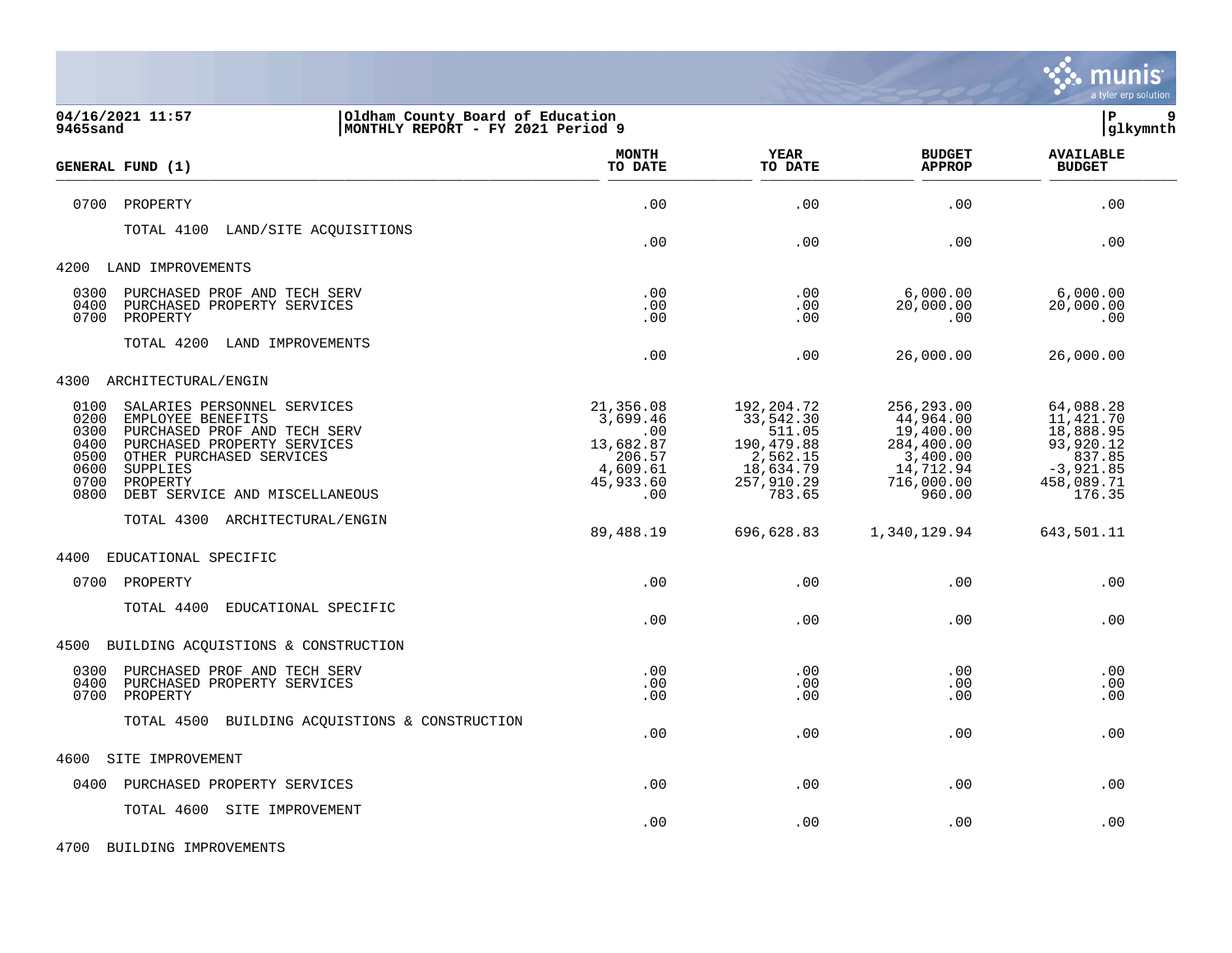

7,306,135.88 55,951,381.47 133,080,328.80 77,128,947.33

 $-2,515,504.74$   $34,807,587.01$  .00  $-34,807,587.01$ 

| 04/16/2021 11:57<br>9465sand | Oldham County Board of Education<br>MONTHLY REPORT - FY 2021 Period 9                  |                          |                          |                                | 10<br>l P<br> glkymnth            |
|------------------------------|----------------------------------------------------------------------------------------|--------------------------|--------------------------|--------------------------------|-----------------------------------|
| GENERAL FUND (1)             |                                                                                        | <b>MONTH</b><br>TO DATE  | <b>YEAR</b><br>TO DATE   | <b>BUDGET</b><br><b>APPROP</b> | <b>AVAILABLE</b><br><b>BUDGET</b> |
| 0300<br>0400<br>0700<br>0900 | PURCHASED PROF AND TECH SERV<br>PURCHASED PROPERTY SERVICES<br>PROPERTY<br>OTHER ITEMS | .00<br>.00<br>.00<br>.00 | .00<br>.00<br>.00<br>.00 | .00<br>.00<br>.00<br>.00       | .00<br>.00<br>.00<br>.00          |
|                              | TOTAL 4700<br>BUILDING IMPROVEMENTS                                                    | .00                      | .00                      | .00                            | .00                               |
| 5100                         | DEBT SERVICE                                                                           |                          |                          |                                |                                   |
| 0800                         | DEBT SERVICE AND MISCELLANEOUS                                                         | .00                      | .00                      | .00                            | .00                               |
|                              | TOTAL 5100<br>DEBT SERVICE                                                             | .00                      | .00                      | .00                            | .00                               |
| 5200                         | <b>FUND TRANSFERS</b>                                                                  |                          |                          |                                |                                   |
| 0900                         | OTHER ITEMS                                                                            | .00                      | 191,089.00               | 300,673.00                     | 109,584.00                        |
|                              | TOTAL 5200<br>FUND<br>TRANSFERS                                                        | .00                      | 191,089.00               | 300,673.00                     | 109,584.00                        |
| 5300 CONTINGENCY             |                                                                                        |                          |                          |                                |                                   |
| 0840                         | CONTINGENCY                                                                            | .00                      | .00                      | 9,546,865.54                   | 9,546,865.54                      |
|                              | TOTAL 5300 CONTINGENCY                                                                 | .00                      | .00                      | 9,546,865.54                   | 9,546,865.54                      |

TOTAL EXPENDITURES

TOTAL FOR GENERAL FUND (1)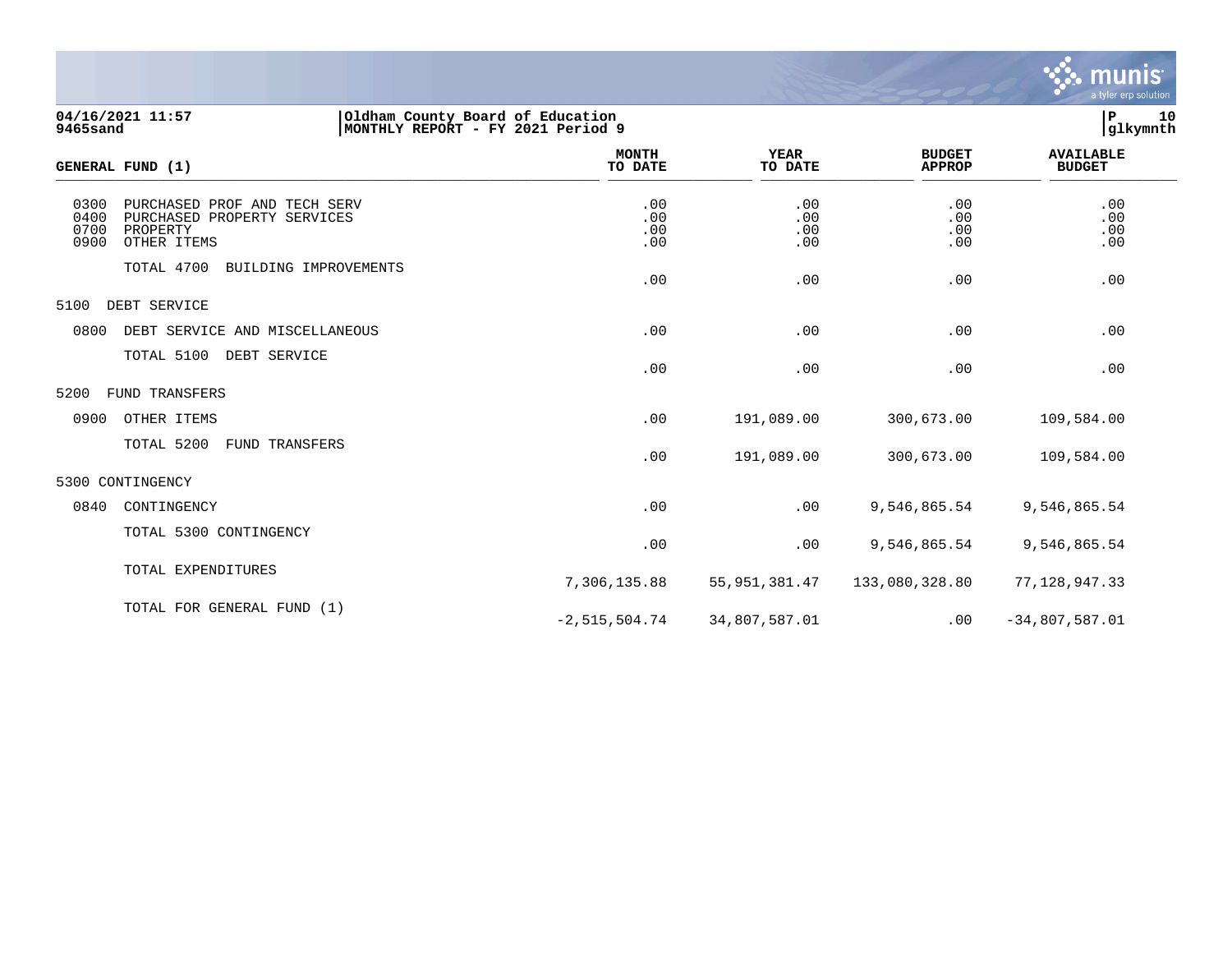|                                                                     |                                                                        |                         |                        |                                | ः munis<br>a tyler erp solution   |
|---------------------------------------------------------------------|------------------------------------------------------------------------|-------------------------|------------------------|--------------------------------|-----------------------------------|
| 04/16/2021 11:57<br>9465sand                                        | Oldham County Board of Education<br> MONTHLY REPORT - FY 2021 Period 9 |                         |                        |                                | lР<br>11<br> glkymnth             |
| SPECIAL REVENUE (2)                                                 |                                                                        | <b>MONTH</b><br>TO DATE | <b>YEAR</b><br>TO DATE | <b>BUDGET</b><br><b>APPROP</b> | <b>AVAILABLE</b><br><b>BUDGET</b> |
| <b>REVENUES</b>                                                     |                                                                        |                         |                        |                                |                                   |
| 0999 BEGINNING BALANCE                                              |                                                                        |                         |                        |                                |                                   |
| TOTAL 0999 BEGINNING BALANCE                                        |                                                                        | .00                     | .00                    | .00                            | .00                               |
| RECEIPTS                                                            |                                                                        |                         |                        |                                |                                   |
| REVENUE FROM LOCAL SOURCES                                          |                                                                        |                         |                        |                                |                                   |
| EARNINGS ON INVESTMENTS                                             |                                                                        |                         |                        |                                |                                   |
| 1510 INTEREST ON INVESTMENTS                                        |                                                                        | .00                     | .00                    | .00                            | .00                               |
| TOTAL EARNINGS ON INVESTMENTS                                       |                                                                        | .00                     | .00                    | .00                            | .00                               |
| STUDENT ACTIVITIES                                                  |                                                                        |                         |                        |                                |                                   |
| 1740 REV-BAND DIRECTOR FY 09<br>1790 OTHER DIST/STUDENT ACTIVIT INC |                                                                        | .00<br>.00              | .00<br>.00             | .00<br>.00                     | .00<br>.00                        |
| TOTAL STUDENT ACTIVITIES                                            |                                                                        | .00                     | .00                    | .00                            | .00                               |
| OTHER REVENUE FROM LOCAL SOURCES                                    |                                                                        |                         |                        |                                |                                   |
| 1920 CONTRIBUTIONS / DONATIONS                                      |                                                                        | 63,947.74               | 272, 276.93            | 115,000.00                     | $-157, 276.93$                    |
| TOTAL OTHER REVENUE FROM LOCAL SOURCES                              |                                                                        | 63,947.74               | 272, 276.93            | 115,000.00                     | $-157, 276.93$                    |
| TOTAL REVENUE FROM LOCAL SOURCES                                    |                                                                        | 63,947.74               | 272, 276.93            | 115,000.00                     | $-157, 276.93$                    |
| REVENUE FROM STATE SOURCES                                          |                                                                        |                         |                        |                                |                                   |
| STATE PROGRAM                                                       |                                                                        |                         |                        |                                |                                   |
| 3111 SEEK PROGRAM                                                   |                                                                        | .00                     | 2,199,586.00           | 2,199,586.00                   | .00                               |
| TOTAL STATE PROGRAM                                                 |                                                                        | .00                     | 2,199,586.00           | 2,199,586.00                   | .00                               |
| RESTRICTED                                                          |                                                                        |                         |                        |                                |                                   |
| 3200 RESTRICTED STATE REVENUE                                       |                                                                        | 133,057.55              | 1,614,317.30           | 1,933,160.21                   | 318,842.91                        |
| TOTAL RESTRICTED                                                    |                                                                        | 133,057.55              | 1,614,317.30           | 1,933,160.21                   | 318,842.91                        |

 $\mathcal{L}$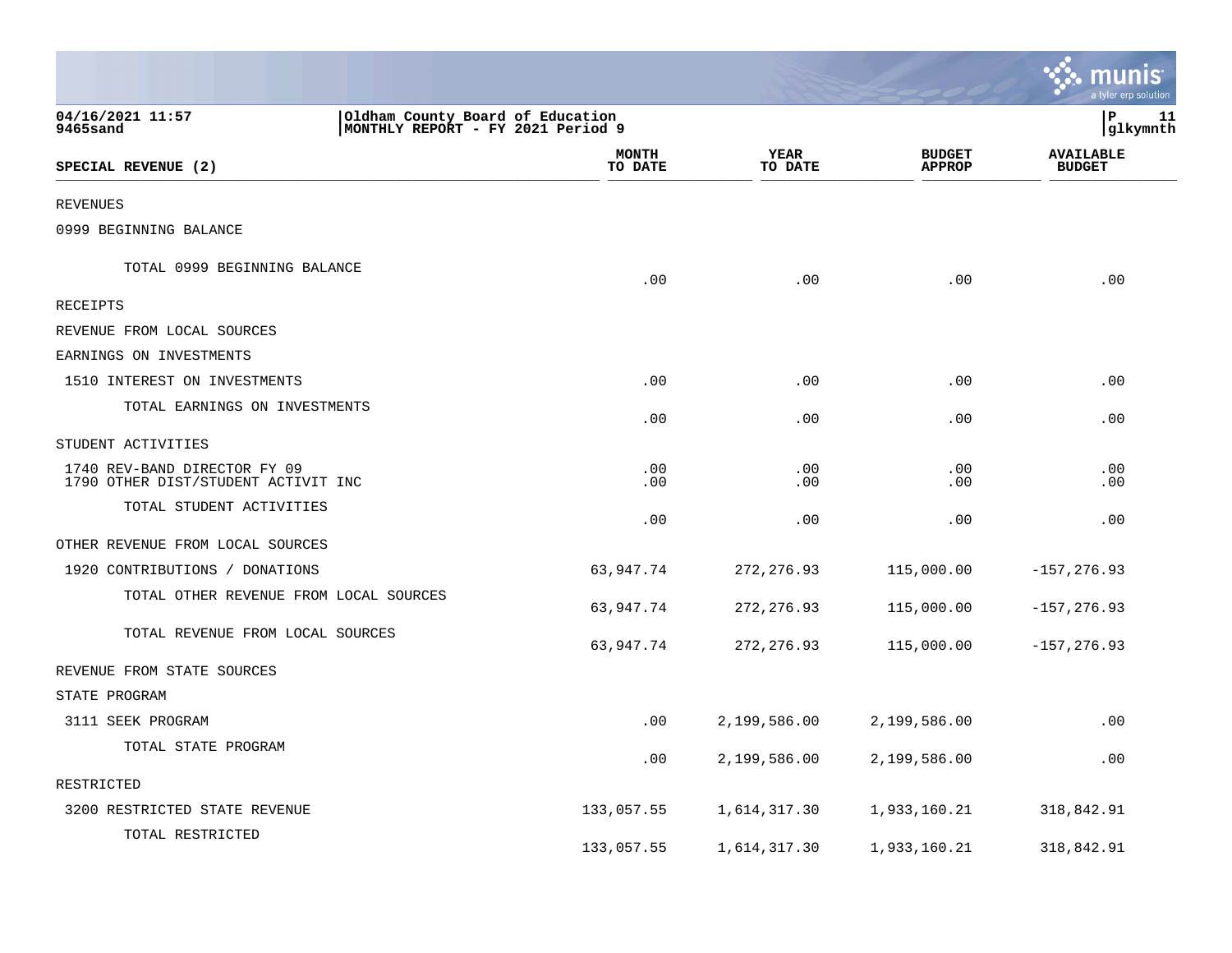|                                                                                                                                                                                                                                                              |                                                            |                                                             |                                                                                             | a tyler erp solution                                                          |
|--------------------------------------------------------------------------------------------------------------------------------------------------------------------------------------------------------------------------------------------------------------|------------------------------------------------------------|-------------------------------------------------------------|---------------------------------------------------------------------------------------------|-------------------------------------------------------------------------------|
| 04/16/2021 11:57<br>Oldham County Board of Education<br>MONTHLY REPORT - FY 2021 Period 9<br>9465sand                                                                                                                                                        |                                                            |                                                             |                                                                                             | P<br>12<br> glkymnth                                                          |
| <b>SPECIAL REVENUE (2)</b>                                                                                                                                                                                                                                   | <b>MONTH</b><br>TO DATE                                    | YEAR<br>TO DATE                                             | <b>BUDGET</b><br><b>APPROP</b>                                                              | <b>AVAILABLE</b><br><b>BUDGET</b>                                             |
| REVENUE ON BEHALF PAYMENTS                                                                                                                                                                                                                                   |                                                            |                                                             |                                                                                             |                                                                               |
| 3900 REVENUE-ON BEHALF IDU FY 08                                                                                                                                                                                                                             | .00                                                        | .00                                                         | .00                                                                                         | .00                                                                           |
| TOTAL REVENUE ON BEHALF PAYMENTS                                                                                                                                                                                                                             | .00                                                        | .00                                                         | .00                                                                                         | .00                                                                           |
| TOTAL REVENUE FROM STATE SOURCES                                                                                                                                                                                                                             | 133,057.55                                                 | 3,813,903.30                                                | 4, 132, 746. 21                                                                             | 318,842.91                                                                    |
| REVENUE FROM FEDERAL SOURCES                                                                                                                                                                                                                                 |                                                            |                                                             |                                                                                             |                                                                               |
| RESTRICTED DIRECT                                                                                                                                                                                                                                            |                                                            |                                                             |                                                                                             |                                                                               |
| 4300 REV-HEAD START FY 12/13                                                                                                                                                                                                                                 | .00                                                        | .00                                                         | .00                                                                                         | .00                                                                           |
| TOTAL RESTRICTED DIRECT                                                                                                                                                                                                                                      | .00                                                        | .00                                                         | $.00 \,$                                                                                    | .00                                                                           |
| RESTRICTED THROUGH THE STATE                                                                                                                                                                                                                                 |                                                            |                                                             |                                                                                             |                                                                               |
| 4500 REV-TITLE III (ESL)                                                                                                                                                                                                                                     | 1,063,852.00                                               | 3, 233, 216.96                                              | 3, 322, 939.76                                                                              | 89,722.80                                                                     |
| TOTAL RESTRICTED THROUGH THE STATE                                                                                                                                                                                                                           | 1,063,852.00                                               | 3, 233, 216.96                                              | 3, 322, 939.76                                                                              | 89,722.80                                                                     |
| TOTAL REVENUE FROM FEDERAL SOURCES                                                                                                                                                                                                                           | 1,063,852.00                                               | 3, 233, 216.96                                              | 3, 322, 939.76                                                                              | 89,722.80                                                                     |
| OTHER RECEIPTS                                                                                                                                                                                                                                               |                                                            |                                                             |                                                                                             |                                                                               |
| INTERFUND TRANSFERS                                                                                                                                                                                                                                          |                                                            |                                                             |                                                                                             |                                                                               |
| 5210 KETS TRANSFER FY16<br>5232 NCLB XFR FROM TITLE IV<br>5242 NCLB XFR TO TITLE II<br>5251 FLEX FOCUS TRNSFR FROM ESS<br>5252 FLEX FOCUS TRNSFR FROM PD<br>5253 FLEX FOCUS TRNSFR FROM IR<br>5254 FLEX TRANSFER IN<br>5261 FLEX TRNSF TO<br>FLEX OPERATIONL | 74,947.26<br>.00<br>.00<br>.00<br>.00<br>.00<br>.00<br>.00 | 411,071.84<br>.00<br>.00<br>.00<br>.00<br>.00<br>.00<br>.00 | 327, 299.16<br>41,190.00<br>$-41,190.00$<br>$.00 \,$<br>$.00 \,$<br>.00.<br>$.00 \,$<br>.00 | $-83,772.68$<br>41,190.00<br>$-41, 190.00$<br>.00<br>.00<br>.00<br>.00<br>.00 |
| TOTAL INTERFUND TRANSFERS                                                                                                                                                                                                                                    | 74,947.26                                                  | 411,071.84                                                  | 327, 299.16                                                                                 | $-83,772.68$                                                                  |
| TOTAL OTHER RECEIPTS                                                                                                                                                                                                                                         | 74,947.26                                                  | 411,071.84                                                  | 327, 299.16                                                                                 | $-83,772.68$                                                                  |
| TOTAL RECEIPTS                                                                                                                                                                                                                                               | 1,335,804.55                                               | 7,730,469.03                                                | 7,897,985.13                                                                                | 167,516.10                                                                    |
| TOTAL REVENUE                                                                                                                                                                                                                                                | 1,335,804.55                                               | 7,730,469.03                                                | 7,897,985.13                                                                                | 167,516.10                                                                    |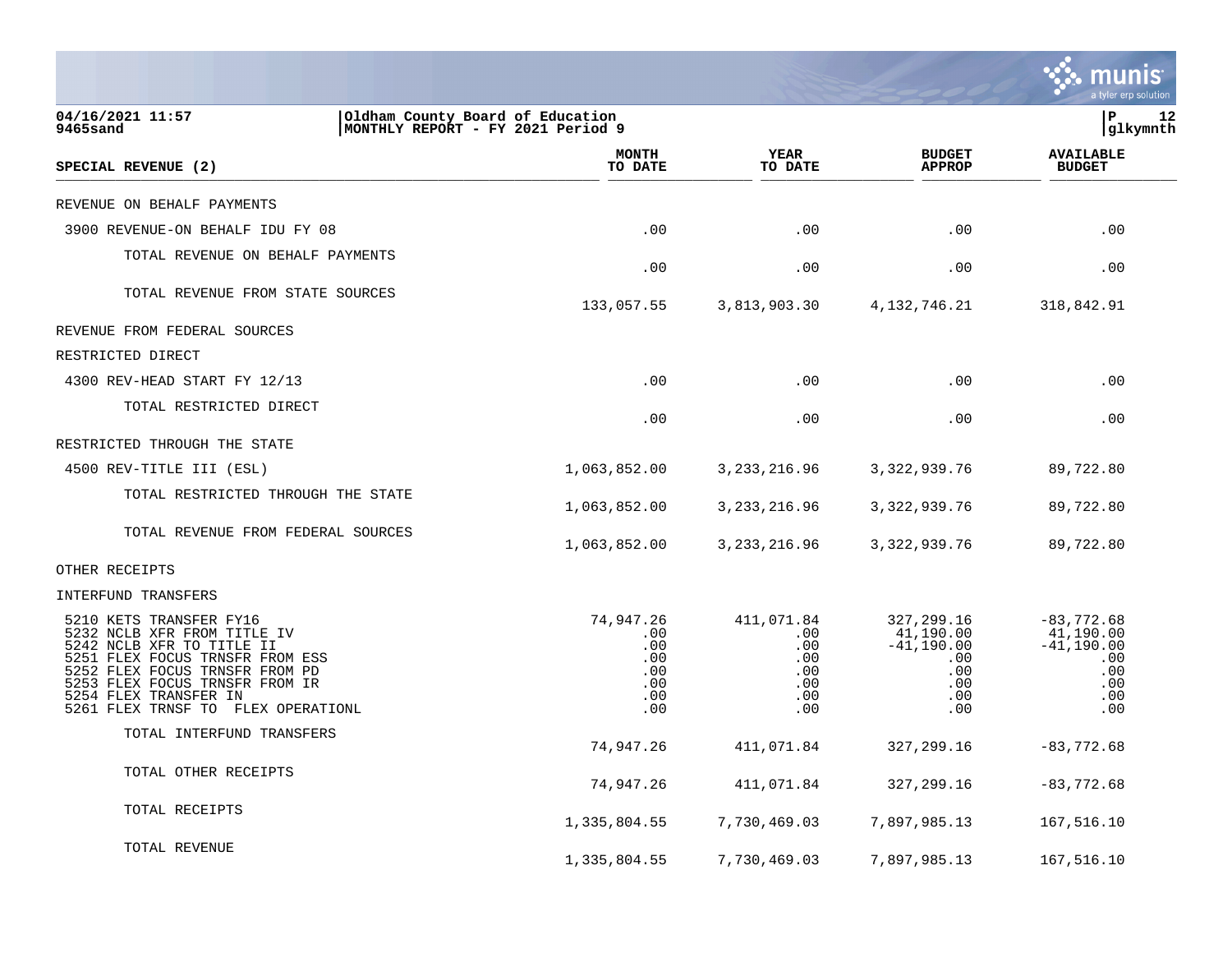|                                                                                                                                                                                                                                                                                              |                                                                                                 |                                                                                                                 |                                                                                                                         | munis<br>a tyler erp solution                                                                                    |
|----------------------------------------------------------------------------------------------------------------------------------------------------------------------------------------------------------------------------------------------------------------------------------------------|-------------------------------------------------------------------------------------------------|-----------------------------------------------------------------------------------------------------------------|-------------------------------------------------------------------------------------------------------------------------|------------------------------------------------------------------------------------------------------------------|
| 04/16/2021 11:57<br>Oldham County Board of Education<br>MONTHLY REPORT - FY 2021 Period 9<br>9465sand                                                                                                                                                                                        |                                                                                                 |                                                                                                                 |                                                                                                                         | lР<br>13<br>glkymnth                                                                                             |
| SPECIAL REVENUE (2)                                                                                                                                                                                                                                                                          | <b>MONTH</b><br>TO DATE                                                                         | YEAR<br>TO DATE                                                                                                 | <b>BUDGET</b><br><b>APPROP</b>                                                                                          | <b>AVAILABLE</b><br><b>BUDGET</b>                                                                                |
| <b>EXPENDITURES</b>                                                                                                                                                                                                                                                                          |                                                                                                 |                                                                                                                 |                                                                                                                         |                                                                                                                  |
| 0000 RESTRICT TO REV & BAL SHT ONLY                                                                                                                                                                                                                                                          |                                                                                                 |                                                                                                                 |                                                                                                                         |                                                                                                                  |
| 0100<br>SALARIES PERSONNEL SERVICES<br>0900<br>OTHER ITEMS                                                                                                                                                                                                                                   | $.00 \,$<br>.00                                                                                 | .00<br>.00                                                                                                      | $.00 \,$<br>$.00 \,$                                                                                                    | .00<br>.00                                                                                                       |
| TOTAL 0000<br>RESTRICT TO REV & BAL SHT ONLY                                                                                                                                                                                                                                                 | .00                                                                                             | .00                                                                                                             | $.00 \,$                                                                                                                | .00                                                                                                              |
| INSTRUCTION<br>1000                                                                                                                                                                                                                                                                          |                                                                                                 |                                                                                                                 |                                                                                                                         |                                                                                                                  |
| 0100<br>SALARIES PERSONNEL SERVICES<br>0200<br>EMPLOYEE BENEFITS<br>0300<br>PURCHASED PROF AND TECH SERV<br>0400<br>PURCHASED PROPERTY SERVICES<br>OTHER PURCHASED SERVICES<br>0500<br>0600<br>SUPPLIES<br>0700<br>PROPERTY<br>0800<br>DEBT SERVICE AND MISCELLANEOUS<br>0900<br>OTHER ITEMS | 117,100.59<br>20,671.07<br>29,655.00<br>.00<br>3,183.67<br>91,916.86<br>21,404.59<br>.00<br>.00 | 743,784.19<br>138,733.08<br>203,088.39<br>$\sim 00$<br>21, 271.63<br>508,225.28<br>42,259.36<br>1,130.30<br>.00 | 1,431,305.38<br>213,191.00<br>188,297.00<br>$\sim 00$<br>31,409.00<br>386,460.13<br>293,537.46<br>25,155.00<br>$.00 \,$ | 687,521.19<br>74,457.92<br>$-14, 791.39$<br>.00<br>10,137.37<br>$-121, 765.15$<br>251,278.10<br>24,024.70<br>.00 |
| TOTAL 1000<br>INSTRUCTION                                                                                                                                                                                                                                                                    | 283,931.78                                                                                      | 1,658,492.23                                                                                                    | 2,569,354.97                                                                                                            | 910,862.74                                                                                                       |
| 2100<br>STUDENT SUPPORT SERVICES                                                                                                                                                                                                                                                             |                                                                                                 |                                                                                                                 |                                                                                                                         |                                                                                                                  |
| 0100<br>SALARIES PERSONNEL SERVICES<br>0200<br>EMPLOYEE BENEFITS<br>0300<br>PURCHASED PROF AND TECH SERV<br>PURCHASED PROPERTY SERVICES<br>0400<br>0500<br>OTHER PURCHASED SERVICES<br>0600<br>SUPPLIES<br>0700<br>PROPERTY<br>0800<br>DEBT SERVICE AND MISCELLANEOUS                        | 58,791.74<br>8,616.29<br>1,691.25<br>.00<br>5,188.56<br>2,911.45<br>.00<br>$-4,788.71$          | 464, 329.53<br>69,221.36<br>3,828.75<br>.00<br>13,131.08<br>92,624.46<br>.00<br>$-4,788.71$                     | 1,024,526.98<br>299,573.68<br>$.00 \,$<br>$.00 \,$<br>16,582.00<br>101,291.06<br>$.00 \,$<br>.00                        | 560,197.45<br>230,352.32<br>$-3,828.75$<br>.00<br>3,450.92<br>8,666.60<br>.00<br>4,788.71                        |
| TOTAL 2100<br>STUDENT SUPPORT SERVICES                                                                                                                                                                                                                                                       | 72,410.58                                                                                       | 638,346.47                                                                                                      | 1,441,973.72                                                                                                            | 803,627.25                                                                                                       |
| 2200<br>INSTRUCTIONAL STAFF SUPP SERV                                                                                                                                                                                                                                                        |                                                                                                 |                                                                                                                 |                                                                                                                         |                                                                                                                  |
| 0100<br>SALARIES PERSONNEL SERVICES<br>0200<br>EMPLOYEE BENEFITS<br>0300 PURCHASED PROF AND TECH SERV<br>0400 PURCHASED PROPERTY SERVICES<br>0500 OTHER PURCHASED SERVICES<br>0600 SUPPLIES<br>0700 PROPERTY<br>0800<br>DEBT SERVICE AND MISCELLANEOUS<br>0900<br>OTHER ITEMS                | 117,411.20<br>37,040.06<br>.00<br>.00<br>316.18<br>313.01<br>.00.<br>.00<br>.00                 | 754,575.15<br>254,917.86<br>50,321.01<br>.00<br>1,725.26<br>60,218.04<br>$.00 \,$<br>.00<br>.00                 | 822,300.76<br>257,716.37<br>142,607.62<br>.00<br>41,073.54<br>328,769.91<br>$.00 \,$<br>.00<br>$.00 \,$                 | 67,725.61<br>2,798.51<br>92,286.61<br>.00<br>39,348.28<br>268,551.87<br>.00<br>.00<br>.00                        |
| TOTAL 2200<br>INSTRUCTIONAL STAFF SUPP SERV                                                                                                                                                                                                                                                  | 155,080.45                                                                                      | 1,121,757.32                                                                                                    | 1,592,468.20                                                                                                            | 470,710.88                                                                                                       |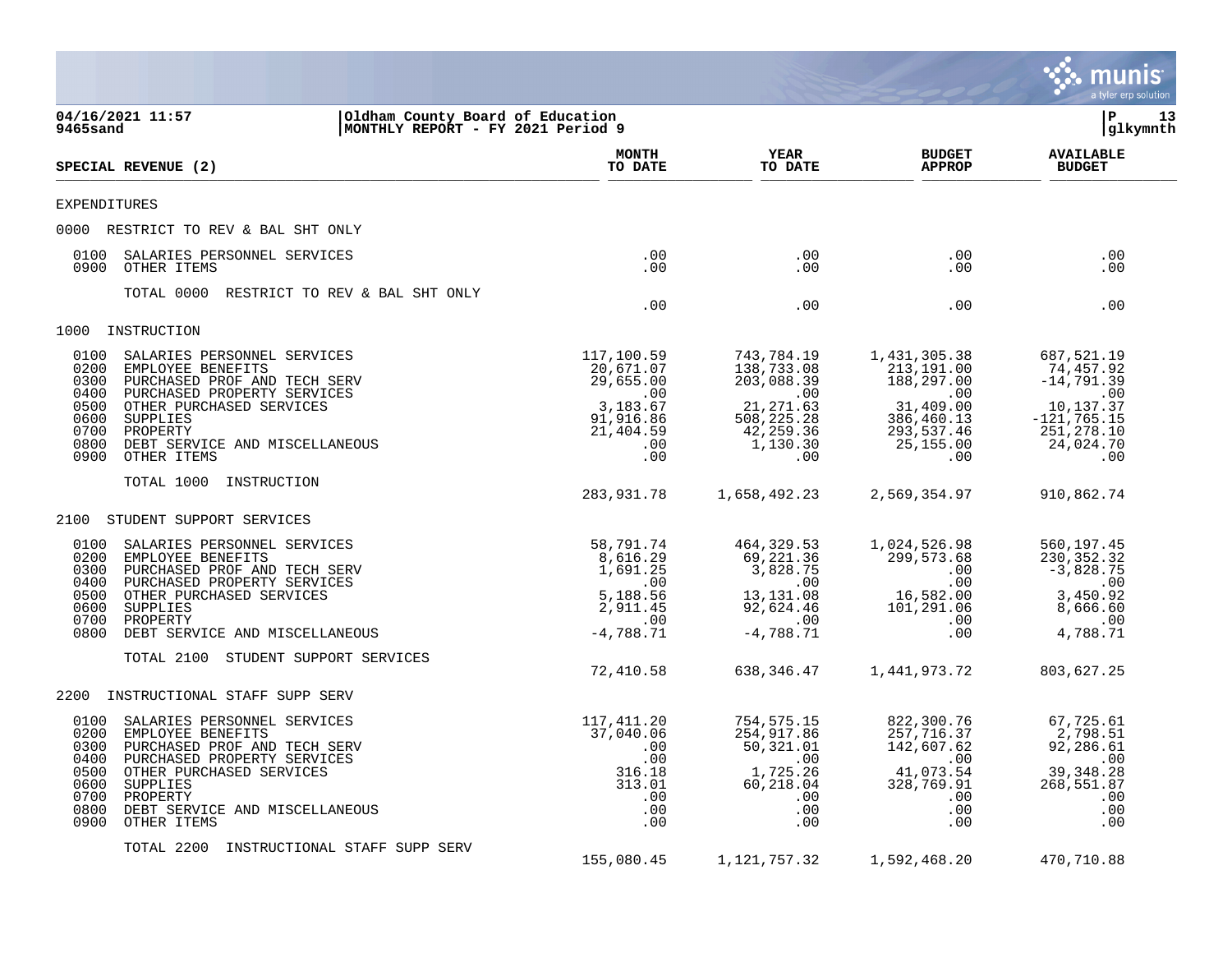|                                                                                                                                                                                     |                                        |                                                                       |                                                   | munis<br>a tyler erp solution                         |
|-------------------------------------------------------------------------------------------------------------------------------------------------------------------------------------|----------------------------------------|-----------------------------------------------------------------------|---------------------------------------------------|-------------------------------------------------------|
| 04/16/2021 11:57<br>Oldham County Board of Education<br>9465sand<br>MONTHLY REPORT - FY 2021 Period 9                                                                               |                                        |                                                                       |                                                   | P<br>14<br> glkymnth                                  |
| SPECIAL REVENUE (2)                                                                                                                                                                 | <b>MONTH</b><br>TO DATE                | <b>YEAR</b><br>TO DATE                                                | <b>BUDGET</b><br><b>APPROP</b>                    | <b>AVAILABLE</b><br><b>BUDGET</b>                     |
| DISTRICT ADMIN SUPPORT<br>2300                                                                                                                                                      |                                        |                                                                       |                                                   |                                                       |
| 0300<br>PURCHASED PROF AND TECH SERV<br>0500<br>OTHER PURCHASED SERVICES                                                                                                            | .00<br>.00                             | 739,236.54<br>152,837.40                                              | 2,199,586.00<br>$.00 \,$                          | 1,460,349.46<br>$-152,837.40$                         |
| TOTAL 2300 DISTRICT ADMIN SUPPORT                                                                                                                                                   | .00                                    | 892,073.94                                                            | 2,199,586.00                                      | 1,307,512.06                                          |
| 2400<br>SCHOOL ADMIN SUPPORT                                                                                                                                                        |                                        |                                                                       |                                                   |                                                       |
| 0100<br>SALARIES PERSONNEL SERVICES<br>0200<br>EMPLOYEE BENEFITS                                                                                                                    | .00<br>.00                             | .00<br>.00                                                            | .00<br>.00                                        | .00<br>.00                                            |
| TOTAL 2400<br>SCHOOL ADMIN SUPPORT                                                                                                                                                  | .00                                    | .00                                                                   | $.00 \,$                                          | .00                                                   |
| 2500<br>BUSINESS SUPPORT SERVICES                                                                                                                                                   |                                        |                                                                       |                                                   |                                                       |
| 0100<br>SALARIES PERSONNEL SERVICES<br>0200<br>EMPLOYEE BENEFITS<br>0500<br>OTHER PURCHASED SERVICES<br>0600<br>SUPPLIES                                                            | .00<br>.00<br>380.63<br>.00            | .00<br>.00<br>10,031.81<br>441,554.32                                 | $.00 \,$<br>.00<br>$.00 \,$<br>$.00 \ \rm$        | .00<br>.00<br>$-10,031.81$<br>$-441, 554.32$          |
| TOTAL 2500<br>BUSINESS SUPPORT SERVICES                                                                                                                                             | 380.63                                 | 451,586.13                                                            | $.00 \,$                                          | $-451,586.13$                                         |
| 2600<br>PLANT OPERATIONS AND MAINTENANCE                                                                                                                                            |                                        |                                                                       |                                                   |                                                       |
| 0100<br>SALARIES PERSONNEL SERVICES<br>0200<br>EMPLOYEE BENEFITS<br>0300<br>PURCHASED PROF AND TECH SERV<br>0500<br>OTHER PURCHASED SERVICES<br>0600<br>SUPPLIES                    | .00<br>.00<br>.00<br>.00<br>.00        | .00<br>.00<br>.00<br>117,179.50<br>116,240.09                         | $.00 \ \rm$<br>$.00 \,$<br>$.00 \,$<br>.00<br>.00 | .00<br>.00<br>.00<br>$-117, 179.50$<br>$-116, 240.09$ |
| TOTAL 2600<br>PLANT OPERATIONS AND MAINTENANCE                                                                                                                                      | .00                                    | 233, 419.59                                                           | $.00 \,$                                          | $-233, 419.59$                                        |
| STUDENT TRANSPORTATION<br>2700                                                                                                                                                      |                                        |                                                                       |                                                   |                                                       |
| 0100<br>SALARIES PERSONNEL SERVICES<br>0200<br>EMPLOYEE BENEFITS<br>0500<br>OTHER PURCHASED SERVICES<br>0600<br>SUPPLIES<br>0700 PROPERTY<br>0800<br>DEBT SERVICE AND MISCELLANEOUS | .00<br>.00<br>.00<br>.00<br>.00<br>.00 | .00<br>.00<br>76,591.60<br>$\overline{\phantom{0}}$ .00<br>.00<br>.00 | .00<br>$.00 \,$<br>.00<br>.00<br>.00<br>$.00 \,$  | .00<br>.00<br>$-76,591.60$<br>$\sim 00$<br>.00<br>.00 |
| TOTAL 2700 STUDENT TRANSPORTATION                                                                                                                                                   | .00                                    | 76,591.60                                                             | .00                                               | $-76, 591.60$                                         |
| 3100 FOOD SERVICE OPERATION                                                                                                                                                         |                                        |                                                                       |                                                   |                                                       |
| 0600 SUPPLIES                                                                                                                                                                       | .00                                    | 60,218.14                                                             | $.00 \,$                                          | $-60, 218.14$                                         |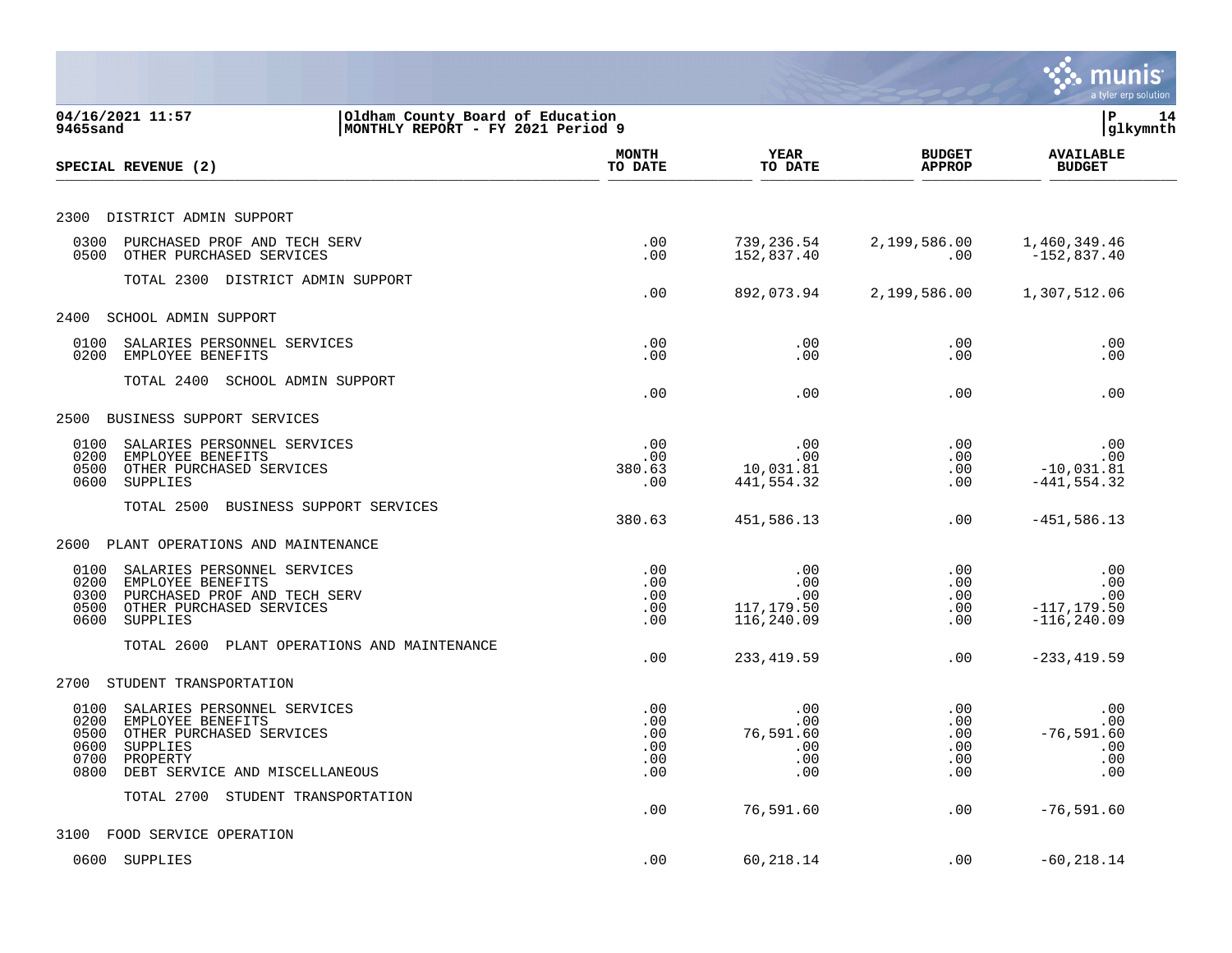

| 04/16/2021 11:57<br>Oldham County Board of Education<br>MONTHLY REPORT - FY 2021 Period 9<br>9465sand                                                                                                                          |                                                            |                                                               |                                                                                 | 15<br> P<br>glkymnth                                                       |  |
|--------------------------------------------------------------------------------------------------------------------------------------------------------------------------------------------------------------------------------|------------------------------------------------------------|---------------------------------------------------------------|---------------------------------------------------------------------------------|----------------------------------------------------------------------------|--|
| SPECIAL REVENUE (2)                                                                                                                                                                                                            | <b>MONTH</b><br>TO DATE                                    | <b>YEAR</b><br>TO DATE                                        | <b>BUDGET</b><br><b>APPROP</b>                                                  | <b>AVAILABLE</b><br><b>BUDGET</b>                                          |  |
| 0700<br>PROPERTY                                                                                                                                                                                                               | .00                                                        | 14,420.00                                                     | .00                                                                             | $-14, 420.00$                                                              |  |
| FOOD SERVICE OPERATION<br>TOTAL 3100                                                                                                                                                                                           | .00                                                        | 74,638.14                                                     | .00                                                                             | $-74,638.14$                                                               |  |
| 3200<br>DAY CARE OPERATIONS                                                                                                                                                                                                    |                                                            |                                                               |                                                                                 |                                                                            |  |
| 0100<br>SALARIES PERSONNEL SERVICES<br>0200<br>EMPLOYEE BENEFITS<br>0600<br>SUPPLIES<br>0800<br>DEBT SERVICE AND MISCELLANEOUS                                                                                                 | 41,484.81<br>27,675.53<br>5,865.50<br>2, 214.77            | 396, 319. 32<br>223, 543.36<br>35,727.90<br>6,721.77          | .00<br>$.00 \,$<br>.00<br>.00                                                   | $-396, 319.32$<br>$-223, 543.36$<br>$-35,727.90$<br>$-6, 721.77$           |  |
| TOTAL 3200 DAY CARE OPERATIONS                                                                                                                                                                                                 | 77,240.61                                                  | 662, 312.35                                                   | .00                                                                             | $-662, 312.35$                                                             |  |
| 3300<br>COMMUNITY SERVICES                                                                                                                                                                                                     |                                                            |                                                               |                                                                                 |                                                                            |  |
| SALARIES PERSONNEL SERVICES<br>0100<br>0200<br>EMPLOYEE BENEFITS<br>0300<br>PURCHASED PROF AND TECH SERV<br>0500<br>OTHER PURCHASED SERVICES<br>0600<br>SUPPLIES<br>0700<br>PROPERTY<br>0800<br>DEBT SERVICE AND MISCELLANEOUS | 6,167.42<br>629.74<br>.00<br>.00<br>1,079.74<br>.00<br>.00 | 54,875.24<br>5,524.37<br>.00<br>.00<br>2,394.88<br>.00<br>.00 | 74,615.00<br>9,601.20<br>600.00<br>1,053.04<br>4,700.00<br>$.00 \,$<br>5,033.00 | 19,739.76<br>4,076.83<br>600.00<br>1,053.04<br>2,305.12<br>.00<br>5,033.00 |  |
| TOTAL 3300<br>COMMUNITY SERVICES                                                                                                                                                                                               | 7,876.90                                                   | 62,794.49                                                     | 95,602.24                                                                       | 32,807.75                                                                  |  |
| ARCHITECTURAL/ENGIN<br>4300                                                                                                                                                                                                    |                                                            |                                                               |                                                                                 |                                                                            |  |
| 0400<br>PURCHASED PROPERTY SERVICES<br>0700<br>PROPERTY                                                                                                                                                                        | .00<br>.00                                                 | 214,805.63<br>479,118.61                                      | .00<br>.00                                                                      | $-214,805.63$<br>$-479, 118.61$                                            |  |
| TOTAL 4300<br>ARCHITECTURAL/ENGIN                                                                                                                                                                                              | .00                                                        | 693,924.24                                                    | .00                                                                             | $-693, 924.24$                                                             |  |
| OTHER - FACILITIES<br>4900                                                                                                                                                                                                     |                                                            |                                                               |                                                                                 |                                                                            |  |
| 0400<br>PURCHASED PROPERTY SERVICES                                                                                                                                                                                            | .00                                                        | .00                                                           | .00                                                                             | .00                                                                        |  |
| TOTAL 4900 OTHER - FACILITIES                                                                                                                                                                                                  | .00                                                        | .00                                                           | .00                                                                             | .00                                                                        |  |
| 5200<br>FUND TRANSFERS                                                                                                                                                                                                         |                                                            |                                                               |                                                                                 |                                                                            |  |
| 0100<br>SALARIES PERSONNEL SERVICES<br>0200<br>EMPLOYEE BENEFITS<br>0900<br>OTHER ITEMS                                                                                                                                        | .00<br>.00<br>.00                                          | .00<br>.00<br>.00                                             | $.00 \,$<br>$.00 \,$<br>.00                                                     | .00<br>.00<br>.00                                                          |  |
| TOTAL 5200<br><b>FUND TRANSFERS</b>                                                                                                                                                                                            | .00                                                        | .00                                                           | .00                                                                             | .00                                                                        |  |

TOTAL EXPENDITURES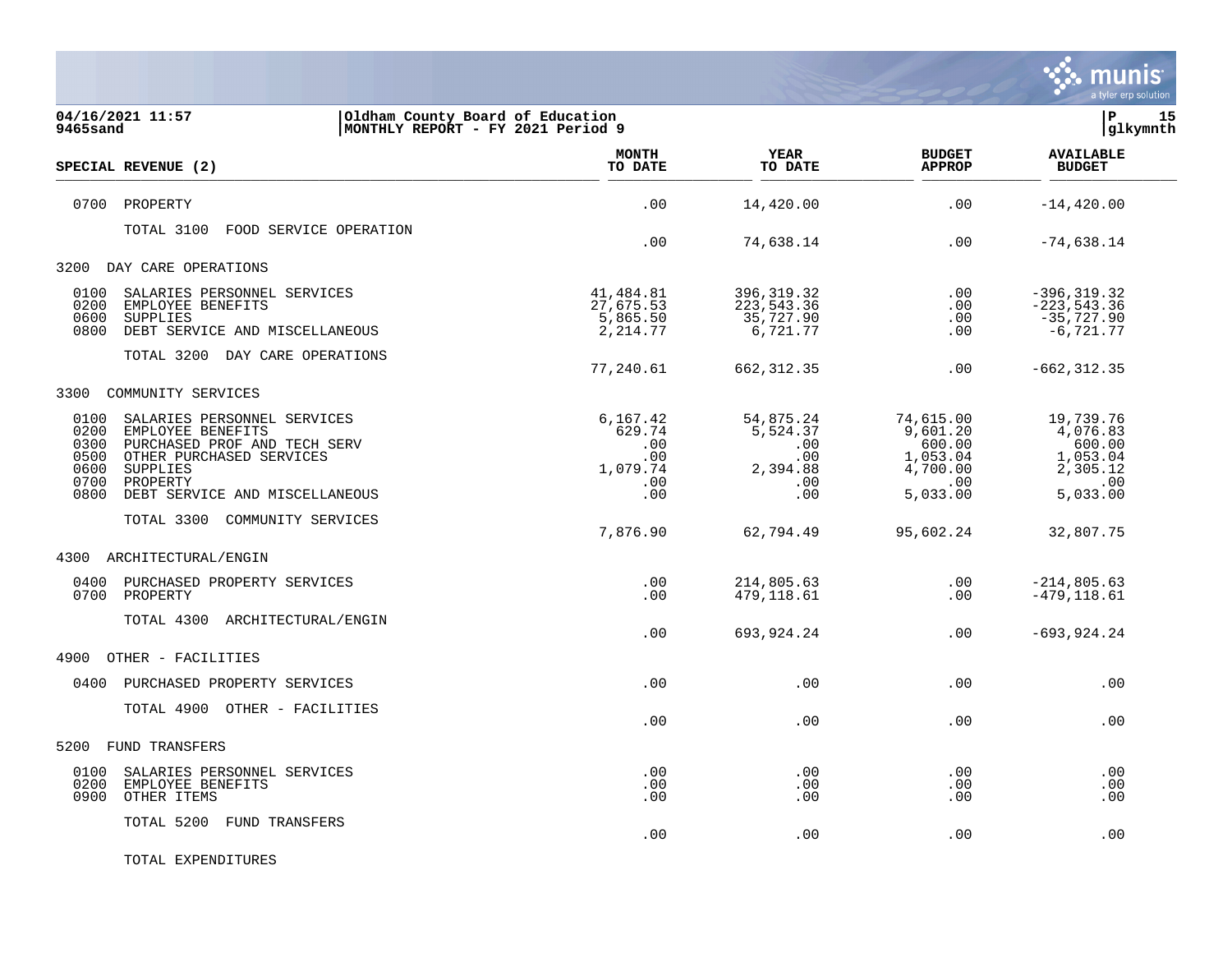|                              |                                                                       |                  |                 |                                | munis <sup>®</sup><br>a tyler erp solution |
|------------------------------|-----------------------------------------------------------------------|------------------|-----------------|--------------------------------|--------------------------------------------|
| 04/16/2021 11:57<br>9465sand | Oldham County Board of Education<br>MONTHLY REPORT - FY 2021 Period 9 |                  |                 |                                | 16<br>P<br>glkymnth                        |
| SPECIAL REVENUE (2)          |                                                                       | MONTH<br>TO DATE | YEAR<br>TO DATE | <b>BUDGET</b><br><b>APPROP</b> | <b>AVAILABLE</b><br><b>BUDGET</b>          |
|                              | 596,920.95                                                            |                  | 6,565,936.50    | 7,898,985.13                   | 1,333,048.63                               |
| TOTAL FOR SPECIAL REVENUE    | (2)<br>738,883.60                                                     |                  | 1, 164, 532. 53 | $-1,000.00$                    | $-1, 165, 532.53$                          |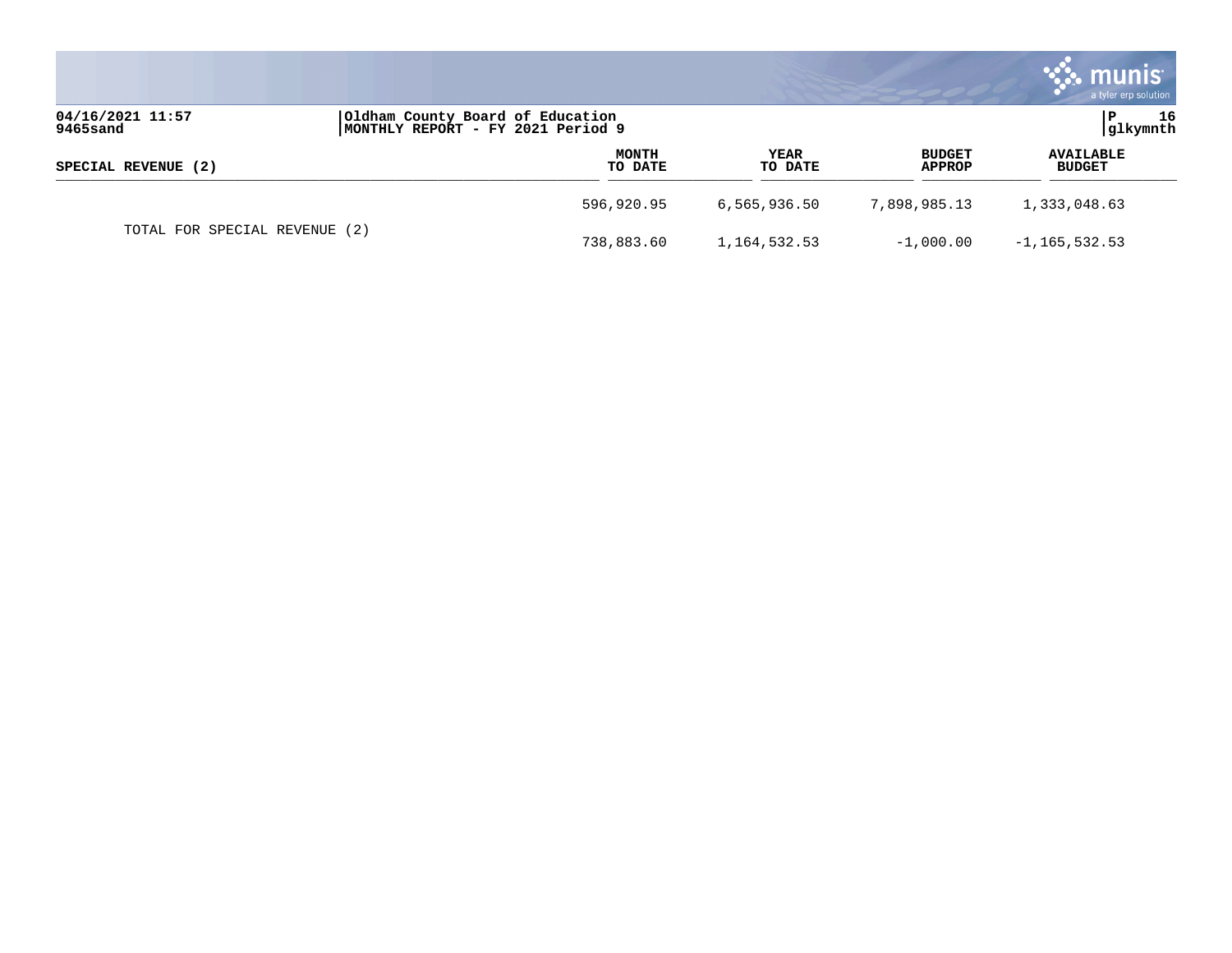|                                                                                                       |                         |                        |                                | munis<br>a tyler erp solution     |
|-------------------------------------------------------------------------------------------------------|-------------------------|------------------------|--------------------------------|-----------------------------------|
| 04/16/2021 11:57<br>Oldham County Board of Education<br>MONTHLY REPORT - FY 2021 Period 9<br>9465sand |                         |                        |                                | lР<br>17<br>glkymnth              |
| DISTRICT ACTIVITY FUND 21 AY (                                                                        | <b>MONTH</b><br>TO DATE | <b>YEAR</b><br>TO DATE | <b>BUDGET</b><br><b>APPROP</b> | <b>AVAILABLE</b><br><b>BUDGET</b> |
| <b>REVENUES</b>                                                                                       |                         |                        |                                |                                   |
| RECEIPTS                                                                                              |                         |                        |                                |                                   |
| REVENUE FROM LOCAL SOURCES                                                                            |                         |                        |                                |                                   |
| STUDENT ACTIVITIES                                                                                    |                         |                        |                                |                                   |
| 1740 STUDENT FEES-DISTRICT ACTIVITY                                                                   | .00                     | .00                    | .00                            | .00                               |
| TOTAL STUDENT ACTIVITIES                                                                              | .00                     | .00                    | .00                            | .00                               |
| OTHER REVENUE FROM LOCAL SOURCES                                                                      |                         |                        |                                |                                   |
| 1920 CONTRIBUTIONS / DONATIONS                                                                        | .00                     | .00                    | .00                            | .00                               |
| TOTAL OTHER REVENUE FROM LOCAL SOURCES                                                                | .00                     | .00                    | .00                            | .00                               |
| TOTAL REVENUE FROM LOCAL SOURCES                                                                      | .00                     | .00                    | .00                            | .00                               |
| TOTAL RECEIPTS                                                                                        | .00                     | .00                    | .00                            | .00                               |
| TOTAL REVENUE                                                                                         | .00                     | .00                    | .00                            | .00                               |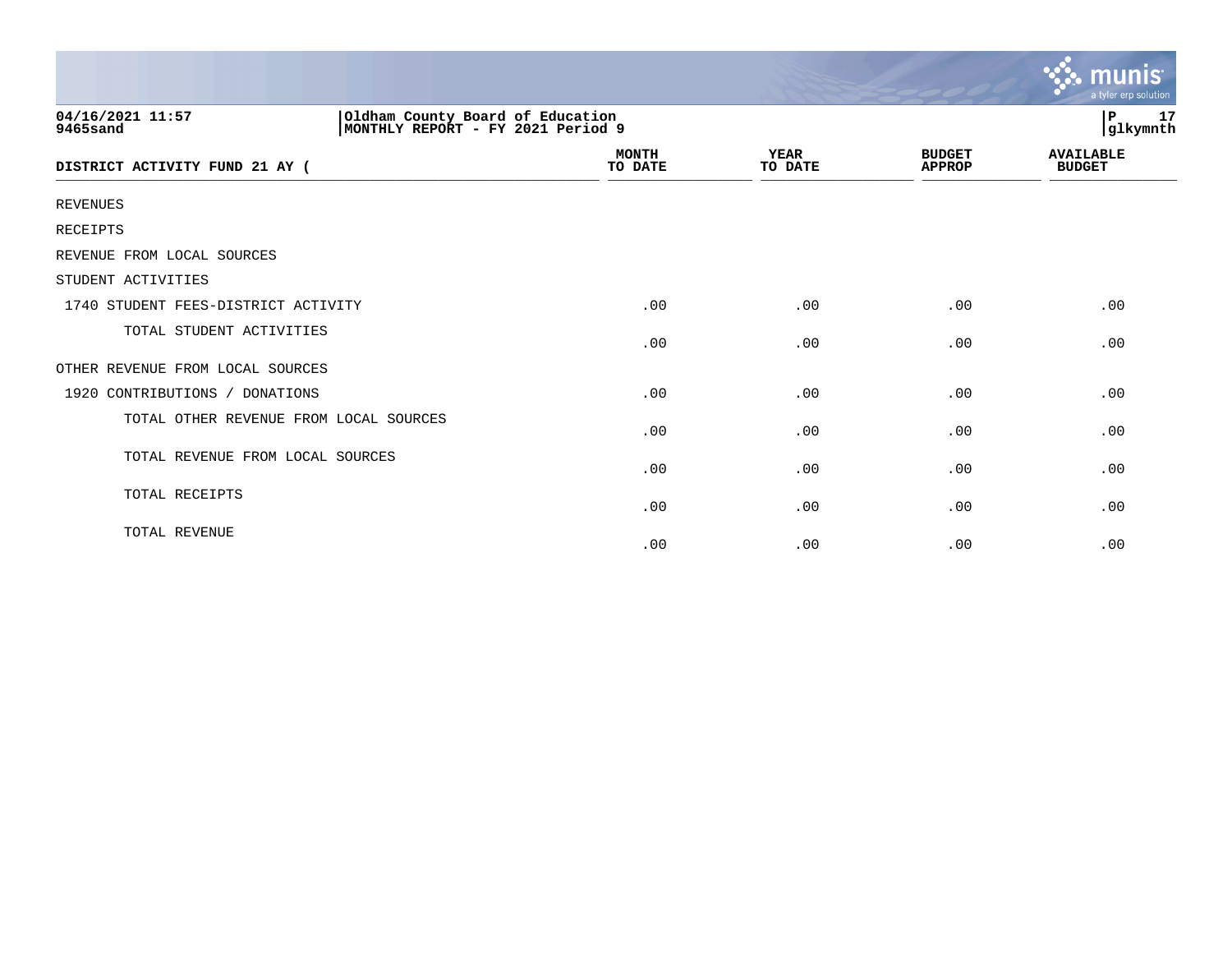|                                |                                                                       |                 |                                | munis<br>a tyler erp solution     |
|--------------------------------|-----------------------------------------------------------------------|-----------------|--------------------------------|-----------------------------------|
| 04/16/2021 11:57<br>9465sand   | Oldham County Board of Education<br>MONTHLY REPORT - FY 2021 Period 9 |                 |                                | 18<br> P<br>glkymnth              |
| DISTRICT ACTIVITY FUND 21 AY ( | <b>MONTH</b><br>TO DATE                                               | YEAR<br>TO DATE | <b>BUDGET</b><br><b>APPROP</b> | <b>AVAILABLE</b><br><b>BUDGET</b> |
| EXPENDITURES                   |                                                                       |                 |                                |                                   |
| 1000<br>INSTRUCTION            |                                                                       |                 |                                |                                   |
| 0600<br>SUPPLIES               | .00                                                                   | .00             | .00                            | .00                               |
| TOTAL 1000<br>INSTRUCTION      | .00                                                                   | .00             | .00                            | .00                               |
| TOTAL EXPENDITURES             | .00                                                                   | .00             | .00                            | .00                               |

.00 .00 .00 .00

TOTAL FOR DISTRICT ACTIVITY FUND 21 AY (21)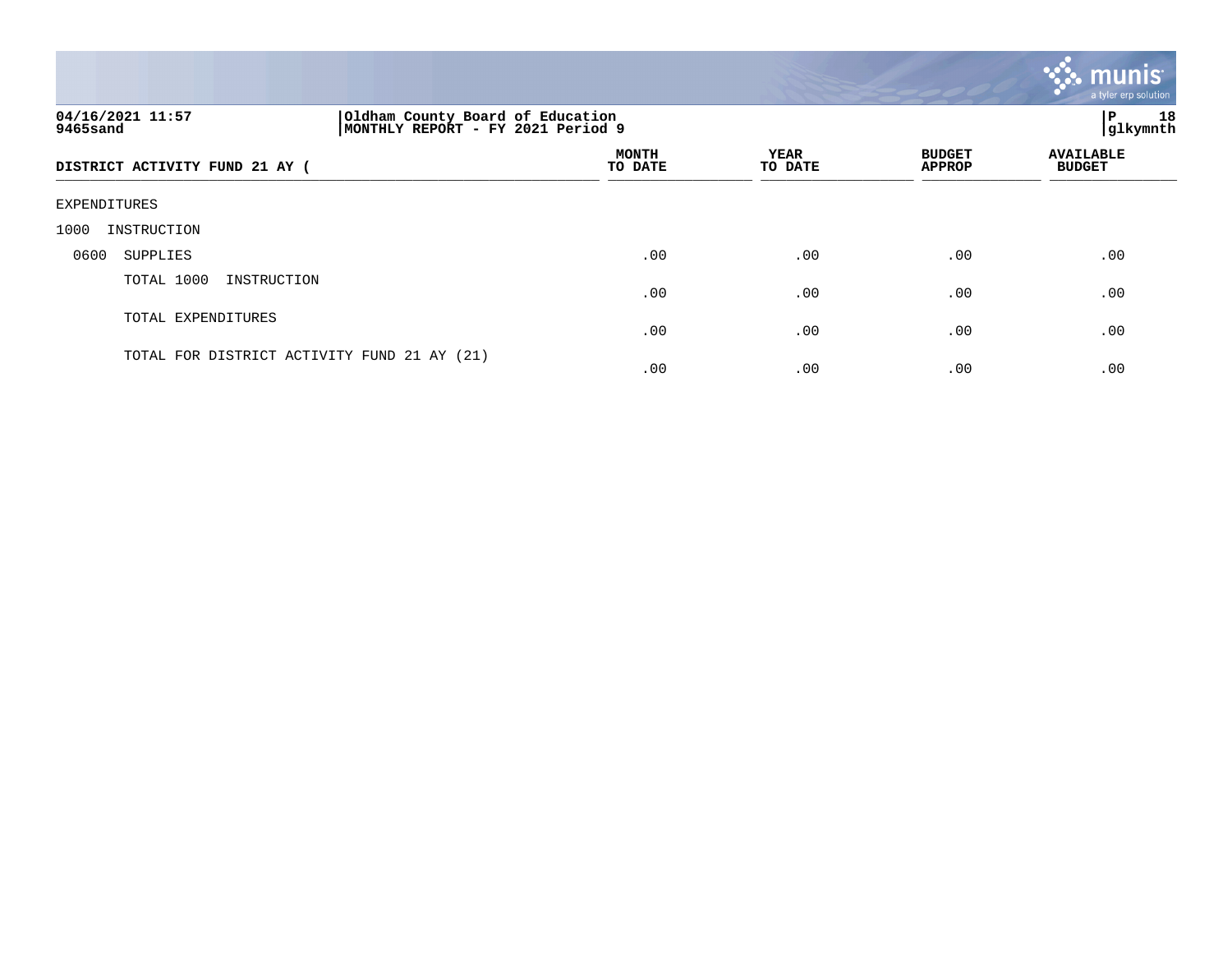|                                                                                                                                                                                                                                                                                            |                                                                                      |                                                                                  |                                                                                          | nıs<br>a tyler erp solution                                                       |
|--------------------------------------------------------------------------------------------------------------------------------------------------------------------------------------------------------------------------------------------------------------------------------------------|--------------------------------------------------------------------------------------|----------------------------------------------------------------------------------|------------------------------------------------------------------------------------------|-----------------------------------------------------------------------------------|
| 04/16/2021 11:57<br>Oldham County Board of Education<br>9465sand                                                                                                                                                                                                                           | MONTHLY REPORT - FY 2021 Period 9                                                    |                                                                                  |                                                                                          | lР<br>19<br> glkymnth                                                             |
| DISTRICT ACTIVITY FUND 22 MY (                                                                                                                                                                                                                                                             | <b>MONTH</b><br>TO DATE                                                              | YEAR<br>TO DATE                                                                  | <b>BUDGET</b><br><b>APPROP</b>                                                           | <b>AVAILABLE</b><br><b>BUDGET</b>                                                 |
| <b>REVENUES</b>                                                                                                                                                                                                                                                                            |                                                                                      |                                                                                  |                                                                                          |                                                                                   |
| 0999 BEGINNING BALANCE                                                                                                                                                                                                                                                                     |                                                                                      |                                                                                  |                                                                                          |                                                                                   |
| TOTAL 0999 BEGINNING BALANCE                                                                                                                                                                                                                                                               | .00                                                                                  | 1,632,334.91                                                                     | 244,207.65                                                                               | $-1,388,127.26$                                                                   |
| <b>RECEIPTS</b>                                                                                                                                                                                                                                                                            |                                                                                      |                                                                                  |                                                                                          |                                                                                   |
| REVENUE FROM LOCAL SOURCES                                                                                                                                                                                                                                                                 |                                                                                      |                                                                                  |                                                                                          |                                                                                   |
| EARNINGS ON INVESTMENTS                                                                                                                                                                                                                                                                    |                                                                                      |                                                                                  |                                                                                          |                                                                                   |
| 1510 INTEREST ON INVESTMENTS                                                                                                                                                                                                                                                               | 332.75                                                                               | 3,058.45                                                                         | .00                                                                                      | $-3,058.45$                                                                       |
| TOTAL EARNINGS ON INVESTMENTS                                                                                                                                                                                                                                                              | 332.75                                                                               | 3,058.45                                                                         | .00                                                                                      | $-3,058.45$                                                                       |
| STUDENT ACTIVITIES                                                                                                                                                                                                                                                                         |                                                                                      |                                                                                  |                                                                                          |                                                                                   |
| 1710 ADMISSIONS - DISTRICT ACTIVITY<br>1720 BOOKSTORE SALES-DISTRICT ACTIV<br>1730 CLUB DUES-DISTRICT ACTIVITY FD<br>1740 STUDENT FEES-DISTRICT ACTIVITY<br>1740 STUDENT FEES - ATHLETIC<br>1750 SALES REVENUE<br>1790 OTHER DIST/STUDENT ACTIVIT INC<br>1790 FIELD TRIP FEES - OPER/MAINT | 11,200.45<br>215.00<br>$.00 \,$<br>102,617.86<br>.00<br>$.00 \,$<br>98,663.31<br>.00 | 75,500.58<br>17,090.77<br>.00<br>1,501,474.09<br>.00<br>.00<br>469,603.45<br>.00 | $.00 \,$<br>$.00 \,$<br>$.00 \,$<br>2,402,750.72<br>.00<br>$.00 \,$<br>469,704.00<br>.00 | $-75,500.58$<br>$-17,090.77$<br>.00<br>901, 276.63<br>.00<br>.00<br>100.55<br>.00 |
| TOTAL STUDENT ACTIVITIES                                                                                                                                                                                                                                                                   | 212,696.62                                                                           | 2,063,668.89                                                                     | 2,872,454.72                                                                             | 808,785.83                                                                        |
| OTHER REVENUE FROM LOCAL SOURCES                                                                                                                                                                                                                                                           |                                                                                      |                                                                                  |                                                                                          |                                                                                   |
| 1920 CONTRIBUTIONS / DONATIONS                                                                                                                                                                                                                                                             | 37,171.07                                                                            | 351, 173.54                                                                      | .00                                                                                      | $-351, 173.54$                                                                    |
| TOTAL OTHER REVENUE FROM LOCAL SOURCES                                                                                                                                                                                                                                                     | 37,171.07                                                                            | 351, 173.54                                                                      | $.00 \,$                                                                                 | $-351, 173.54$                                                                    |
| TOTAL REVENUE FROM LOCAL SOURCES                                                                                                                                                                                                                                                           | 250,200.44                                                                           | 2,417,900.88                                                                     | 2,872,454.72                                                                             | 454,553.84                                                                        |
| REVENUE FROM FEDERAL SOURCES                                                                                                                                                                                                                                                               |                                                                                      |                                                                                  |                                                                                          |                                                                                   |
| RESTRICTED THROUGH THE STATE                                                                                                                                                                                                                                                               |                                                                                      |                                                                                  |                                                                                          |                                                                                   |
| 4500 RESTRICTED FED THRU STATE                                                                                                                                                                                                                                                             | .00                                                                                  | .00                                                                              | $.00 \,$                                                                                 | .00                                                                               |
| TOTAL RESTRICTED THROUGH THE STATE                                                                                                                                                                                                                                                         | .00                                                                                  | .00                                                                              | .00                                                                                      | .00                                                                               |
| TOTAL REVENUE FROM FEDERAL SOURCES                                                                                                                                                                                                                                                         |                                                                                      |                                                                                  |                                                                                          |                                                                                   |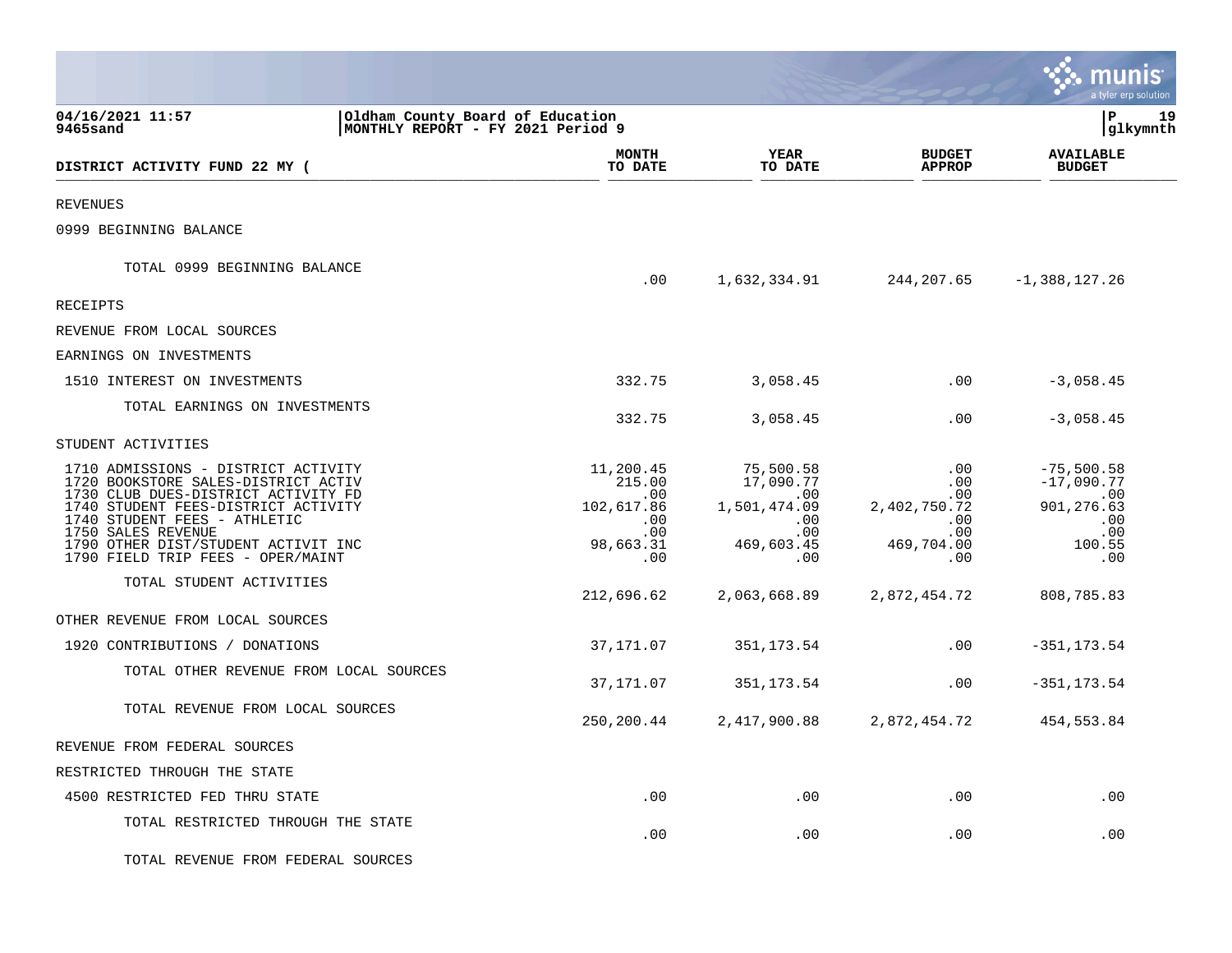

250,200.44 2,417,900.88 469,704.00 -1,948,196.88

250,200.44 4,050,235.79 713,911.65 -3,336,324.14

**04/16/2021 11:57 |Oldham County Board of Education |P 20 9465sand |MONTHLY REPORT - FY 2021 Period 9 |glkymnth MONTH AVAILABLE YEAR BUDGET** AVAILABLE **DISTRICT ACTIVITY FUND 22 MY ( TO DATE TO DATE APPROP BUDGET**  \_\_\_\_\_\_\_\_\_\_\_\_\_\_\_\_\_\_\_\_\_\_\_\_\_\_\_\_\_\_\_\_\_\_\_\_\_\_\_\_\_\_\_\_\_\_\_\_\_\_\_\_\_\_\_\_\_\_\_\_\_\_\_\_ \_\_\_\_\_\_\_\_\_\_\_\_\_\_\_\_\_ \_\_\_\_\_\_\_\_\_\_\_\_\_\_\_\_\_\_ \_\_\_\_\_\_\_\_\_\_\_\_\_\_ \_\_\_\_\_\_\_\_\_\_\_\_\_\_\_  $.00$  .  $.00$  .  $.00$  .  $.00$  .  $.00$  .  $.00$  .  $.00$  .  $.00$  .  $.00$  .  $.00$  .  $.00$  .  $.00$  .  $.00$  .  $.00$  .  $.00$  .  $.00$  .  $.00$  .  $.00$  .  $.00$  .  $.00$  .  $.00$  .  $.00$  .  $.00$  .  $.00$  .  $.00$  .  $.00$  .  $.00$  .  $.00$ OTHER RECEIPTS INTERFUND TRANSFERS 5210 FUND TRANSFER .00 .00 -2,402,750.72 -2,402,750.72 5210 FUND 22 PREV YR END BAL TRNSFR TOTAL INTERFUND TRANSFERS .00 .00 -2,402,750.72 -2,402,750.72 TOTAL OTHER RECEIPTS .00 .00 -2,402,750.72 -2,402,750.72

TOTAL RECEIPTS

TOTAL REVENUE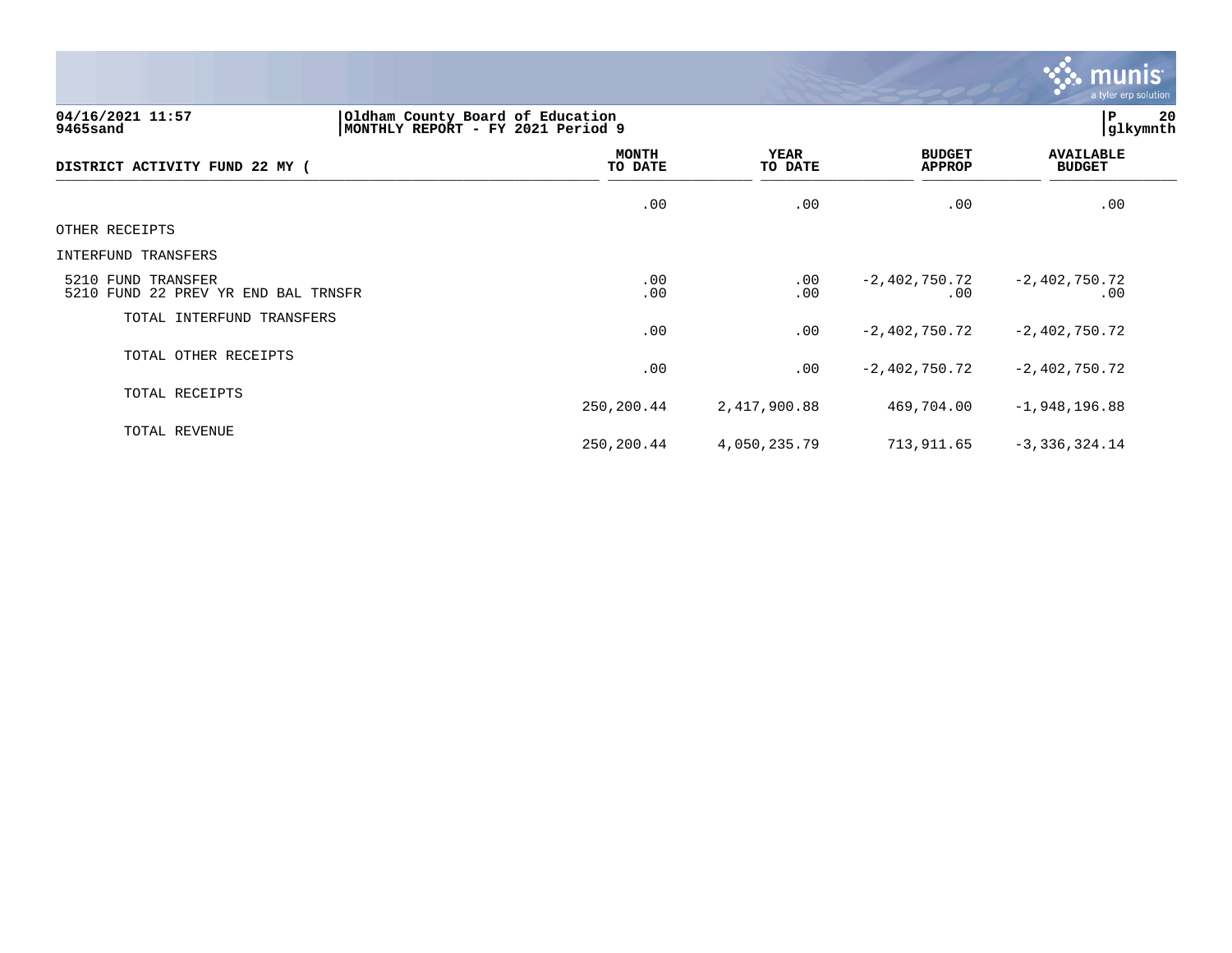|                                                                                                                                                                                                                                                                                                     |                                                                                             |                                                                                                |                                                                                                    | a tyler erp solution                                                                                                |
|-----------------------------------------------------------------------------------------------------------------------------------------------------------------------------------------------------------------------------------------------------------------------------------------------------|---------------------------------------------------------------------------------------------|------------------------------------------------------------------------------------------------|----------------------------------------------------------------------------------------------------|---------------------------------------------------------------------------------------------------------------------|
| 04/16/2021 11:57<br>Oldham County Board of Education<br>MONTHLY REPORT - FY 2021 Period 9<br>9465sand                                                                                                                                                                                               |                                                                                             |                                                                                                |                                                                                                    | l P<br>21<br> glkymnth                                                                                              |
| DISTRICT ACTIVITY FUND 22 MY (                                                                                                                                                                                                                                                                      | <b>MONTH</b><br>TO DATE                                                                     | YEAR<br>TO DATE                                                                                | <b>BUDGET</b><br><b>APPROP</b>                                                                     | <b>AVAILABLE</b><br><b>BUDGET</b>                                                                                   |
| <b>EXPENDITURES</b>                                                                                                                                                                                                                                                                                 |                                                                                             |                                                                                                |                                                                                                    |                                                                                                                     |
| 0000 RESTRICT TO REV & BAL SHT ONLY                                                                                                                                                                                                                                                                 |                                                                                             |                                                                                                |                                                                                                    |                                                                                                                     |
| 0600<br><b>SUPPLIES</b><br>OTHER ITEMS<br>0900                                                                                                                                                                                                                                                      | .00<br>.00.                                                                                 | .00<br>.00                                                                                     | .00<br>.00                                                                                         | .00<br>.00                                                                                                          |
| TOTAL 0000<br>RESTRICT TO REV & BAL SHT ONLY                                                                                                                                                                                                                                                        | .00                                                                                         | .00                                                                                            | .00                                                                                                | .00                                                                                                                 |
| 1000<br>INSTRUCTION                                                                                                                                                                                                                                                                                 |                                                                                             |                                                                                                |                                                                                                    |                                                                                                                     |
| 0100<br>SALARIES PERSONNEL SERVICES<br>0200<br>EMPLOYEE BENEFITS<br>0300<br>PURCHASED PROF AND TECH SERV<br>0400<br>PURCHASED PROPERTY SERVICES<br>0500<br>OTHER PURCHASED SERVICES<br>0600<br><b>SUPPLIES</b><br>0700<br>PROPERTY<br>0800<br>DEBT SERVICE AND MISCELLANEOUS<br>0900<br>OTHER ITEMS | 44,499.11<br>5,574.98<br>150.00<br>13,765.80<br>.00<br>73,005.62<br>16,950.00<br>.00<br>.00 | 372,846.01<br>46,040.45<br>647.13<br>94,549.88<br>.00<br>738,786.24<br>23,377.53<br>.00<br>.00 | 255,051.00<br>46,653.00<br>80,000.00<br>.00<br>9,000.00<br>322,757.65<br>$.00 \,$<br>450.00<br>.00 | $-117,795.01$<br>612.55<br>79,352.87<br>$-94,549.88$<br>9,000.00<br>$-416,028.59$<br>$-23, 377.53$<br>450.00<br>.00 |
| TOTAL 1000<br>INSTRUCTION                                                                                                                                                                                                                                                                           |                                                                                             |                                                                                                |                                                                                                    |                                                                                                                     |
|                                                                                                                                                                                                                                                                                                     | 153,945.51                                                                                  | 1,276,247.24                                                                                   | 713,911.65                                                                                         | $-562, 335.59$                                                                                                      |
| 2200<br>INSTRUCTIONAL STAFF SUPP SERV<br>0100<br>SALARIES PERSONNEL SERVICES<br>0200<br>EMPLOYEE BENEFITS<br>0400<br>PURCHASED PROPERTY SERVICES<br>0600<br>SUPPLIES<br>0700<br>PROPERTY<br>0800<br>DEBT SERVICE AND MISCELLANEOUS                                                                  | .00<br>.00<br>.00<br>1,383.17<br>.00<br>.00                                                 | 570.16<br>30.33<br>387.00<br>11,169.90<br>.00<br>.00                                           | .00<br>.00<br>.00<br>.00<br>.00<br>.00                                                             | $-570.16$<br>$-30.33$<br>$-387.00$<br>$-11, 169.90$<br>.00<br>.00                                                   |
| TOTAL 2200<br>INSTRUCTIONAL STAFF SUPP SERV                                                                                                                                                                                                                                                         | 1,383.17                                                                                    | 12,157.39                                                                                      | .00                                                                                                | $-12, 157.39$                                                                                                       |
| 2600<br>PLANT OPERATIONS AND MAINTENANCE                                                                                                                                                                                                                                                            |                                                                                             |                                                                                                |                                                                                                    |                                                                                                                     |
| 0200<br>EMPLOYEE BENEFITS<br>0300<br>PURCHASED PROF AND TECH SERV<br>PURCHASED PROPERTY SERVICES<br>0400<br>0600<br>SUPPLIES<br>0700<br>PROPERTY<br>0800<br>DEBT SERVICE AND MISCELLANEOUS                                                                                                          | .00<br>.00<br>5,195.29<br>.00<br>.00<br>.00                                                 | .00<br>.00<br>34,457.58<br>20,291.87<br>.00<br>.00                                             | $.00 \,$<br>.00<br>.00<br>.00<br>.00<br>.00                                                        | .00<br>.00<br>$-34, 457.58$<br>$-20, 291.87$<br>.00<br>.00                                                          |
| TOTAL 2600 PLANT OPERATIONS AND MAINTENANCE                                                                                                                                                                                                                                                         | 5,195.29                                                                                    | 54,749.45                                                                                      | .00                                                                                                | $-54, 749.45$                                                                                                       |
| 2700<br>STUDENT TRANSPORTATION                                                                                                                                                                                                                                                                      |                                                                                             |                                                                                                |                                                                                                    |                                                                                                                     |
| 0800<br>DEBT SERVICE AND MISCELLANEOUS                                                                                                                                                                                                                                                              | .00                                                                                         | 15,045.78                                                                                      | .00                                                                                                | $-15,045.78$                                                                                                        |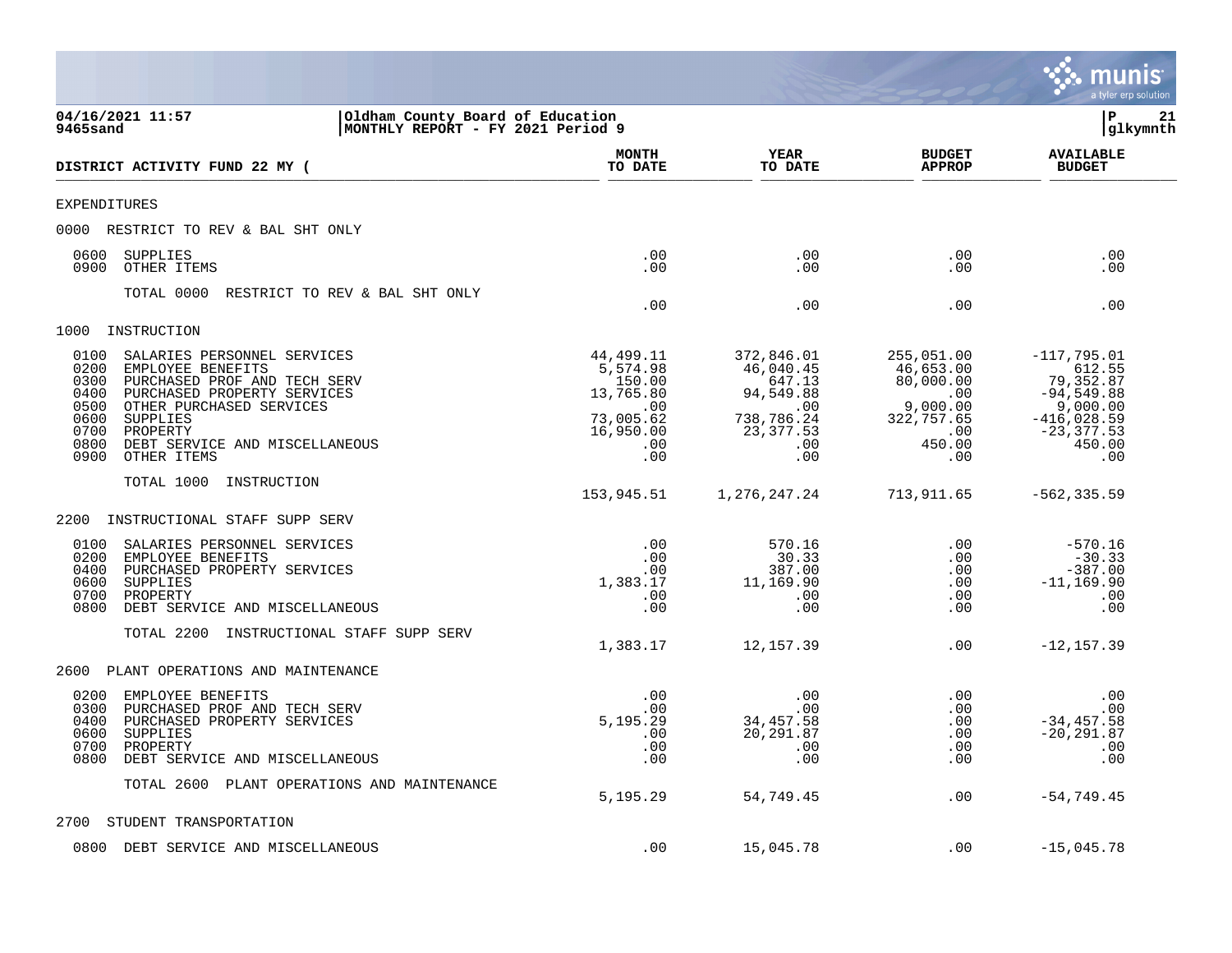

| 04/16/2021 11:57<br>9465sand        | Oldham County Board of Education<br>MONTHLY REPORT - FY 2021 Period 9 |                         |                        |                                | 22<br>ΙP<br> glkymnth             |
|-------------------------------------|-----------------------------------------------------------------------|-------------------------|------------------------|--------------------------------|-----------------------------------|
| DISTRICT ACTIVITY FUND 22 MY (      |                                                                       | <b>MONTH</b><br>TO DATE | <b>YEAR</b><br>TO DATE | <b>BUDGET</b><br><b>APPROP</b> | <b>AVAILABLE</b><br><b>BUDGET</b> |
| TOTAL 2700                          | STUDENT TRANSPORTATION                                                | .00                     | 15,045.78              | .00                            | $-15,045.78$                      |
| 5200<br><b>FUND TRANSFERS</b>       |                                                                       |                         |                        |                                |                                   |
| 0900<br>OTHER ITEMS                 |                                                                       | 74,947.26               | 452,447.03             | .00                            | $-452, 447.03$                    |
| TOTAL 5200<br><b>FUND TRANSFERS</b> |                                                                       | 74,947.26               | 452,447.03             | .00                            | $-452, 447.03$                    |
| TOTAL EXPENDITURES                  |                                                                       | 235, 471.23             | 1,810,646.89           | 713,911.65                     | $-1,096,735.24$                   |
|                                     | TOTAL FOR DISTRICT ACTIVITY FUND 22 MY (22)                           | 14,729.21               | 2,239,588.90           | .00                            | $-2, 239, 588.90$                 |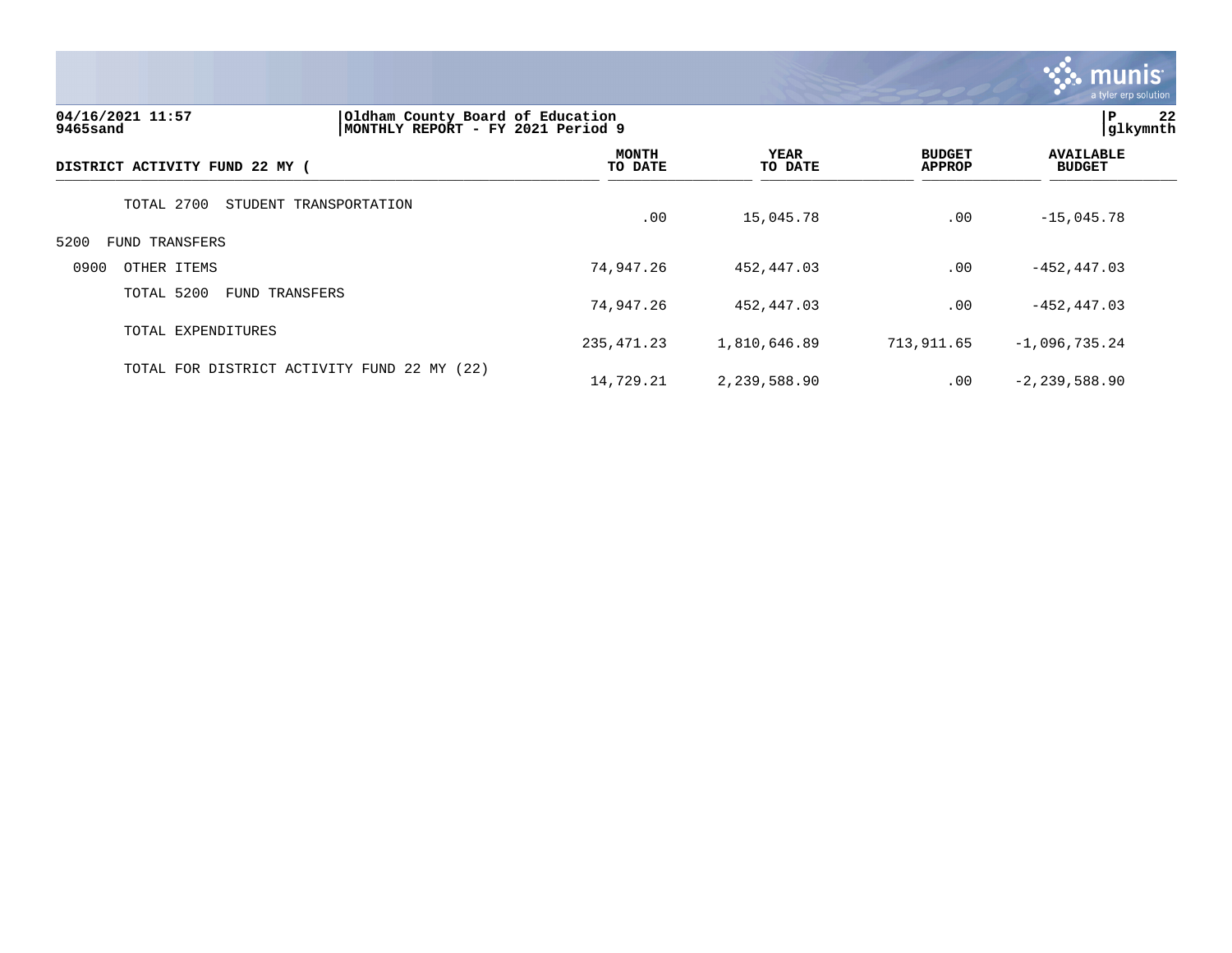|                                     |                                                                        |                        |                                | $\sim$ munis<br>a tyler erp solution |
|-------------------------------------|------------------------------------------------------------------------|------------------------|--------------------------------|--------------------------------------|
| 04/16/2021 11:57<br>9465sand        | Oldham County Board of Education<br> MONTHLY REPORT - FY 2021 Period 9 |                        |                                | 23<br>l P<br> glkymnth               |
| SCHOOL ACTIVITY FUND 25 (25)        | <b>MONTH</b><br>TO DATE                                                | <b>YEAR</b><br>TO DATE | <b>BUDGET</b><br><b>APPROP</b> | <b>AVAILABLE</b><br><b>BUDGET</b>    |
| <b>REVENUES</b>                     |                                                                        |                        |                                |                                      |
| 0999 BEGINNING BALANCE              |                                                                        |                        |                                |                                      |
| TOTAL 0999 BEGINNING BALANCE        | .00                                                                    | 954,519.19             | .00                            | $-954, 519.19$                       |
| RECEIPTS                            |                                                                        |                        |                                |                                      |
| REVENUE FROM LOCAL SOURCES          |                                                                        |                        |                                |                                      |
| STUDENT ACTIVITIES                  |                                                                        |                        |                                |                                      |
| 1790 OTHER DIST/STUDENT ACTIVIT INC | .00                                                                    | .00                    | 2,397,249.28                   | 2,397,249.28                         |
| TOTAL STUDENT ACTIVITIES            | .00                                                                    | .00                    | 2,397,249.28                   | 2,397,249.28                         |
| TOTAL REVENUE FROM LOCAL SOURCES    | .00                                                                    | .00                    | 2,397,249.28                   | 2,397,249.28                         |
| TOTAL RECEIPTS                      | .00                                                                    | .00                    | 2,397,249.28                   | 2,397,249.28                         |
| <b>TOTAL REVENUE</b>                | .00                                                                    | 954,519.19             | 2,397,249.28                   | 1,442,730.09                         |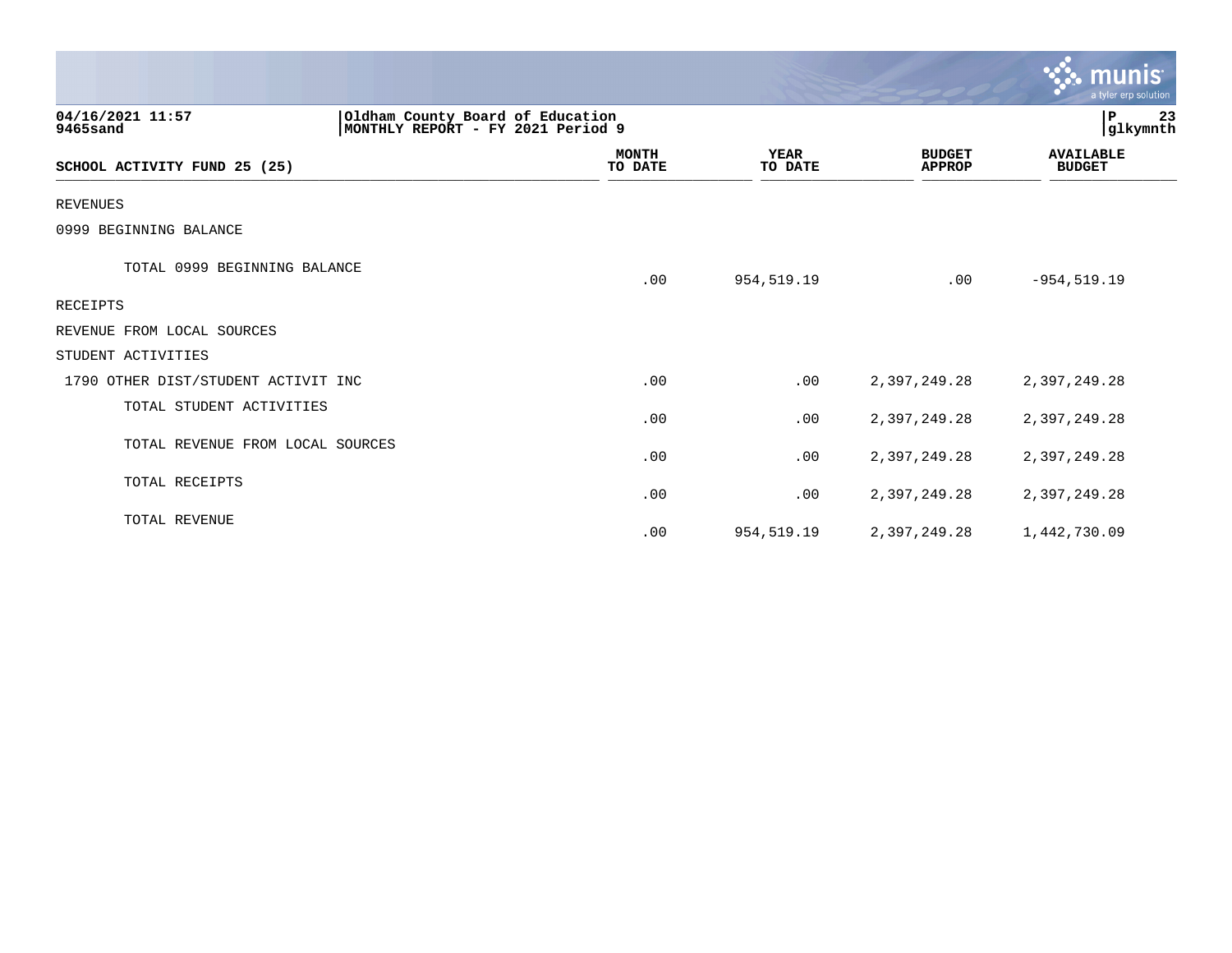

| 04/16/2021 11:57<br>9465sand                               | Oldham County Board of Education<br>MONTHLY REPORT - FY 2021 Period 9 |                         |                        |                                | 24<br>P<br>glkymnth               |
|------------------------------------------------------------|-----------------------------------------------------------------------|-------------------------|------------------------|--------------------------------|-----------------------------------|
| SCHOOL ACTIVITY FUND 25 (25)                               |                                                                       | <b>MONTH</b><br>TO DATE | <b>YEAR</b><br>TO DATE | <b>BUDGET</b><br><b>APPROP</b> | <b>AVAILABLE</b><br><b>BUDGET</b> |
| EXPENDITURES                                               |                                                                       |                         |                        |                                |                                   |
| 1000<br>INSTRUCTION                                        |                                                                       |                         |                        |                                |                                   |
| 0600<br>SUPPLIES<br>0800<br>DEBT SERVICE AND MISCELLANEOUS |                                                                       | .00<br>.00              | .00<br>.00             | 4,800,000.00<br>.00            | 4,800,000.00<br>.00               |
| TOTAL 1000<br>INSTRUCTION                                  |                                                                       | .00                     | .00                    | 4,800,000.00                   | 4,800,000.00                      |
| 5200<br>FUND TRANSFERS                                     |                                                                       |                         |                        |                                |                                   |
| 0900<br>OTHER ITEMS                                        |                                                                       | .00                     | .00                    | $-2,402,750.72$                | $-2,402,750.72$                   |
| TOTAL 5200<br>FUND TRANSFERS                               |                                                                       | .00                     | .00                    | $-2,402,750.72$                | $-2,402,750.72$                   |
| TOTAL EXPENDITURES                                         |                                                                       | .00                     | .00                    | 2,397,249.28                   | 2,397,249.28                      |
| TOTAL FOR SCHOOL ACTIVITY FUND 25 (25)                     |                                                                       | .00                     | 954,519.19             | .00                            | $-954, 519.19$                    |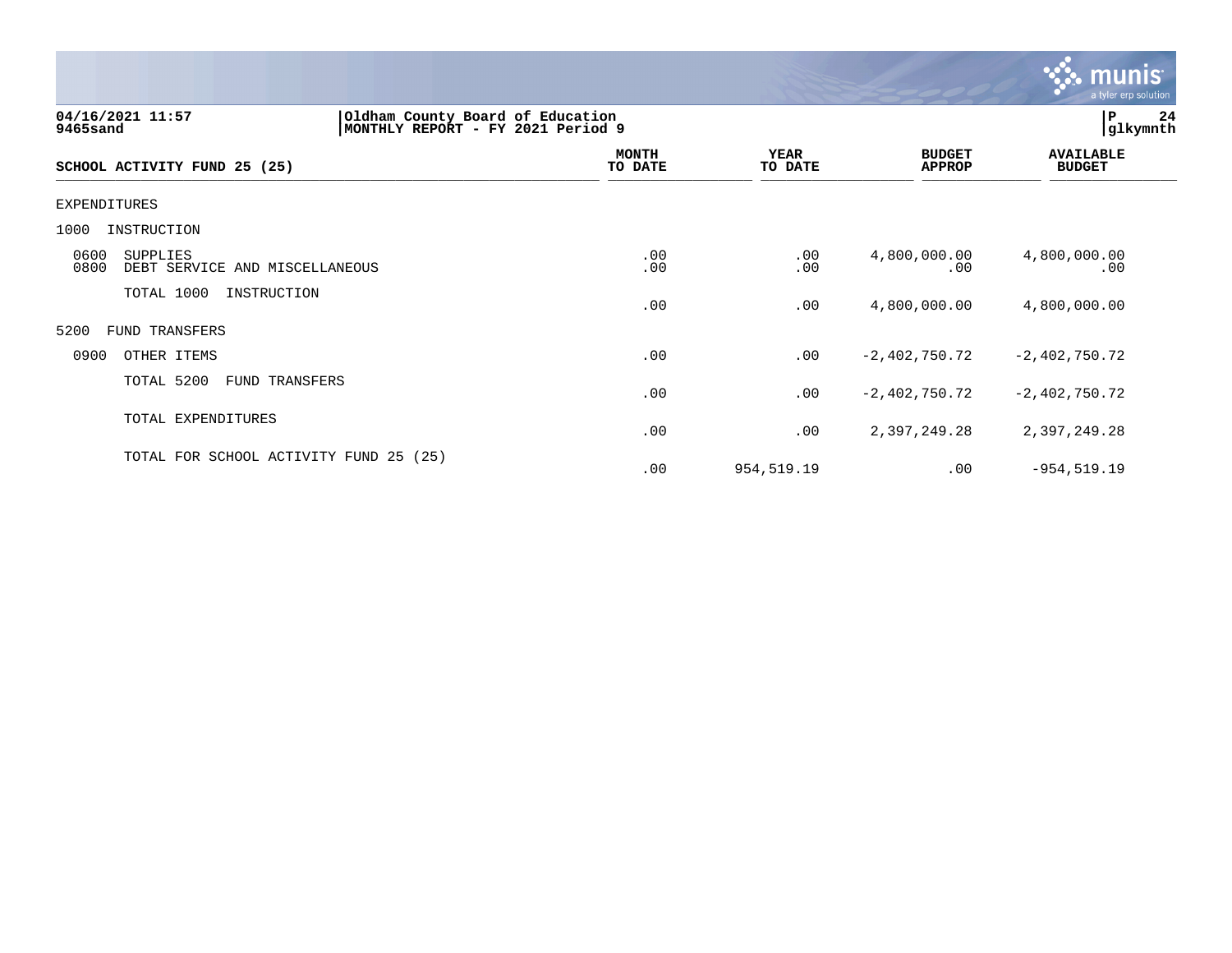|                                  |                                                                                               |                        |                                | munis<br>a tyler erp solution     |  |
|----------------------------------|-----------------------------------------------------------------------------------------------|------------------------|--------------------------------|-----------------------------------|--|
| 04/16/2021 11:57<br>9465sand     | Oldham County Board of Education<br>P<br>25<br>MONTHLY REPORT - FY 2021 Period 9<br> glkymnth |                        |                                |                                   |  |
| CAPITAL OUTLAY FUND (310)        | <b>MONTH</b><br>TO DATE                                                                       | <b>YEAR</b><br>TO DATE | <b>BUDGET</b><br><b>APPROP</b> | <b>AVAILABLE</b><br><b>BUDGET</b> |  |
|                                  |                                                                                               |                        |                                |                                   |  |
| <b>REVENUES</b>                  |                                                                                               |                        |                                |                                   |  |
| 0999 BEGINNING BALANCE           |                                                                                               |                        |                                |                                   |  |
| TOTAL 0999 BEGINNING BALANCE     | .00                                                                                           | 5, 447, 149.89         | .00                            | -5,447,149.89                     |  |
| <b>RECEIPTS</b>                  |                                                                                               |                        |                                |                                   |  |
| REVENUE FROM LOCAL SOURCES       |                                                                                               |                        |                                |                                   |  |
| EARNINGS ON INVESTMENTS          |                                                                                               |                        |                                |                                   |  |
| 1510 INTEREST ON INVESTMENTS     | .00                                                                                           | .00                    | .00                            | .00                               |  |
| TOTAL EARNINGS ON INVESTMENTS    | .00                                                                                           | .00                    | .00                            | .00                               |  |
| TOTAL REVENUE FROM LOCAL SOURCES | .00                                                                                           | .00                    | .00                            | .00                               |  |
| REVENUE FROM STATE SOURCES       |                                                                                               |                        |                                |                                   |  |
| RESTRICTED                       |                                                                                               |                        |                                |                                   |  |
| 3200 REVENUE-CAPITAL OUTLAY      | .00                                                                                           | 581,021.00             | 1,162,041.00                   | 581,020.00                        |  |
| TOTAL RESTRICTED                 | .00                                                                                           | 581,021.00             | 1,162,041.00                   | 581,020.00                        |  |
| TOTAL REVENUE FROM STATE SOURCES | .00                                                                                           | 581,021.00             | 1,162,041.00                   | 581,020.00                        |  |
| OTHER RECEIPTS                   |                                                                                               |                        |                                |                                   |  |
| INTERFUND TRANSFERS              |                                                                                               |                        |                                |                                   |  |
| 5210 FUND TRANSFER               | .00                                                                                           | .00                    | .00                            | .00                               |  |
| TOTAL INTERFUND TRANSFERS        | .00                                                                                           | .00                    | .00                            | .00                               |  |
| TOTAL OTHER RECEIPTS             | .00                                                                                           | .00                    | .00                            | .00                               |  |
| TOTAL RECEIPTS                   | .00                                                                                           | 581,021.00             | 1,162,041.00                   | 581,020.00                        |  |
| TOTAL REVENUE                    | .00                                                                                           | 6,028,170.89           | 1,162,041.00                   | $-4,866,129.89$                   |  |

**Contract**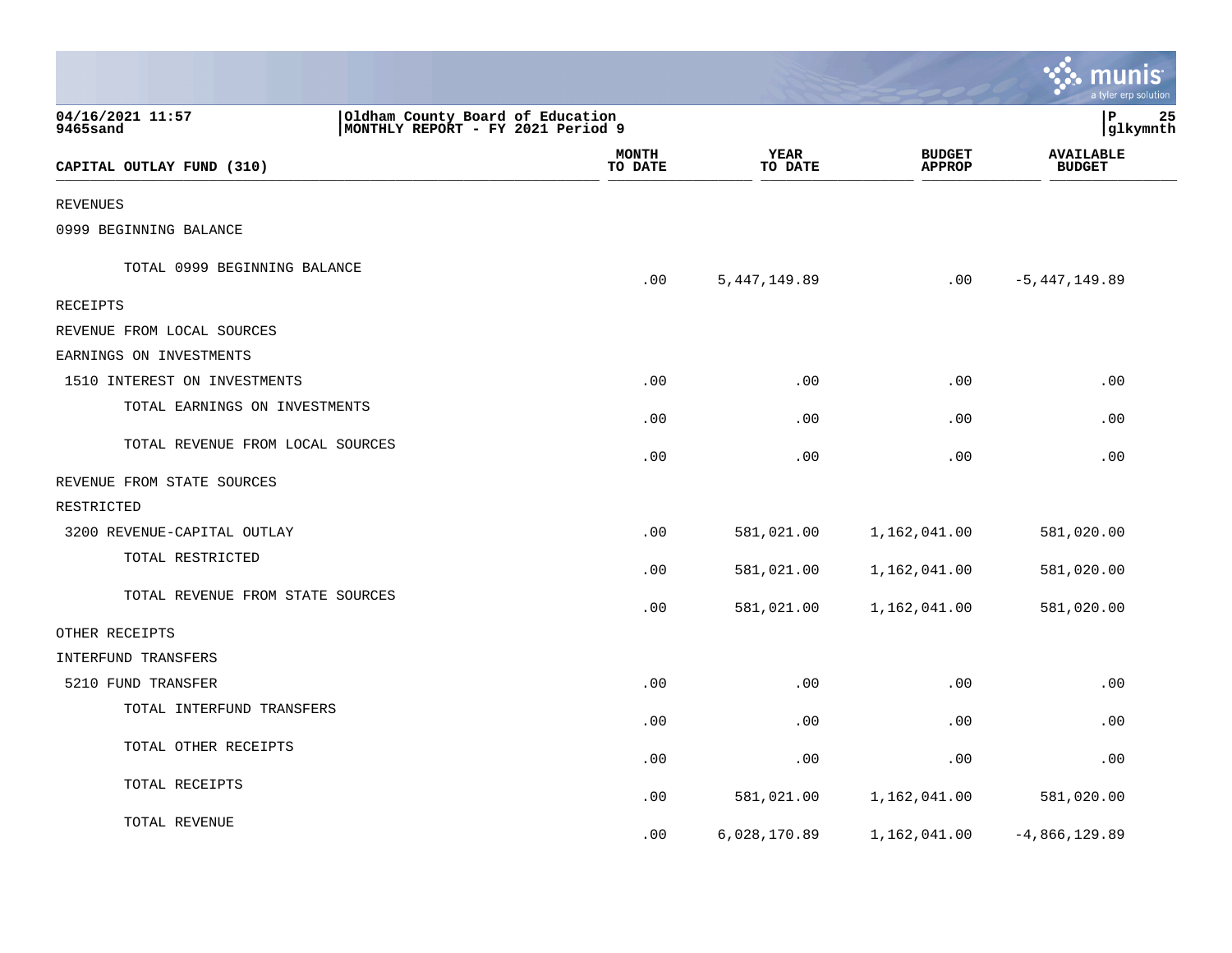|                                                                                                       |                         |                        |                                | munis<br>a tyler erp solution     |
|-------------------------------------------------------------------------------------------------------|-------------------------|------------------------|--------------------------------|-----------------------------------|
| 04/16/2021 11:57<br>Oldham County Board of Education<br>MONTHLY REPORT - FY 2021 Period 9<br>9465sand |                         |                        |                                | $\, {\bf P}$<br>26<br>glkymnth    |
| CAPITAL OUTLAY FUND (310)                                                                             | <b>MONTH</b><br>TO DATE | <b>YEAR</b><br>TO DATE | <b>BUDGET</b><br><b>APPROP</b> | <b>AVAILABLE</b><br><b>BUDGET</b> |
| <b>EXPENDITURES</b>                                                                                   |                         |                        |                                |                                   |
| 0000<br>RESTRICT TO REV & BAL SHT ONLY                                                                |                         |                        |                                |                                   |
| 0900<br>OTHER ITEMS                                                                                   | .00                     | .00                    | .00                            | .00                               |
| TOTAL 0000 RESTRICT TO REV & BAL SHT ONLY                                                             | .00                     | .00                    | .00                            | .00                               |
| 1000<br>INSTRUCTION                                                                                   |                         |                        |                                |                                   |
| 0100<br>SALARIES PERSONNEL SERVICES                                                                   | .00                     | .00                    | .00                            | .00                               |
| TOTAL 1000 INSTRUCTION                                                                                | .00                     | .00                    | .00                            | .00                               |
| DISTRICT ADMIN SUPPORT<br>2300                                                                        |                         |                        |                                |                                   |
| 0300<br>PURCHASED PROF AND TECH SERV<br>0840<br>CONTINGENCY                                           | .00<br>.00              | .00<br>.00             | .00<br>.00                     | .00<br>.00                        |
| TOTAL 2300 DISTRICT ADMIN SUPPORT                                                                     | .00                     | .00                    | .00                            | .00                               |
| PLANT OPERATIONS AND MAINTENANCE<br>2600                                                              |                         |                        |                                |                                   |
| 0400<br>PURCHASED PROPERTY SERVICES<br>0500<br>OTHER PURCHASED SERVICES<br>0700<br>PROPERTY           | .00<br>.00<br>.00       | .00<br>.00<br>.00      | .00<br>.00<br>.00              | .00<br>.00<br>.00                 |
| TOTAL 2600 PLANT OPERATIONS AND MAINTENANCE                                                           | .00                     | .00                    | .00                            | .00                               |
| 4100 LAND/SITE ACQUISITIONS                                                                           |                         |                        |                                |                                   |
| 0300<br>PURCHASED PROF AND TECH SERV<br>0700<br>PROPERTY                                              | .00<br>.00              | .00<br>.00             | .00<br>.00                     | .00<br>.00                        |
| TOTAL 4100 LAND/SITE ACQUISITIONS                                                                     | .00                     | .00                    | .00                            | .00                               |
| 4200 LAND IMPROVEMENTS                                                                                |                         |                        |                                |                                   |
| 0400 PURCHASED PROPERTY SERVICES                                                                      | .00                     | .00                    | .00                            | .00                               |
| TOTAL 4200 LAND IMPROVEMENTS                                                                          | .00                     | .00                    | .00                            | .00                               |
| 4300<br>ARCHITECTURAL/ENGIN                                                                           |                         |                        |                                |                                   |
| 0400 PURCHASED PROPERTY SERVICES                                                                      | .00                     | .00                    | .00                            | .00                               |
| TOTAL 4300 ARCHITECTURAL/ENGIN                                                                        |                         |                        |                                |                                   |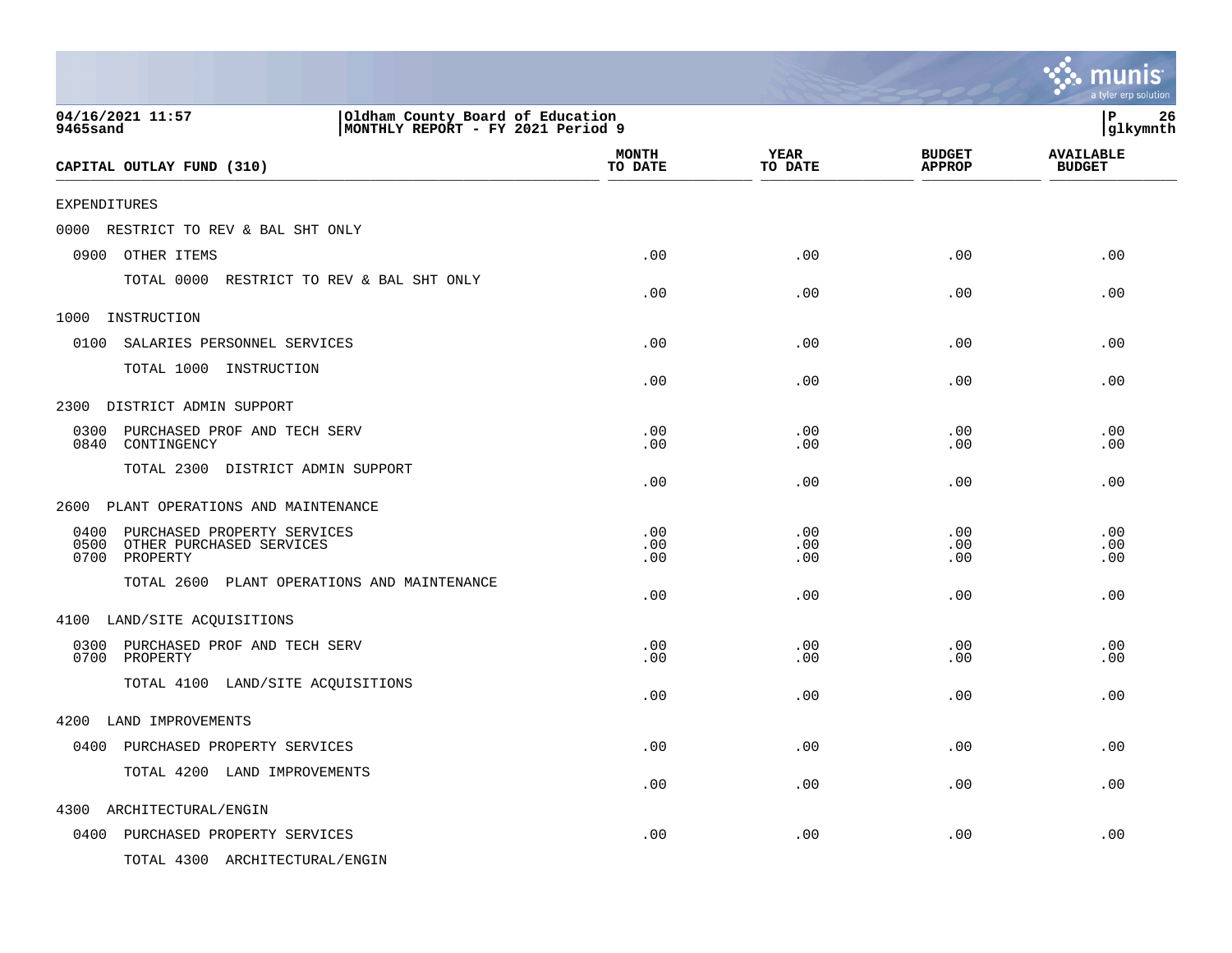

| 04/16/2021 11:57<br>Oldham County Board of Education<br>MONTHLY REPORT - FY 2021 Period 9<br>9465sand                                                     |                          |                          |                                | lР<br>27<br> glkymnth             |
|-----------------------------------------------------------------------------------------------------------------------------------------------------------|--------------------------|--------------------------|--------------------------------|-----------------------------------|
| CAPITAL OUTLAY FUND (310)                                                                                                                                 | <b>MONTH</b><br>TO DATE  | YEAR<br>TO DATE          | <b>BUDGET</b><br><b>APPROP</b> | <b>AVAILABLE</b><br><b>BUDGET</b> |
|                                                                                                                                                           | .00                      | .00                      | .00                            | .00                               |
| 4500 BUILDING ACQUISTIONS & CONSTRUCTION                                                                                                                  |                          |                          |                                |                                   |
| 0300<br>PURCHASED PROF AND TECH SERV<br>0400<br>PURCHASED PROPERTY SERVICES<br>0700<br>PROPERTY                                                           | .00<br>.00<br>.00        | .00<br>.00<br>.00        | .00<br>.00<br>.00              | .00<br>.00<br>.00                 |
| TOTAL 4500 BUILDING ACQUISTIONS & CONSTRUCTION                                                                                                            | .00                      | .00                      | .00                            | .00                               |
| 4600 SITE IMPROVEMENT                                                                                                                                     |                          |                          |                                |                                   |
| 0300<br>PURCHASED PROF AND TECH SERV<br>0400<br>PURCHASED PROPERTY SERVICES<br>0700<br>PROPERTY                                                           | .00<br>.00<br>.00        | .00<br>.00<br>.00        | .00<br>.00<br>.00              | .00<br>.00<br>.00                 |
| TOTAL 4600<br>SITE IMPROVEMENT                                                                                                                            | .00                      | .00                      | .00                            | .00                               |
| 4700<br>BUILDING IMPROVEMENTS                                                                                                                             |                          |                          |                                |                                   |
| 0300<br>PURCHASED PROF AND TECH SERV<br>0400<br>PURCHASED PROPERTY SERVICES<br>0700<br>PROPERTY                                                           | .00<br>.00<br>.00        | .00<br>.00<br>.00        | .00<br>.00<br>.00              | .00<br>.00<br>.00                 |
| TOTAL 4700 BUILDING IMPROVEMENTS                                                                                                                          | .00                      | .00                      | .00                            | .00                               |
| 4900<br>OTHER - FACILITIES                                                                                                                                |                          |                          |                                |                                   |
| 0400<br>PURCHASED PROPERTY SERVICES                                                                                                                       | .00                      | .00                      | 1,162,041.00                   | 1,162,041.00                      |
| TOTAL 4900 OTHER - FACILITIES                                                                                                                             | .00                      | .00                      | 1,162,041.00                   | 1,162,041.00                      |
| DEBT SERVICE<br>5100                                                                                                                                      |                          |                          |                                |                                   |
| 0300<br>PURCHASED PROF AND TECH SERV<br>0400<br>PURCHASED PROPERTY SERVICES<br>0500<br>OTHER PURCHASED SERVICES<br>0800<br>DEBT SERVICE AND MISCELLANEOUS | .00<br>.00<br>.00<br>.00 | .00<br>.00<br>.00<br>.00 | .00<br>.00<br>.00<br>.00       | .00<br>.00<br>.00<br>.00          |
| TOTAL 5100 DEBT SERVICE                                                                                                                                   | .00                      | .00                      | .00                            | .00                               |
| FUND TRANSFERS<br>5200                                                                                                                                    |                          |                          |                                |                                   |
| OTHER ITEMS<br>0900                                                                                                                                       | .00                      | .00                      | .00                            | .00                               |
| TOTAL 5200 FUND TRANSFERS                                                                                                                                 | .00                      | .00                      | .00                            | .00                               |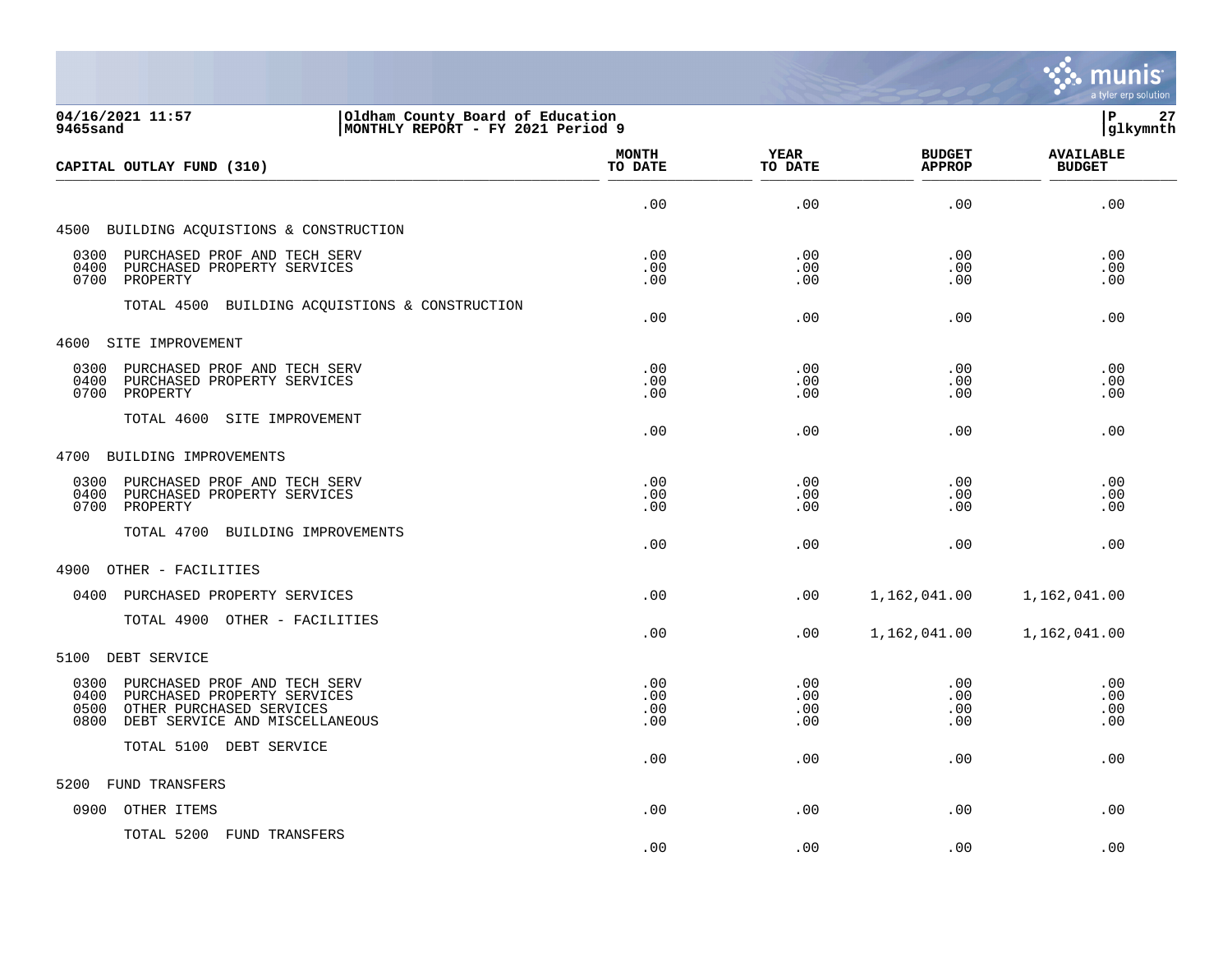|                                     |                                                                       |                         |                        |                                | munis <sup>®</sup><br>a tyler erp solution |
|-------------------------------------|-----------------------------------------------------------------------|-------------------------|------------------------|--------------------------------|--------------------------------------------|
| 04/16/2021 11:57<br>9465sand        | Oldham County Board of Education<br>MONTHLY REPORT - FY 2021 Period 9 |                         |                        |                                | 28<br> glkymnth                            |
| CAPITAL OUTLAY FUND (310)           |                                                                       | <b>MONTH</b><br>TO DATE | <b>YEAR</b><br>TO DATE | <b>BUDGET</b><br><b>APPROP</b> | <b>AVAILABLE</b><br><b>BUDGET</b>          |
| TOTAL EXPENDITURES                  |                                                                       | .00                     | .00                    | 1,162,041.00                   | 1,162,041.00                               |
| TOTAL FOR CAPITAL OUTLAY FUND (310) |                                                                       | .00                     | 6,028,170.89           | .00                            | $-6,028,170.89$                            |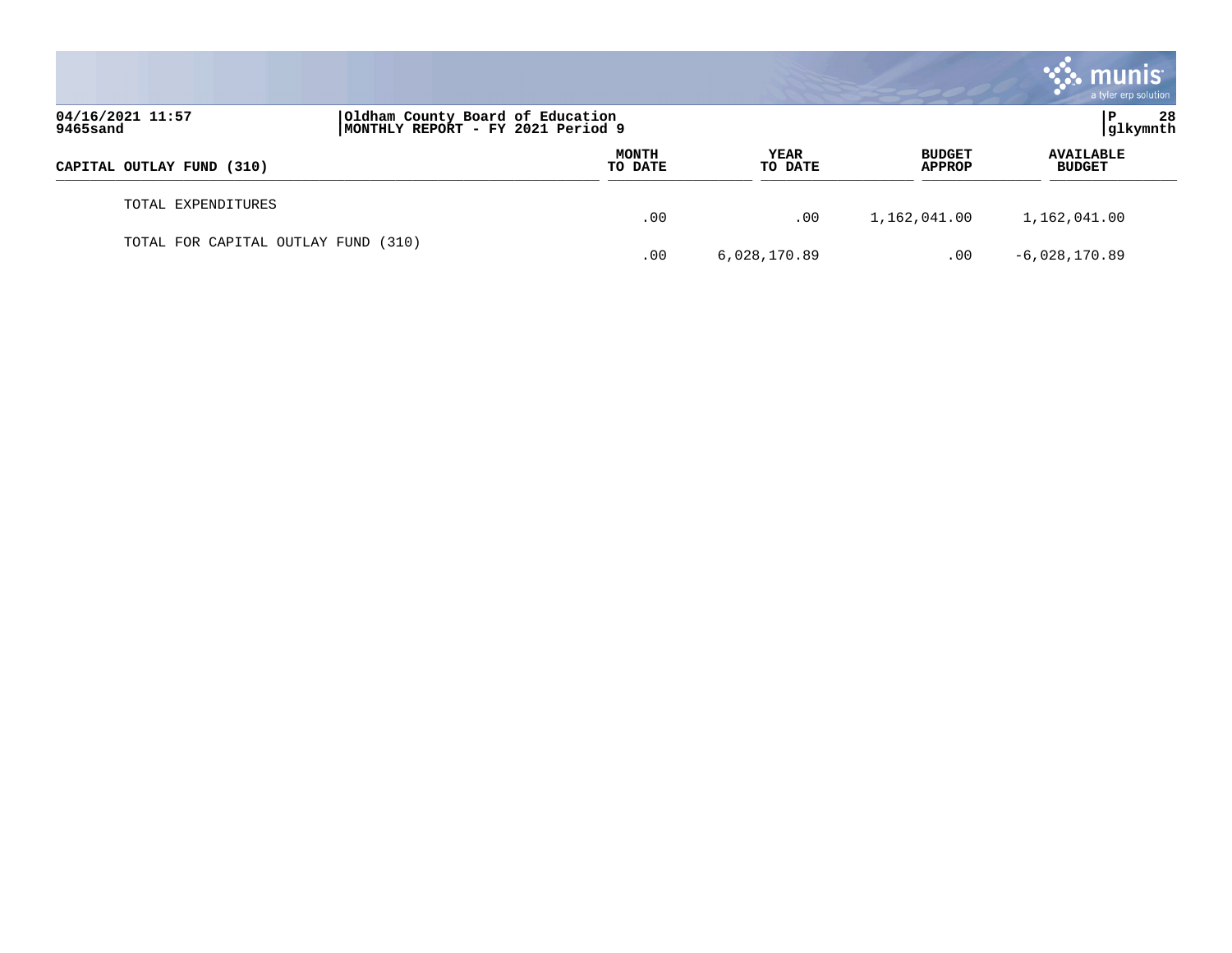|                                                                                                                                                     |                                                                        |                                         |                                           |                                           | munis<br>a tyler erp solution              |
|-----------------------------------------------------------------------------------------------------------------------------------------------------|------------------------------------------------------------------------|-----------------------------------------|-------------------------------------------|-------------------------------------------|--------------------------------------------|
| 04/16/2021 11:57<br>9465sand                                                                                                                        | Oldham County Board of Education<br> MONTHLY REPORT - FY 2021 Period 9 |                                         |                                           |                                           | P<br>29<br> glkymnth                       |
| BLDING FUND (5CNT LEVY-DT SVC)                                                                                                                      |                                                                        | MONTH<br>TO DATE                        | <b>YEAR</b><br>TO DATE                    | <b>BUDGET</b><br><b>APPROP</b>            | <b>AVAILABLE</b><br><b>BUDGET</b>          |
| REVENUES                                                                                                                                            |                                                                        |                                         |                                           |                                           |                                            |
| 0999 BEGINNING BALANCE                                                                                                                              |                                                                        |                                         |                                           |                                           |                                            |
| TOTAL 0999 BEGINNING BALANCE                                                                                                                        |                                                                        | .00                                     | 12,080,130.08                             | .00                                       | $-12,080,130.08$                           |
| RECEIPTS                                                                                                                                            |                                                                        |                                         |                                           |                                           |                                            |
| REVENUE FROM LOCAL SOURCES                                                                                                                          |                                                                        |                                         |                                           |                                           |                                            |
| AD VALOREM TAXES                                                                                                                                    |                                                                        |                                         |                                           |                                           |                                            |
| 1111 GENERAL REAL PROPERTY TAX<br>1113 PSC REAL PROPERTY TAX<br>1115 DELINQUENT PROPERTY TAX<br>1117 MOTOR VEHICLE TAX<br>1118 UNMINED MINERALS TAX |                                                                        | 120,430.88<br>.00.<br>.00<br>.00<br>.00 | 15,569,663.46<br>.00<br>.00<br>.00<br>.00 | 15,178,952.00<br>.00<br>.00<br>.00<br>.00 | $-390, 711.46$<br>.00<br>.00<br>.00<br>.00 |
| TOTAL AD VALOREM TAXES                                                                                                                              |                                                                        | 120,430.88                              | 15,569,663.46                             | 15,178,952.00                             | $-390, 711.46$                             |
| PENALTIES & INTEREST ON TAXES                                                                                                                       |                                                                        |                                         |                                           |                                           |                                            |
| 1140 PENALTIES & INTEREST ON TAXES                                                                                                                  |                                                                        | .00                                     | .28                                       | .00                                       | $-0.28$                                    |
| TOTAL PENALTIES & INTEREST ON TAXES                                                                                                                 |                                                                        | .00                                     | .28                                       | .00                                       | $-.28$                                     |
| OTHER TAXES                                                                                                                                         |                                                                        |                                         |                                           |                                           |                                            |
| 1191 OMITTED PROPERTY TAX                                                                                                                           |                                                                        | .00                                     | .00                                       | .00                                       | .00                                        |
| TOTAL OTHER TAXES                                                                                                                                   |                                                                        | .00                                     | .00                                       | .00                                       | .00                                        |
| EARNINGS ON INVESTMENTS                                                                                                                             |                                                                        |                                         |                                           |                                           |                                            |
| 1510 INTEREST ON INVESTMENTS                                                                                                                        |                                                                        | .00                                     | .00                                       | .00                                       | .00                                        |
| TOTAL EARNINGS ON INVESTMENTS                                                                                                                       |                                                                        | .00                                     | .00                                       | .00                                       | .00                                        |
| TOTAL REVENUE FROM LOCAL SOURCES                                                                                                                    |                                                                        | 120,430.88                              | 15,569,663.74                             | 15,178,952.00                             | $-390, 711.74$                             |
| REVENUE FROM STATE SOURCES                                                                                                                          |                                                                        |                                         |                                           |                                           |                                            |
| RESTRICTED                                                                                                                                          |                                                                        |                                         |                                           |                                           |                                            |
| 3200 REVENUE-FSPK & EQUALIZATION                                                                                                                    |                                                                        | .00                                     | 2, 244, 234.00                            | 4,582,233.00                              | 2,337,999.00                               |

**College**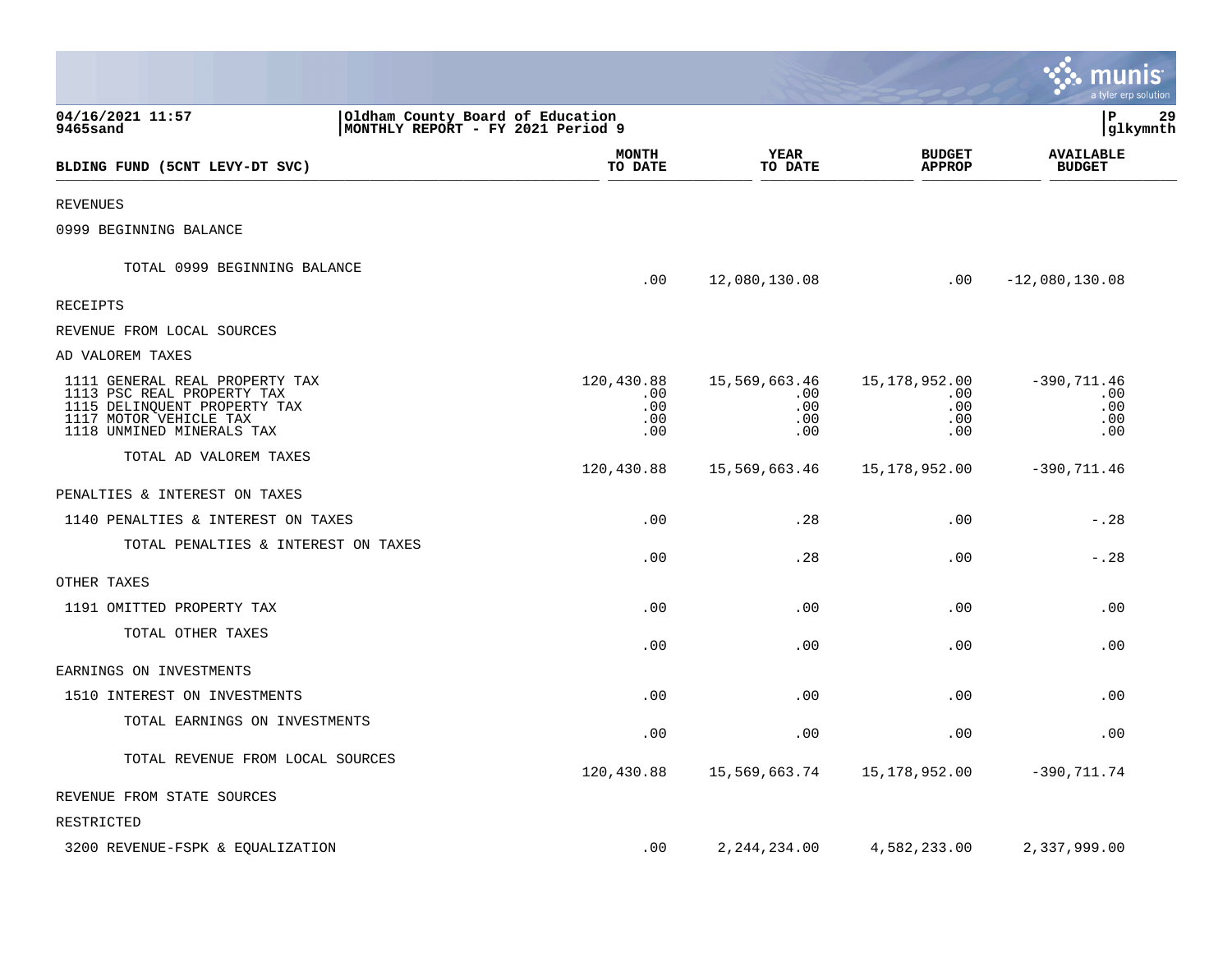|                                                                                                       |                         |                        |                                | munis<br>a tyler erp solution     |    |
|-------------------------------------------------------------------------------------------------------|-------------------------|------------------------|--------------------------------|-----------------------------------|----|
| 04/16/2021 11:57<br>Oldham County Board of Education<br>9465sand<br>MONTHLY REPORT - FY 2021 Period 9 |                         |                        |                                | P<br>glkymnth                     | 30 |
| BLDING FUND (5CNT LEVY-DT SVC)                                                                        | <b>MONTH</b><br>TO DATE | <b>YEAR</b><br>TO DATE | <b>BUDGET</b><br><b>APPROP</b> | <b>AVAILABLE</b><br><b>BUDGET</b> |    |
| TOTAL RESTRICTED                                                                                      | .00                     | 2, 244, 234.00         | 4,582,233.00                   | 2,337,999.00                      |    |
| TOTAL REVENUE FROM STATE SOURCES                                                                      | .00                     | 2, 244, 234.00         | 4,582,233.00                   | 2,337,999.00                      |    |
| OTHER RECEIPTS                                                                                        |                         |                        |                                |                                   |    |
| INTERFUND TRANSFERS                                                                                   |                         |                        |                                |                                   |    |
| 5210 FUND TRANSFER                                                                                    | .00                     | .00                    | .00                            | .00                               |    |
| TOTAL INTERFUND TRANSFERS                                                                             | .00                     | .00                    | .00                            | .00                               |    |
| SALE OR COMP FOR LOSS OF ASSETS                                                                       |                         |                        |                                |                                   |    |
| 5312 LOSS COMP - LAND & IMPROVEMNTS<br>5342 LOSS COMP - EQUIPMENT ETC                                 | .00<br>.00              | .00<br>.00             | .00<br>.00                     | .00<br>.00                        |    |
| TOTAL SALE OR COMP FOR LOSS OF ASSETS                                                                 | .00                     | .00                    | .00                            | .00                               |    |
| TOTAL OTHER RECEIPTS                                                                                  | .00                     | .00                    | .00                            | .00                               |    |
| TOTAL RECEIPTS                                                                                        | 120,430.88              | 17,813,897.74          | 19,761,185.00                  | 1,947,287.26                      |    |
| TOTAL REVENUE                                                                                         | 120,430.88              | 29,894,027.82          | 19,761,185.00                  | $-10, 132, 842.82$                |    |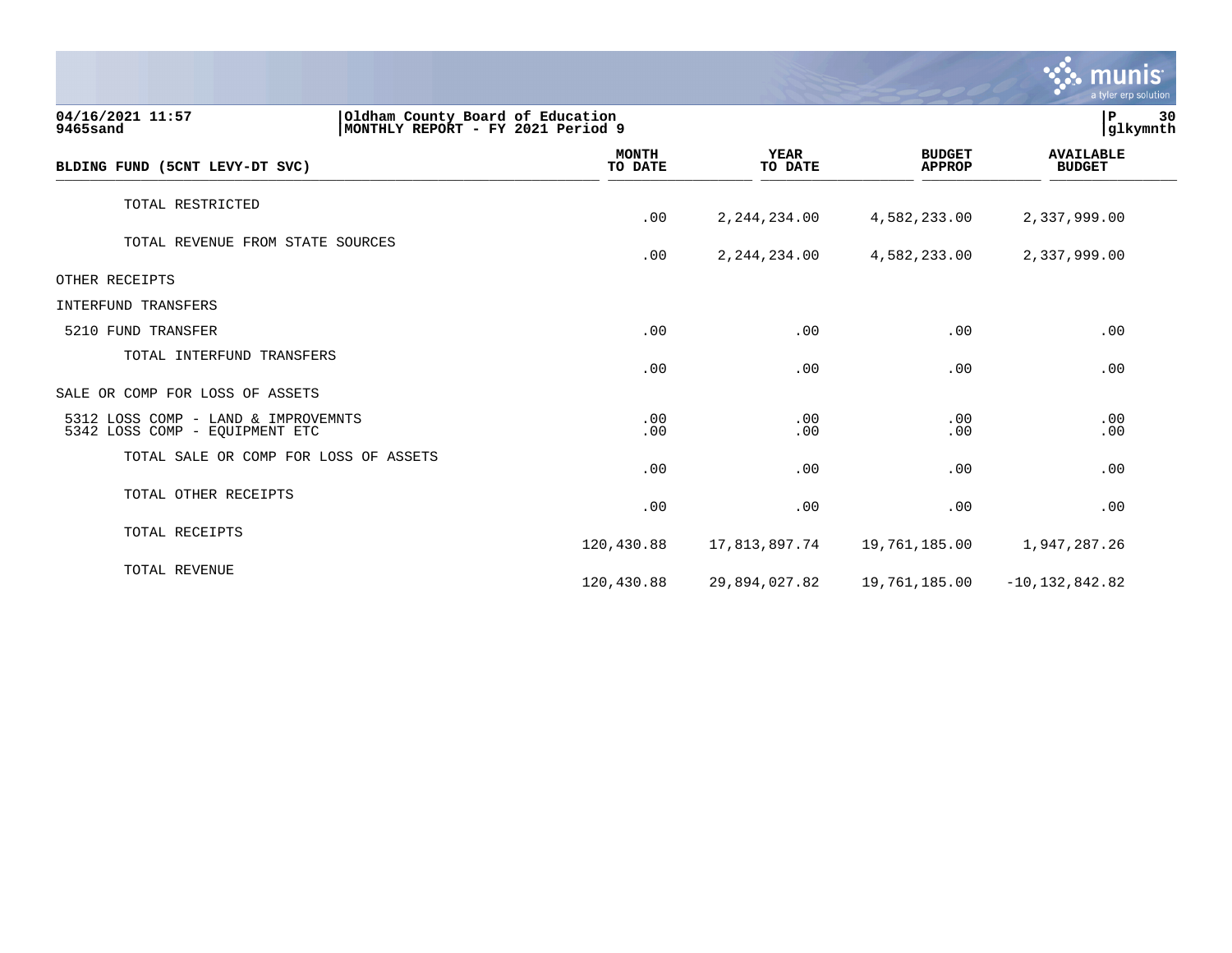|                                                                                                                                     |                          |                          |                                | mun<br>a tyler erp solution       |
|-------------------------------------------------------------------------------------------------------------------------------------|--------------------------|--------------------------|--------------------------------|-----------------------------------|
| 04/16/2021 11:57<br>Oldham County Board of Education<br>9465sand<br>MONTHLY REPORT - FY 2021 Period 9                               |                          |                          |                                | l P<br>31<br>glkymnth             |
| BLDING FUND (5CNT LEVY-DT SVC)                                                                                                      | <b>MONTH</b><br>TO DATE  | <b>YEAR</b><br>TO DATE   | <b>BUDGET</b><br><b>APPROP</b> | <b>AVAILABLE</b><br><b>BUDGET</b> |
| EXPENDITURES                                                                                                                        |                          |                          |                                |                                   |
| RESTRICT TO REV & BAL SHT ONLY<br>0000                                                                                              |                          |                          |                                |                                   |
| 0900<br>OTHER ITEMS                                                                                                                 | .00                      | .00                      | .00                            | .00                               |
| TOTAL 0000<br>RESTRICT TO REV & BAL SHT ONLY                                                                                        | .00                      | .00                      | .00                            | .00                               |
| 2300 DISTRICT ADMIN SUPPORT                                                                                                         |                          |                          |                                |                                   |
| PURCHASED PROF AND TECH SERV<br>0300<br>0840<br>CONTINGENCY                                                                         | 233,544.95<br>.00        | 233,544.95<br>.00        | 227,684.00<br>.00              | $-5,860.95$<br>.00                |
| TOTAL 2300<br>DISTRICT ADMIN SUPPORT                                                                                                | 233,544.95               | 233,544.95               | 227,684.00                     | $-5,860.95$                       |
| 4100<br>LAND/SITE ACQUISITIONS                                                                                                      |                          |                          |                                |                                   |
| PURCHASED PROF AND TECH SERV<br>0300<br>0700<br>PROPERTY                                                                            | .00<br>.00               | .00<br>.00               | .00<br>.00                     | .00<br>.00                        |
| TOTAL 4100<br>LAND/SITE ACQUISITIONS                                                                                                | .00                      | .00                      | .00                            | .00                               |
| 4500 BUILDING ACQUISTIONS & CONSTRUCTION                                                                                            |                          |                          |                                |                                   |
| 0300<br>PURCHASED PROF AND TECH SERV<br>0400<br>PURCHASED PROPERTY SERVICES<br>OTHER PURCHASED SERVICES<br>0500                     | .00<br>.00<br>.00        | .00<br>.00<br>.00        | .00<br>.00<br>.00              | .00<br>.00<br>.00                 |
| TOTAL 4500<br>BUILDING ACQUISTIONS & CONSTRUCTION                                                                                   | .00                      | .00                      | .00                            | .00                               |
| SITE IMPROVEMENT<br>4600                                                                                                            |                          |                          |                                |                                   |
| 0300<br>PURCHASED PROF AND TECH SERV<br>PURCHASED PROPERTY SERVICES<br>0400<br>0500<br>OTHER PURCHASED SERVICES<br>0700<br>PROPERTY | .00<br>.00<br>.00<br>.00 | .00<br>.00<br>.00<br>.00 | .00<br>.00<br>.00<br>.00       | .00<br>.00<br>.00<br>.00          |
| TOTAL 4600<br>SITE IMPROVEMENT                                                                                                      | .00                      | .00                      | .00                            | .00                               |
| 4700<br>BUILDING IMPROVEMENTS                                                                                                       |                          |                          |                                |                                   |
| PURCHASED PROF AND TECH SERV<br>0300<br>0400<br>PURCHASED PROPERTY SERVICES<br>0700<br>PROPERTY                                     | .00<br>.00<br>.00        | .00<br>.00<br>.00        | .00<br>.00<br>.00              | .00<br>.00<br>.00                 |
| TOTAL 4700<br>BUILDING IMPROVEMENTS                                                                                                 | .00                      | .00                      | .00                            | .00                               |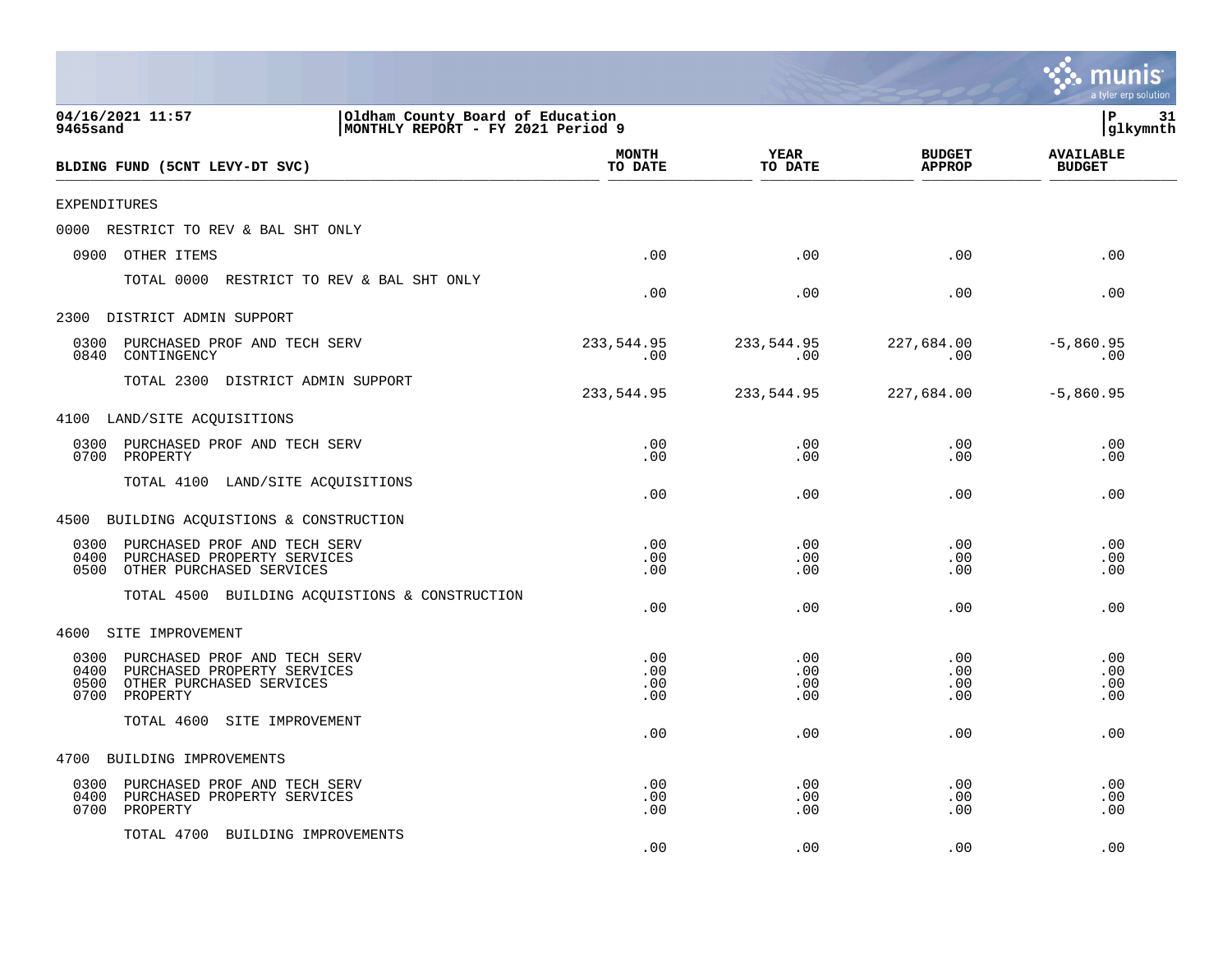

| 04/16/2021 11:57<br>9465sand                                                   | Oldham County Board of Education<br>MONTHLY REPORT - FY 2021 Period 9 |                        |                                | 32<br>P<br>glkymnth               |
|--------------------------------------------------------------------------------|-----------------------------------------------------------------------|------------------------|--------------------------------|-----------------------------------|
| BLDING FUND (5CNT LEVY-DT SVC)                                                 | <b>MONTH</b><br>TO DATE                                               | <b>YEAR</b><br>TO DATE | <b>BUDGET</b><br><b>APPROP</b> | <b>AVAILABLE</b><br><b>BUDGET</b> |
| 4900<br>OTHER - FACILITIES                                                     |                                                                       |                        |                                |                                   |
| 0400<br>PURCHASED PROPERTY SERVICES                                            | .00                                                                   | .00                    | 5, 237, 209.56                 | 5, 237, 209.56                    |
| TOTAL 4900<br>OTHER - FACILITIES                                               | .00                                                                   | .00                    | 5, 237, 209.56                 | 5, 237, 209.56                    |
| 5100<br>DEBT SERVICE                                                           |                                                                       |                        |                                |                                   |
| 0300<br>PURCHASED PROF AND TECH SERV<br>0800<br>DEBT SERVICE AND MISCELLANEOUS | .00<br>.00                                                            | .00<br>.00             | .00<br>.00                     | .00<br>.00                        |
| TOTAL 5100<br>DEBT SERVICE                                                     | .00                                                                   | .00                    | .00                            | .00                               |
| 5200<br><b>FUND TRANSFERS</b>                                                  |                                                                       |                        |                                |                                   |
| 0900<br>OTHER ITEMS                                                            | 2,542,233.93                                                          | 10,825,147.56          | 14,296,291.44                  | 3, 471, 143.88                    |
| TOTAL 5200<br>FUND TRANSFERS                                                   | 2,542,233.93                                                          | 10,825,147.56          | 14,296,291.44                  | 3, 471, 143.88                    |
| TOTAL EXPENDITURES                                                             | 2,775,778.88                                                          | 11,058,692.51          | 19,761,185.00                  | 8,702,492.49                      |
| TOTAL FOR BLDING FUND (5CNT LEVY-DT SVC)                                       | (320)<br>$-2,655,348.00$                                              | 18,835,335.31          | $.00 \,$                       | $-18,835,335.31$                  |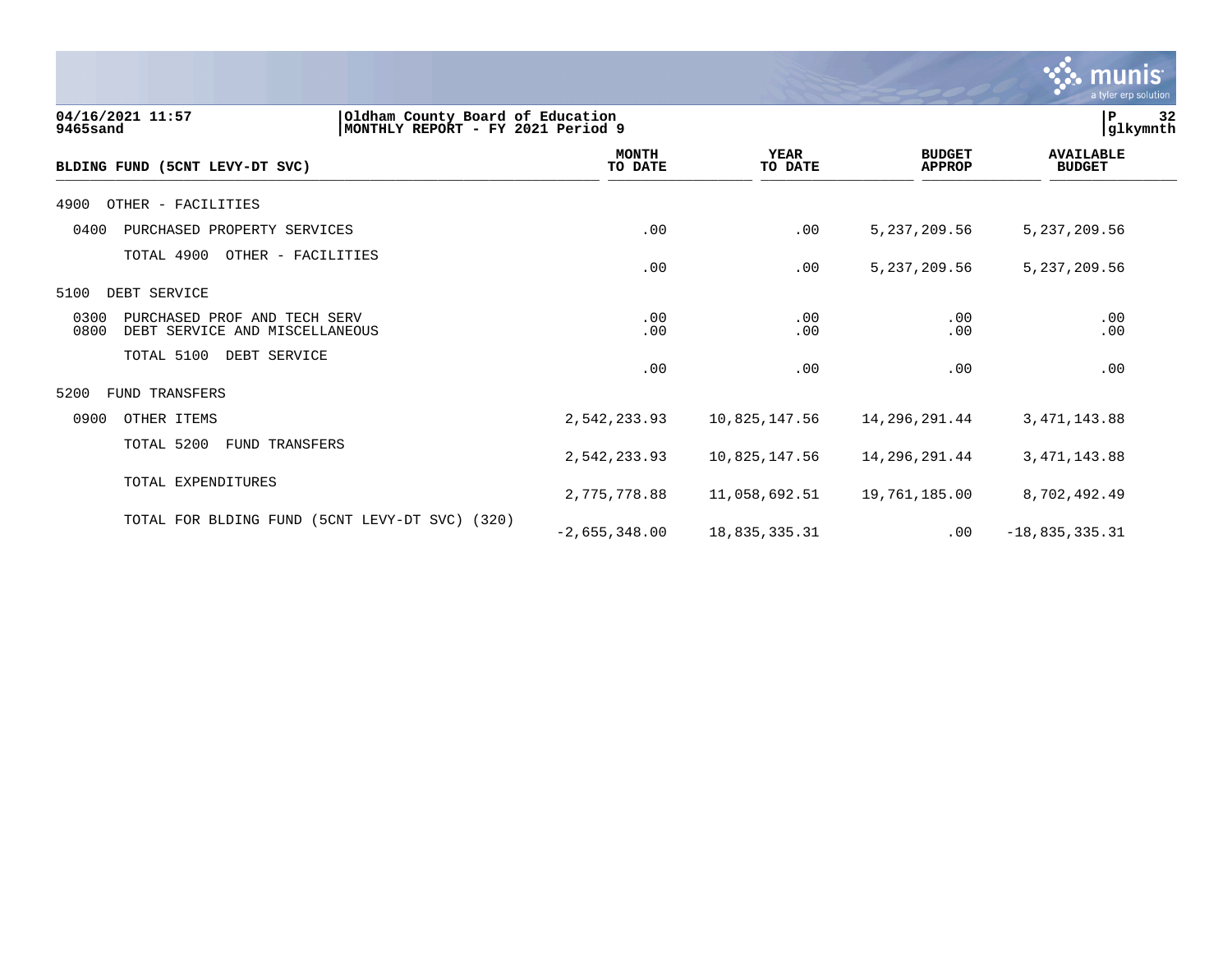|                                                             |                                                                       |                         |                        |                                | munis<br>a tyler erp solution     |
|-------------------------------------------------------------|-----------------------------------------------------------------------|-------------------------|------------------------|--------------------------------|-----------------------------------|
| 04/16/2021 11:57<br>9465sand                                | Oldham County Board of Education<br>MONTHLY REPORT - FY 2021 Period 9 |                         |                        |                                | P<br>33<br>glkymnth               |
| CONSTRUCTION FUND (360)                                     |                                                                       | <b>MONTH</b><br>TO DATE | <b>YEAR</b><br>TO DATE | <b>BUDGET</b><br><b>APPROP</b> | <b>AVAILABLE</b><br><b>BUDGET</b> |
| REVENUES                                                    |                                                                       |                         |                        |                                |                                   |
| 0999 BEGINNING BALANCE                                      |                                                                       |                         |                        |                                |                                   |
| TOTAL 0999 BEGINNING BALANCE                                |                                                                       | .00                     | .00                    | .00                            | .00                               |
| <b>RECEIPTS</b>                                             |                                                                       |                         |                        |                                |                                   |
| REVENUE FROM LOCAL SOURCES                                  |                                                                       |                         |                        |                                |                                   |
| EARNINGS ON INVESTMENTS                                     |                                                                       |                         |                        |                                |                                   |
| 1510 INTEREST ON INVESTMENTS                                |                                                                       | 4,907.35                | 40,679.40              | .00                            | $-40,679.40$                      |
| TOTAL EARNINGS ON INVESTMENTS                               |                                                                       | 4,907.35                | 40,679.40              | .00                            | $-40,679.40$                      |
| OTHER REVENUE FROM LOCAL SOURCES                            |                                                                       |                         |                        |                                |                                   |
| 1925 REIMBURSEMENTS (NON-GVT)<br>1990 MISC REV CAMDEN 18199 |                                                                       | .00<br>.00              | .00<br>.00             | .00<br>.00                     | .00<br>.00                        |
| TOTAL OTHER REVENUE FROM LOCAL SOURCES                      |                                                                       | .00                     | .00                    | .00                            | .00                               |
| TOTAL REVENUE FROM LOCAL SOURCES                            |                                                                       | 4,907.35                | 40,679.40              | .00                            | $-40,679.40$                      |
| REVENUE FROM STATE SOURCES                                  |                                                                       |                         |                        |                                |                                   |
| EXPENDITURE REIMBURSEMENTS                                  |                                                                       |                         |                        |                                |                                   |
| 3131 MISCELLANEOUS REIMBURSEMENTS                           |                                                                       | .00                     | .00                    | .00                            | .00                               |
| TOTAL EXPENDITURE REIMBURSEMENTS                            |                                                                       | .00                     | .00                    | .00                            | .00                               |
| TOTAL REVENUE FROM STATE SOURCES                            |                                                                       | .00                     | .00                    | .00                            | .00                               |
| OTHER RECEIPTS                                              |                                                                       |                         |                        |                                |                                   |
| BOND ISSUANCE                                               |                                                                       |                         |                        |                                |                                   |
| 5110 BOND PRINCIPAL PROCEEDS                                |                                                                       | .00                     | .00                    | .00                            | .00                               |
| TOTAL BOND ISSUANCE                                         |                                                                       | .00                     | .00                    | .00                            | .00                               |
| INTERFUND TRANSFERS                                         |                                                                       |                         |                        |                                |                                   |

 $\mathcal{L}$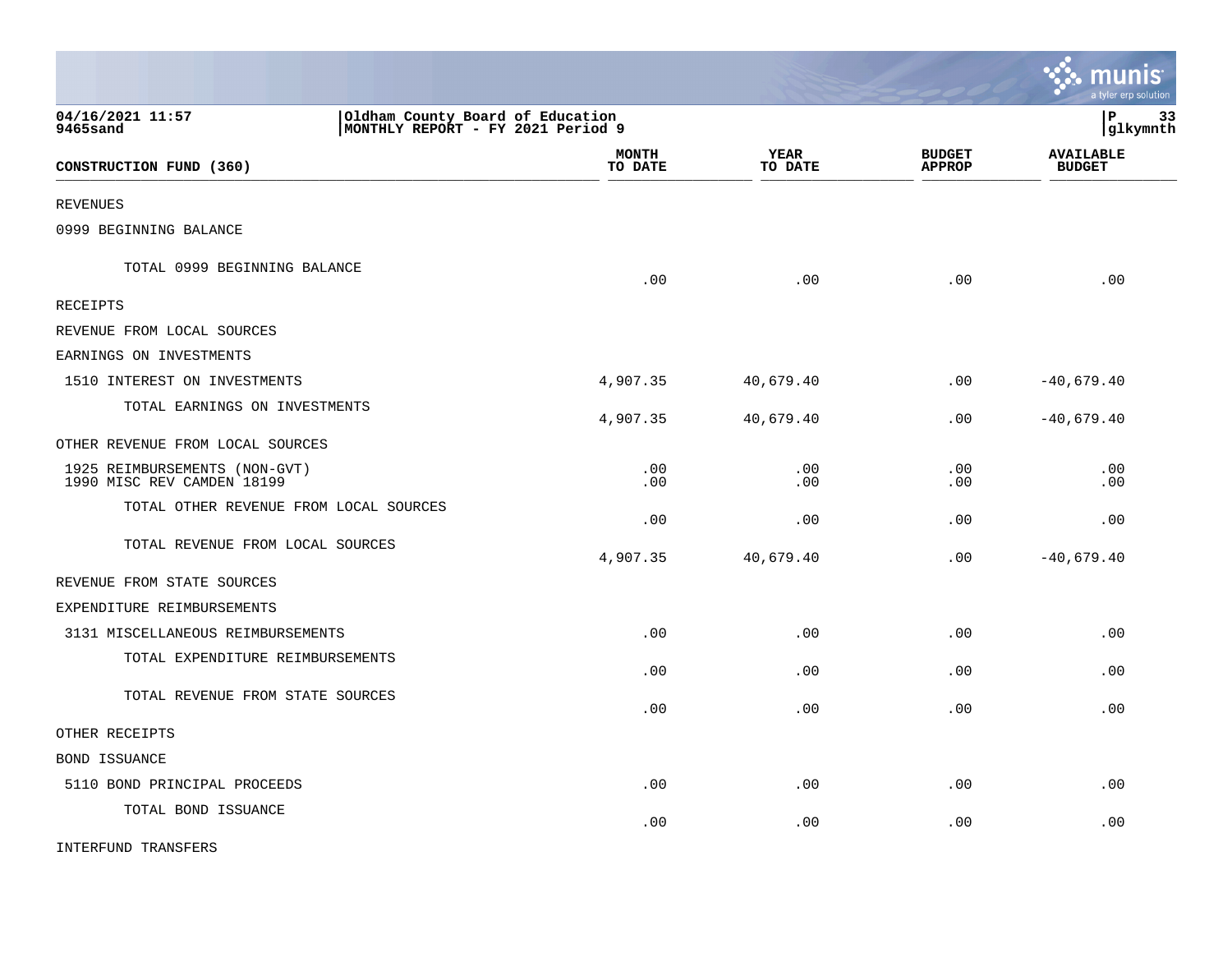

| 04/16/2021 11:57<br>9465sand | Oldham County Board of Education<br>MONTHLY REPORT - FY 2021 Period 9 | 34<br>ΙP<br> glkymnth  |                                |                                   |
|------------------------------|-----------------------------------------------------------------------|------------------------|--------------------------------|-----------------------------------|
| CONSTRUCTION FUND (360)      | MONTH<br>TO DATE                                                      | <b>YEAR</b><br>TO DATE | <b>BUDGET</b><br><b>APPROP</b> | <b>AVAILABLE</b><br><b>BUDGET</b> |
| 5210 FUND TRANSFER           | .00                                                                   | 196,000.00             | .00                            | $-196,000.00$                     |
| TOTAL INTERFUND TRANSFERS    | .00                                                                   | 196,000.00             | .00                            | $-196,000.00$                     |
| TOTAL OTHER RECEIPTS         | .00                                                                   | 196,000.00             | .00                            | $-196,000.00$                     |
| TOTAL RECEIPTS               | 4,907.35                                                              | 236,679.40             | .00                            | $-236,679.40$                     |
| TOTAL REVENUE                | 4,907.35                                                              | 236,679.40             | .00                            | $-236,679.40$                     |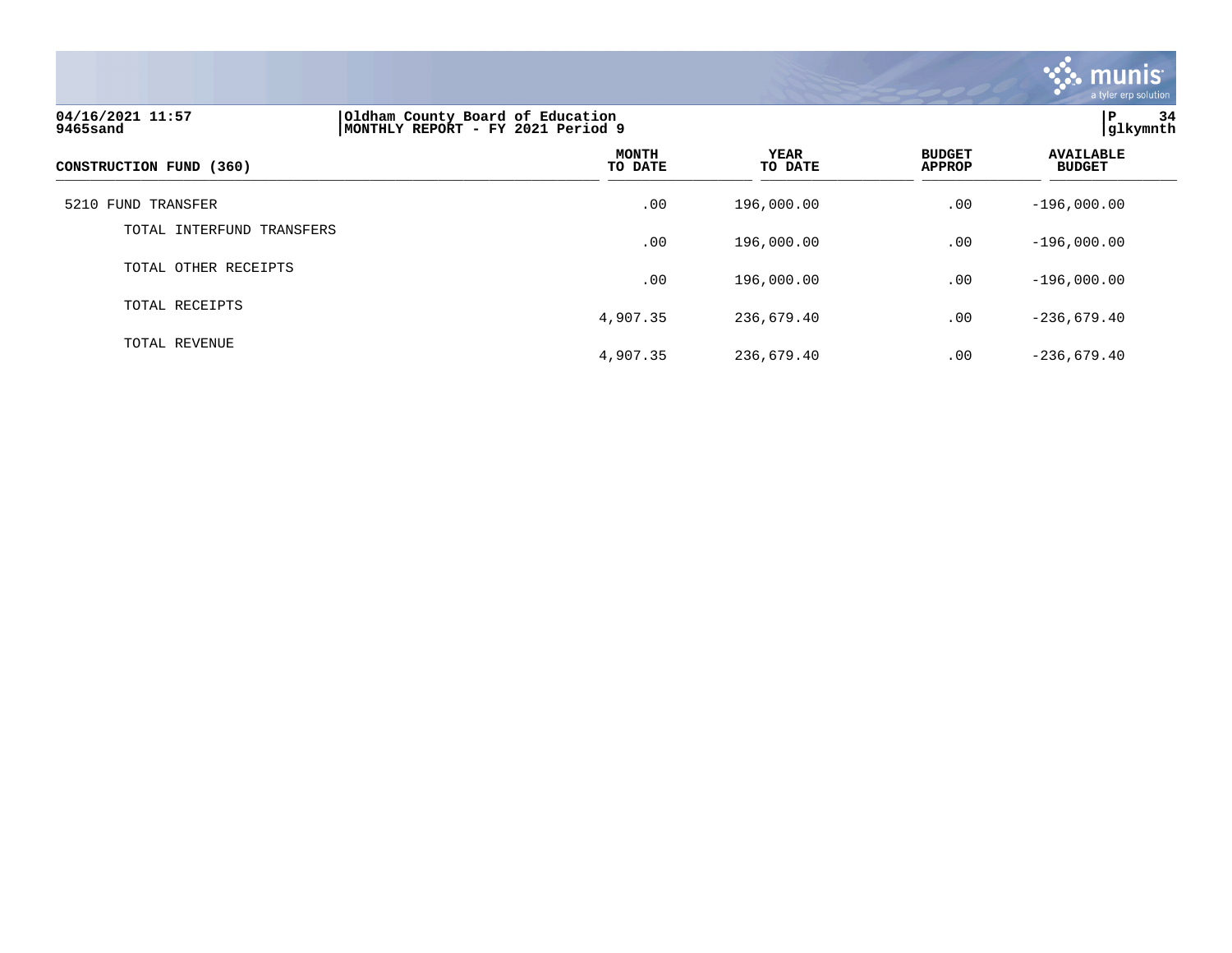|                                                                                                                                                                                                   |                                        |                                        |                                        | mu<br>a tyler erp solution             |
|---------------------------------------------------------------------------------------------------------------------------------------------------------------------------------------------------|----------------------------------------|----------------------------------------|----------------------------------------|----------------------------------------|
| 04/16/2021 11:57<br>Oldham County Board of Education<br>MONTHLY REPORT - FY 2021 Period 9<br>9465sand                                                                                             |                                        |                                        |                                        | ΙP<br>35<br>glkymnth                   |
| CONSTRUCTION FUND (360)                                                                                                                                                                           | <b>MONTH</b><br>TO DATE                | <b>YEAR</b><br>TO DATE                 | <b>BUDGET</b><br><b>APPROP</b>         | <b>AVAILABLE</b><br><b>BUDGET</b>      |
| EXPENDITURES                                                                                                                                                                                      |                                        |                                        |                                        |                                        |
| 2300<br>DISTRICT ADMIN SUPPORT                                                                                                                                                                    |                                        |                                        |                                        |                                        |
| 0300<br>PURCHASED PROF AND TECH SERV                                                                                                                                                              | .00                                    | .00                                    | .00                                    | .00                                    |
| TOTAL 2300 DISTRICT ADMIN SUPPORT                                                                                                                                                                 | .00                                    | .00                                    | .00                                    | .00                                    |
| 4100 LAND/SITE ACQUISITIONS                                                                                                                                                                       |                                        |                                        |                                        |                                        |
| 0300<br>PURCHASED PROF AND TECH SERV<br>0700<br>PROPERTY                                                                                                                                          | .00<br>.00                             | .00<br>.00                             | .00<br>.00                             | .00<br>.00                             |
| TOTAL 4100 LAND/SITE ACQUISITIONS                                                                                                                                                                 | .00                                    | .00                                    | .00                                    | .00                                    |
| 4200<br>LAND IMPROVEMENTS                                                                                                                                                                         |                                        |                                        |                                        |                                        |
| 0300<br>PURCHASED PROF AND TECH SERV<br>0400<br>PURCHASED PROPERTY SERVICES                                                                                                                       | .00<br>.00                             | .00<br>.00                             | .00<br>.00                             | .00<br>.00                             |
| TOTAL 4200 LAND IMPROVEMENTS                                                                                                                                                                      | .00                                    | .00                                    | .00                                    | .00                                    |
| 4500<br>BUILDING ACQUISTIONS & CONSTRUCTION                                                                                                                                                       |                                        |                                        |                                        |                                        |
| 0300<br>PURCHASED PROF AND TECH SERV<br>0400<br>PURCHASED PROPERTY SERVICES<br>0500<br>OTHER PURCHASED SERVICES<br>0700<br>PROPERTY<br>TOTAL 4500<br>BUILDING ACQUISTIONS & CONSTRUCTION          | .00<br>.00<br>.00<br>.00<br>.00        | .00<br>.00<br>.00<br>.00<br>.00        | .00<br>.00<br>.00<br>.00<br>.00        | .00<br>.00<br>.00<br>.00<br>.00        |
| SITE IMPROVEMENT<br>4600                                                                                                                                                                          |                                        |                                        |                                        |                                        |
| 0400<br>PURCHASED PROPERTY SERVICES                                                                                                                                                               | .00                                    | .00                                    | .00                                    | .00                                    |
| TOTAL 4600 SITE IMPROVEMENT                                                                                                                                                                       | .00                                    | .00                                    | .00                                    | .00                                    |
| 4700<br>BUILDING IMPROVEMENTS                                                                                                                                                                     |                                        |                                        |                                        |                                        |
| 0300<br>PURCHASED PROF AND TECH SERV<br>0400<br>PURCHASED PROPERTY SERVICES<br>0500<br>OTHER PURCHASED SERVICES<br>0600<br>SUPPLIES<br>0700<br>PROPERTY<br>0800<br>DEBT SERVICE AND MISCELLANEOUS | .00<br>.00<br>.00<br>.00<br>.00<br>.00 | .00<br>.00<br>.00<br>.00<br>.00<br>.00 | .00<br>.00<br>.00<br>.00<br>.00<br>.00 | .00<br>.00<br>.00<br>.00<br>.00<br>.00 |
| TOTAL 4700 BUILDING IMPROVEMENTS                                                                                                                                                                  | .00                                    | .00                                    | .00                                    | .00                                    |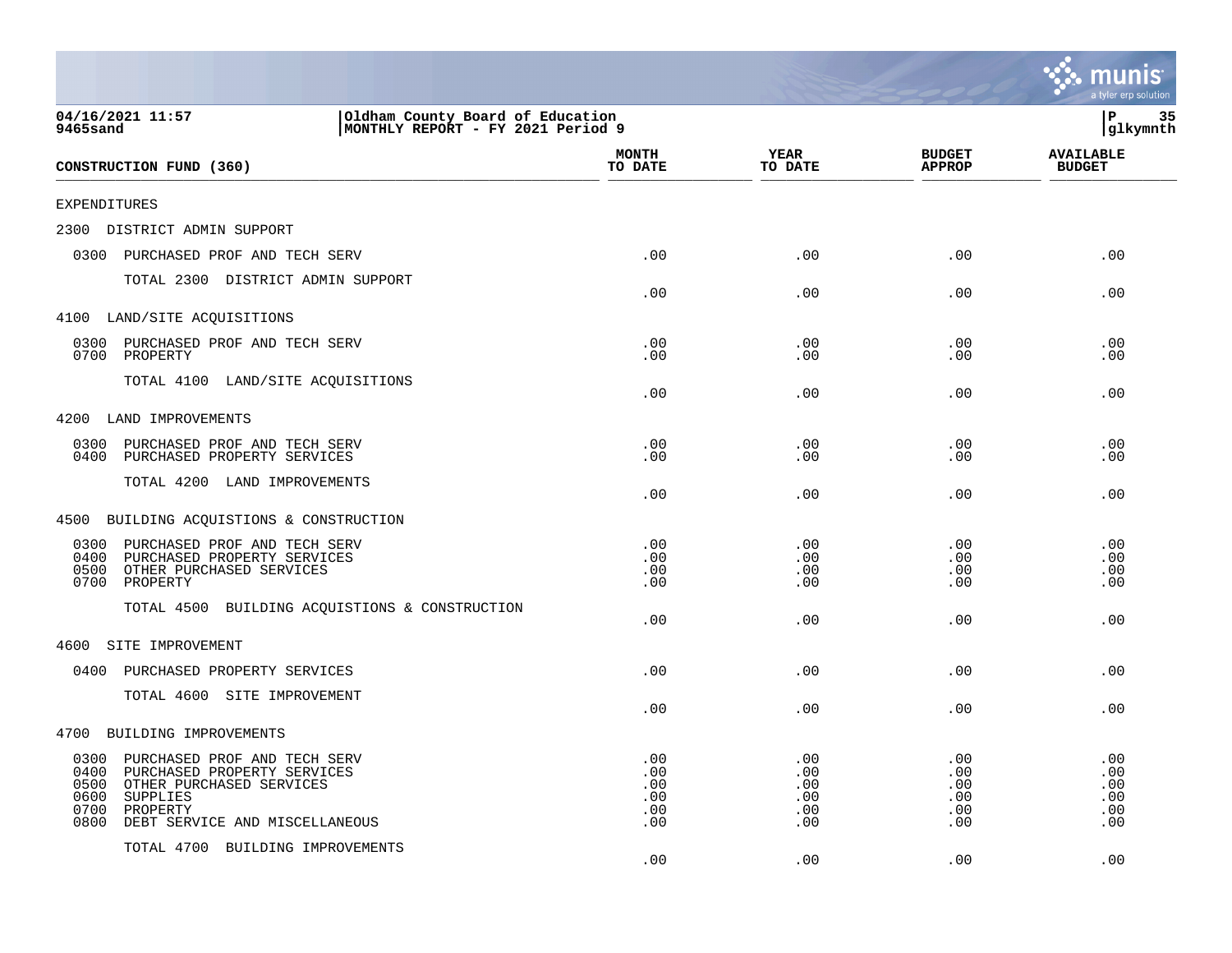

| 04/16/2021 11:57<br>9465sand                                                                                                                               | Oldham County Board of Education<br>MONTHLY REPORT - FY 2021 Period 9 |                                                        |                                 |                                                               | 36<br>glkymnth |
|------------------------------------------------------------------------------------------------------------------------------------------------------------|-----------------------------------------------------------------------|--------------------------------------------------------|---------------------------------|---------------------------------------------------------------|----------------|
| CONSTRUCTION FUND (360)                                                                                                                                    | <b>MONTH</b><br>TO DATE                                               | <b>YEAR</b><br>TO DATE                                 | <b>BUDGET</b><br><b>APPROP</b>  | <b>AVAILABLE</b><br><b>BUDGET</b>                             |                |
| 4900<br>OTHER - FACILITIES                                                                                                                                 |                                                                       |                                                        |                                 |                                                               |                |
| 0300<br>PURCHASED PROF AND TECH SERV<br>0400<br>PURCHASED PROPERTY SERVICES<br>0500<br>OTHER PURCHASED SERVICES<br>0700<br>PROPERTY<br>0840<br>CONTINGENCY | .00<br>398,468.28<br>.00<br>.00<br>.00                                | 46,051.75<br>9, 429, 171. 78<br>.00<br>9,214.55<br>.00 | .00<br>.00<br>.00<br>.00<br>.00 | $-46,051.75$<br>$-9,429,171.78$<br>.00<br>$-9, 214.55$<br>.00 |                |
| TOTAL 4900<br>OTHER - FACILITIES                                                                                                                           | 398,468.28                                                            | 9,484,438.08                                           | .00                             | $-9,484,438.08$                                               |                |
| 5100<br>DEBT SERVICE                                                                                                                                       |                                                                       |                                                        |                                 |                                                               |                |
| 0800<br>DEBT SERVICE AND MISCELLANEOUS<br>0900<br>OTHER ITEMS                                                                                              | .00<br>.00                                                            | .00<br>.00                                             | .00<br>.00                      | .00<br>.00                                                    |                |
| TOTAL 5100<br>DEBT SERVICE                                                                                                                                 | .00                                                                   | .00                                                    | .00                             | .00                                                           |                |
| 5200<br><b>FUND TRANSFERS</b>                                                                                                                              |                                                                       |                                                        |                                 |                                                               |                |
| OTHER ITEMS<br>0900                                                                                                                                        | .00                                                                   | .00                                                    | .00                             | .00                                                           |                |
| TOTAL 5200<br><b>FUND TRANSFERS</b>                                                                                                                        | .00                                                                   | .00                                                    | .00                             | .00                                                           |                |
| TOTAL EXPENDITURES                                                                                                                                         | 398,468.28                                                            | 9,484,438.08                                           | .00                             | $-9,484,438.08$                                               |                |
| TOTAL FOR CONSTRUCTION FUND (360)                                                                                                                          | $-393,560.93$                                                         | $-9, 247, 758.68$                                      | .00                             | 9, 247, 758.68                                                |                |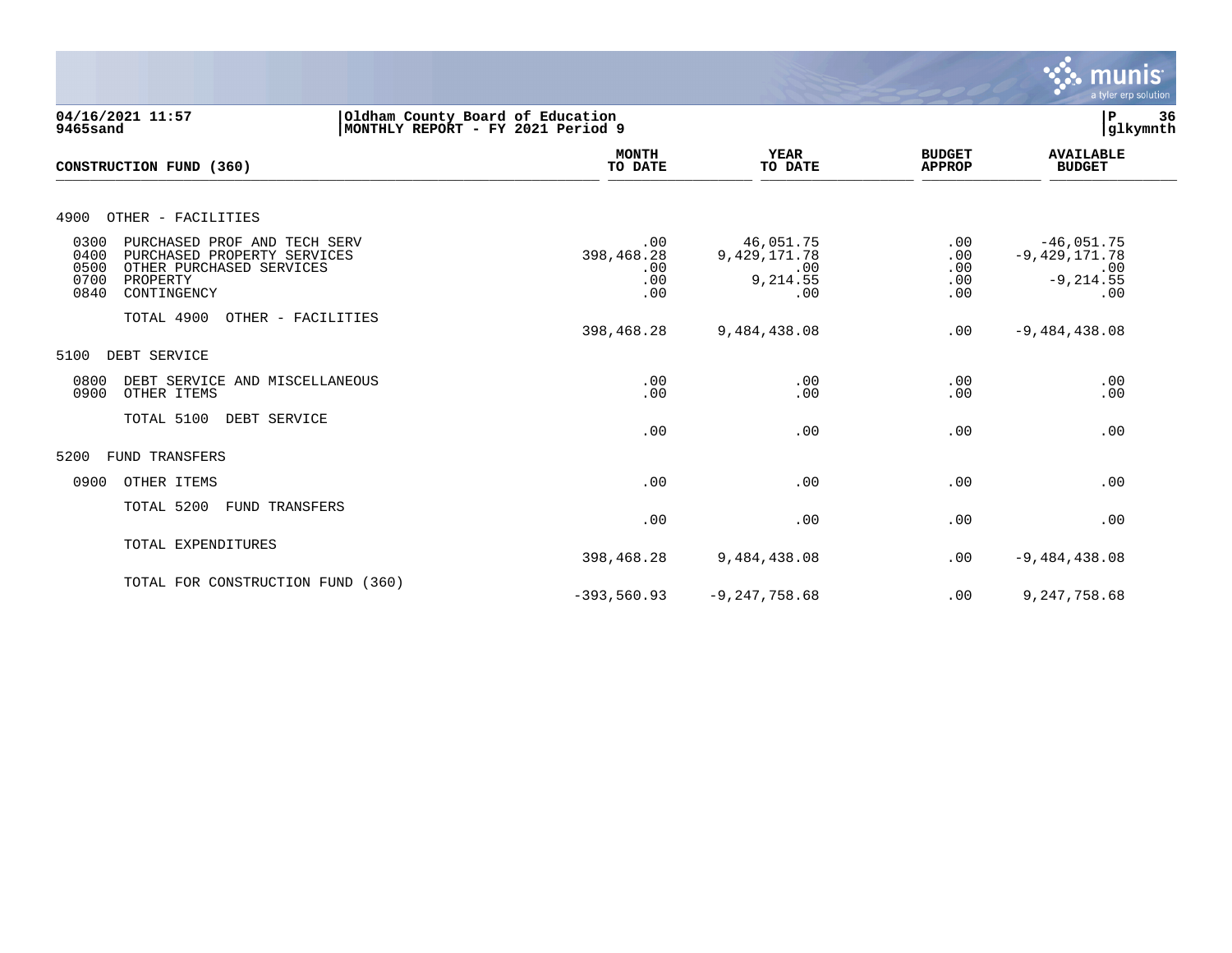|                                                            |                                                                       |                         |                        |                                | <u>munis</u><br>a tyler erp solution |
|------------------------------------------------------------|-----------------------------------------------------------------------|-------------------------|------------------------|--------------------------------|--------------------------------------|
| 04/16/2021 11:57<br>9465sand                               | Oldham County Board of Education<br>MONTHLY REPORT - FY 2021 Period 9 |                         |                        |                                | 37<br>lР<br> glkymnth                |
| DEBT SERVICE FUND (400)                                    |                                                                       | <b>MONTH</b><br>TO DATE | <b>YEAR</b><br>TO DATE | <b>BUDGET</b><br><b>APPROP</b> | <b>AVAILABLE</b><br><b>BUDGET</b>    |
| <b>REVENUES</b>                                            |                                                                       |                         |                        |                                |                                      |
| 0999 BEGINNING BALANCE                                     |                                                                       |                         |                        |                                |                                      |
| TOTAL 0999 BEGINNING BALANCE                               |                                                                       | .00                     | .00                    | .00                            | .00                                  |
| RECEIPTS                                                   |                                                                       |                         |                        |                                |                                      |
| REVENUE FROM LOCAL SOURCES                                 |                                                                       |                         |                        |                                |                                      |
| EARNINGS ON INVESTMENTS                                    |                                                                       |                         |                        |                                |                                      |
| 1510 INTEREST ON INVESTMENTS                               |                                                                       | .00                     | .00                    | .00                            | .00                                  |
| TOTAL EARNINGS ON INVESTMENTS                              |                                                                       | .00                     | .00                    | .00                            | .00                                  |
| TOTAL REVENUE FROM LOCAL SOURCES                           |                                                                       | .00                     | .00                    | .00                            | .00                                  |
| REVENUE FROM STATE SOURCES                                 |                                                                       |                         |                        |                                |                                      |
| RESTRICTED                                                 |                                                                       |                         |                        |                                |                                      |
| 3200 RESTRICTED STATE REVENUE                              |                                                                       | .00                     | .00                    | .00                            | .00                                  |
| TOTAL RESTRICTED                                           |                                                                       | .00                     | .00                    | .00                            | .00                                  |
| REVENUE ON BEHALF PAYMENTS                                 |                                                                       |                         |                        |                                |                                      |
| 3900 REVENUE-ON BEHALF PMTS-STATE                          |                                                                       | .00                     | .00                    | 434,323.00                     | 434,323.00                           |
| TOTAL REVENUE ON BEHALF PAYMENTS                           |                                                                       | .00                     | .00                    | 434,323.00                     | 434,323.00                           |
| TOTAL REVENUE FROM STATE SOURCES                           |                                                                       | .00                     | .00                    | 434,323.00                     | 434,323.00                           |
| OTHER RECEIPTS                                             |                                                                       |                         |                        |                                |                                      |
| BOND ISSUANCE                                              |                                                                       |                         |                        |                                |                                      |
| 5110 BOND PRINCIPAL PROCEEDS<br>5120 BOND PREMIUM PROCEEDS |                                                                       | .00<br>.00              | .00<br>.00             | .00<br>.00                     | .00<br>.00                           |
| TOTAL BOND ISSUANCE                                        |                                                                       | .00                     | .00                    | .00                            | .00                                  |
| INTERFUND TRANSFERS                                        |                                                                       |                         |                        |                                |                                      |

 $\mathcal{L}$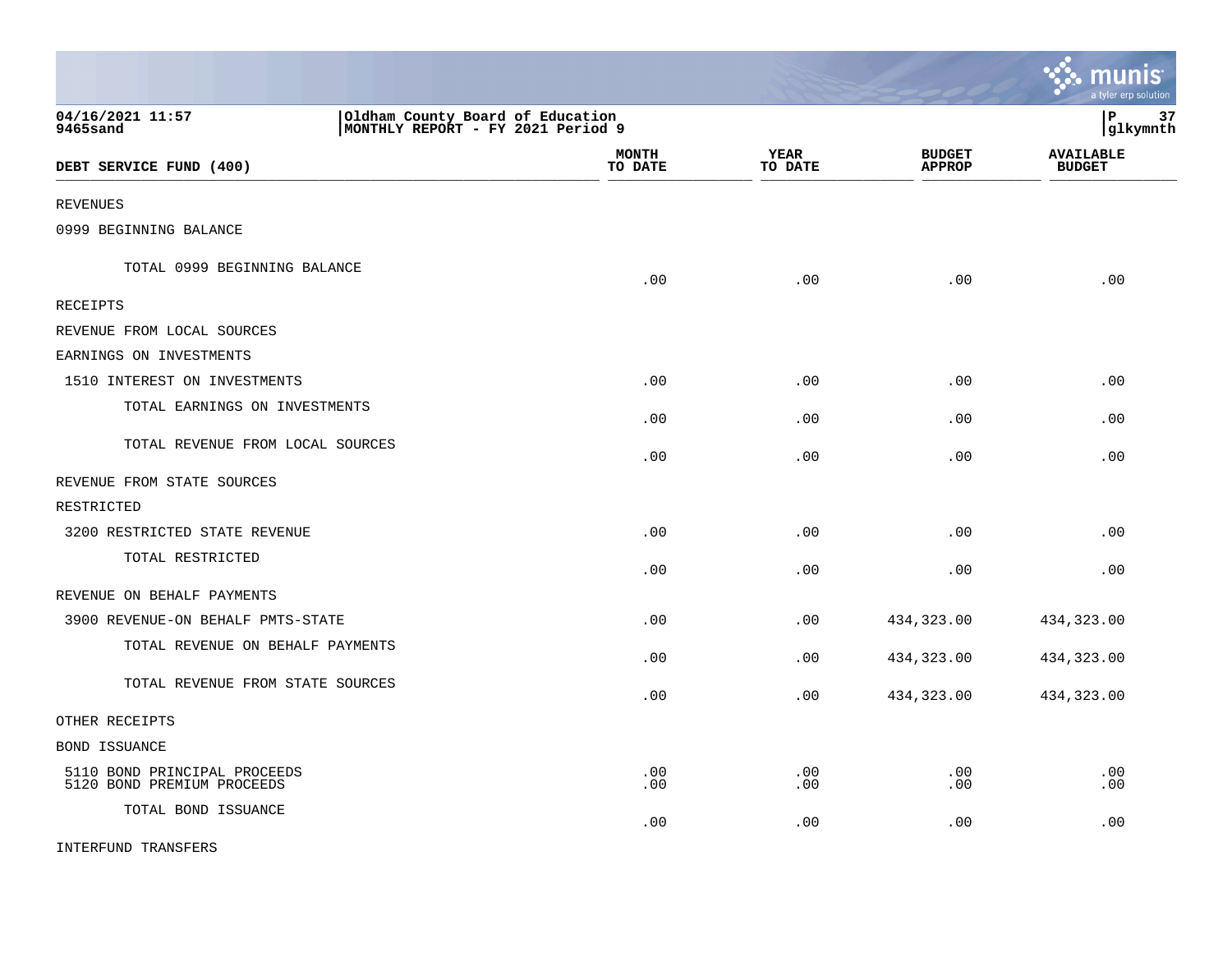

| 04/16/2021 11:57<br>9465sand | Oldham County Board of Education<br>MONTHLY REPORT - FY 2021 Period 9 | 38<br>ΙP<br> glkymnth  |                                |                                   |
|------------------------------|-----------------------------------------------------------------------|------------------------|--------------------------------|-----------------------------------|
| DEBT SERVICE FUND (400)      | <b>MONTH</b><br>TO DATE                                               | <b>YEAR</b><br>TO DATE | <b>BUDGET</b><br><b>APPROP</b> | <b>AVAILABLE</b><br><b>BUDGET</b> |
| 5210 FUND TRANSFER           | 2,542,233.93                                                          | 10,629,147.56          | 14,296,291.44                  | 3,667,143.88                      |
| TOTAL INTERFUND TRANSFERS    | 2,542,233.93                                                          | 10,629,147.56          | 14,296,291.44                  | 3,667,143.88                      |
| TOTAL OTHER RECEIPTS         | 2,542,233.93                                                          | 10,629,147.56          | 14,296,291.44                  | 3,667,143.88                      |
| TOTAL RECEIPTS               | 2,542,233.93                                                          | 10,629,147.56          | 14,730,614.44                  | 4,101,466.88                      |
| TOTAL REVENUE                | 2,542,233.93                                                          | 10,629,147.56          | 14,730,614.44                  | 4,101,466.88                      |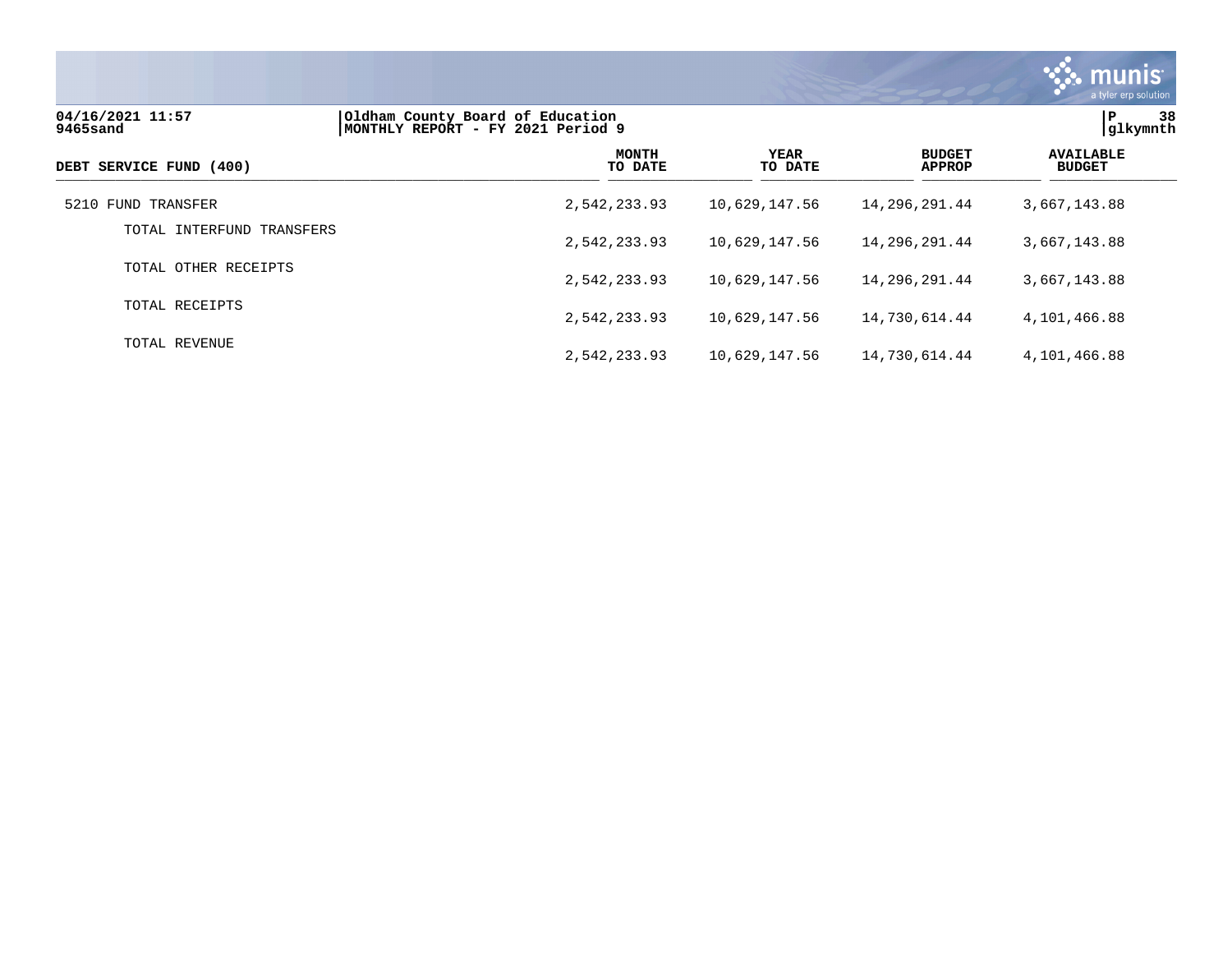|                                                                                                       |                                                                       |                             |                                | a tyler erp solution              |
|-------------------------------------------------------------------------------------------------------|-----------------------------------------------------------------------|-----------------------------|--------------------------------|-----------------------------------|
| 04/16/2021 11:57<br>9465sand                                                                          | Oldham County Board of Education<br>MONTHLY REPORT - FY 2021 Period 9 |                             |                                | 39<br>P<br>glkymnth               |
| DEBT SERVICE FUND (400)                                                                               | <b>MONTH</b><br>TO DATE                                               | <b>YEAR</b><br>TO DATE      | <b>BUDGET</b><br><b>APPROP</b> | <b>AVAILABLE</b><br><b>BUDGET</b> |
| <b>EXPENDITURES</b>                                                                                   |                                                                       |                             |                                |                                   |
| RESTRICT TO REV & BAL SHT ONLY<br>0000                                                                |                                                                       |                             |                                |                                   |
| OTHER ITEMS<br>0900                                                                                   | .00                                                                   | .00                         | .00                            | .00                               |
| TOTAL 0000<br>RESTRICT TO REV & BAL SHT ONLY                                                          | .00                                                                   | .00                         | .00                            | .00                               |
| DEBT SERVICE<br>5100                                                                                  |                                                                       |                             |                                |                                   |
| 0300<br>PURCHASED PROF AND TECH SERV<br>0800<br>DEBT SERVICE AND MISCELLANEOUS<br>0900<br>OTHER ITEMS | .00<br>2,542,233.93<br>.00                                            | .00<br>10,629,147.56<br>.00 | .00<br>14,730,614.44<br>.00    | .00<br>4,101,466.88<br>.00        |
| TOTAL 5100<br>DEBT SERVICE                                                                            | 2,542,233.93                                                          | 10,629,147.56               | 14,730,614.44                  | 4,101,466.88                      |
| FUND TRANSFERS<br>5200                                                                                |                                                                       |                             |                                |                                   |
| 0300<br>PURCHASED PROF AND TECH SERV<br>0900<br>OTHER ITEMS                                           | .00<br>.00                                                            | .00<br>.00                  | .00<br>.00                     | .00<br>.00                        |
| TOTAL 5200<br>FUND TRANSFERS                                                                          | .00                                                                   | .00                         | .00                            | .00                               |
| TOTAL EXPENDITURES                                                                                    | 2,542,233.93                                                          | 10,629,147.56               | 14,730,614.44                  | 4,101,466.88                      |
| TOTAL FOR DEBT SERVICE FUND<br>(400)                                                                  | .00                                                                   | .00                         | .00                            | .00                               |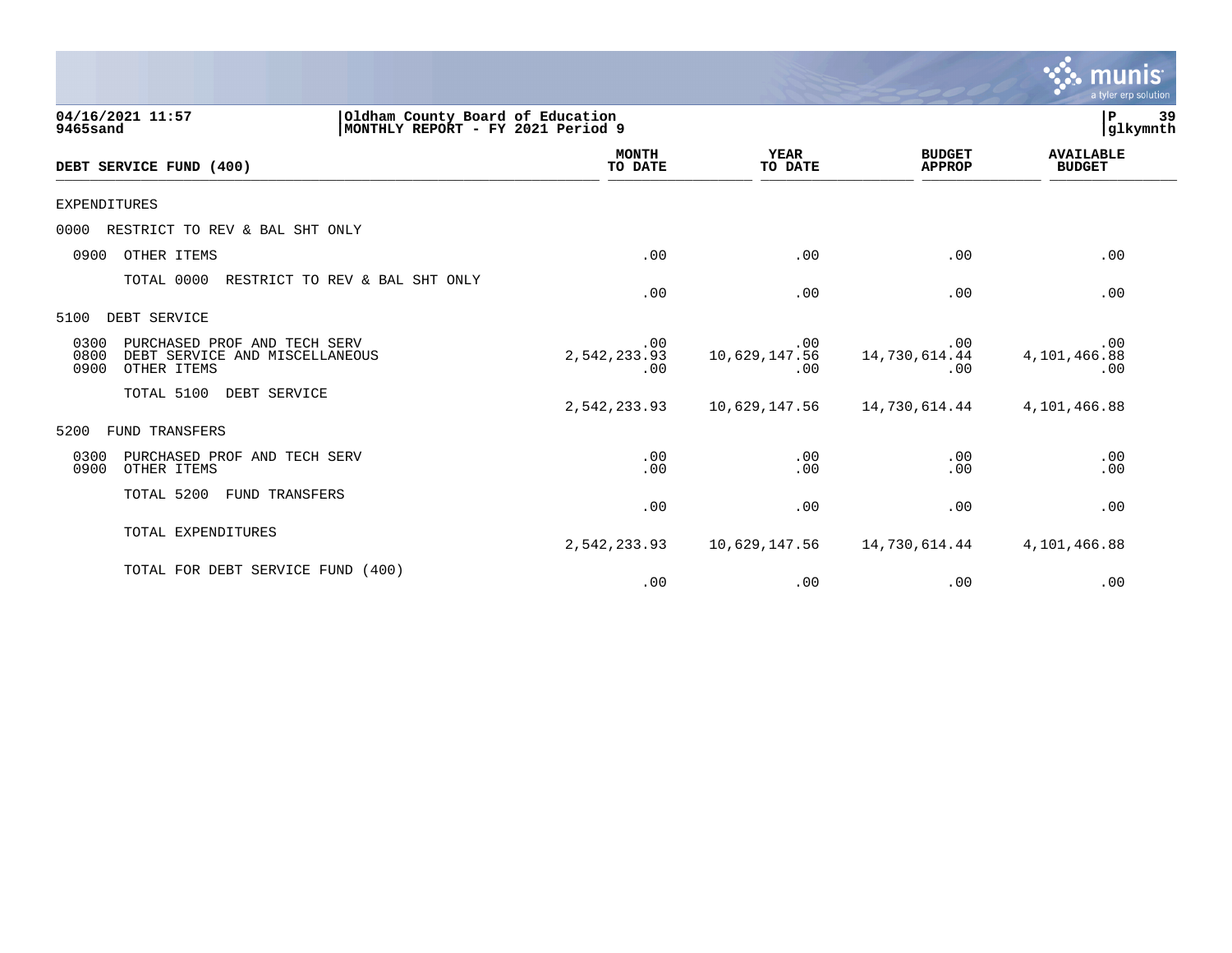|                                                                                                                                                                                                                                                                                                                                                                                                                                                                                                                    |                                                                                                                               |                                                                                                                      |                                                                                                                                                 | a tyler erp solution                                                                                                       |
|--------------------------------------------------------------------------------------------------------------------------------------------------------------------------------------------------------------------------------------------------------------------------------------------------------------------------------------------------------------------------------------------------------------------------------------------------------------------------------------------------------------------|-------------------------------------------------------------------------------------------------------------------------------|----------------------------------------------------------------------------------------------------------------------|-------------------------------------------------------------------------------------------------------------------------------------------------|----------------------------------------------------------------------------------------------------------------------------|
| 04/16/2021 11:57<br>9465sand                                                                                                                                                                                                                                                                                                                                                                                                                                                                                       | Oldham County Board of Education<br>MONTHLY REPORT - FY 2021 Period 9                                                         |                                                                                                                      |                                                                                                                                                 | lР<br>40<br> glkymnth                                                                                                      |
| FOOD SERVICE FUND (51)                                                                                                                                                                                                                                                                                                                                                                                                                                                                                             | <b>MONTH</b><br>TO DATE                                                                                                       | YEAR<br>TO DATE                                                                                                      | <b>BUDGET</b><br><b>APPROP</b>                                                                                                                  | <b>AVAILABLE</b><br><b>BUDGET</b>                                                                                          |
| <b>REVENUES</b>                                                                                                                                                                                                                                                                                                                                                                                                                                                                                                    |                                                                                                                               |                                                                                                                      |                                                                                                                                                 |                                                                                                                            |
| 0999 BEGINNING BALANCE                                                                                                                                                                                                                                                                                                                                                                                                                                                                                             |                                                                                                                               |                                                                                                                      |                                                                                                                                                 |                                                                                                                            |
| TOTAL 0999 BEGINNING BALANCE                                                                                                                                                                                                                                                                                                                                                                                                                                                                                       | .00                                                                                                                           |                                                                                                                      | 1, 163, 340. 56 1, 453, 954. 68                                                                                                                 | 290,614.12                                                                                                                 |
| <b>RECEIPTS</b>                                                                                                                                                                                                                                                                                                                                                                                                                                                                                                    |                                                                                                                               |                                                                                                                      |                                                                                                                                                 |                                                                                                                            |
| REVENUE FROM LOCAL SOURCES                                                                                                                                                                                                                                                                                                                                                                                                                                                                                         |                                                                                                                               |                                                                                                                      |                                                                                                                                                 |                                                                                                                            |
| EARNINGS ON INVESTMENTS                                                                                                                                                                                                                                                                                                                                                                                                                                                                                            |                                                                                                                               |                                                                                                                      |                                                                                                                                                 |                                                                                                                            |
| 1510 INTEREST ON INVESTMENTS                                                                                                                                                                                                                                                                                                                                                                                                                                                                                       | 589.37                                                                                                                        | 4,965.55                                                                                                             | 2,128.24                                                                                                                                        | $-2,837.31$                                                                                                                |
| TOTAL EARNINGS ON INVESTMENTS                                                                                                                                                                                                                                                                                                                                                                                                                                                                                      | 589.37                                                                                                                        | 4,965.55                                                                                                             | 2,128.24                                                                                                                                        | $-2,837.31$                                                                                                                |
| FOOD SERVICE                                                                                                                                                                                                                                                                                                                                                                                                                                                                                                       |                                                                                                                               |                                                                                                                      |                                                                                                                                                 |                                                                                                                            |
| 1611 REIMBURSABLE SCHOOL LUNCH PROG<br>1612 REIMBURSABLE SCH BREAKFAST PRG<br>1613 REIMBURSABLE SPECIAL MILK PROG<br>1621 NON-REIMBURSABLE LUNCH PROG<br>1622 NON-REIMBURSABLE BREAKFAST PRG<br>1623 NON-REIMBURSABLE MILK PROGRAM<br>1624 NON-REIMBURSBLE A LA CARTE PRG<br>1627 NON-REIMB VENDING MACH PROG<br>1629 NON-REIMBURSBLE OTHER FOOD PRG<br>1630 SPECIAL FUNCTIONS<br>1631 CATERING FOOD SERVICE<br>1633 GROUP SALES FOOD SERVICE<br>1634 EXTENDED SCHOOL FOOD SERVICE<br>1636 IN-SERVICE FOOD SERVICE | 14, 192. 92<br>539.55<br>$.00 \,$<br>.00<br>.00<br>.00<br>3,970.43<br>$.00 \,$<br>3,095.27<br>.00<br>.00<br>.00<br>.00<br>.00 | 43,927.08<br>1,926.10<br>.00<br>.00<br>.00<br>.00<br>9,563.23<br>.00<br>20,037.35<br>.00<br>.00<br>.00<br>.00<br>.00 | 2,086,168.89<br>337,352.60<br>.00<br>.00<br>$.00 \,$<br>$.00 \,$<br>267,750.31<br>.00<br>23,777.24<br>$.00 \,$<br>$.00 \,$<br>.00<br>.00<br>.00 | 2,042,241.81<br>335,426.50<br>.00<br>.00<br>.00<br>.00<br>258,187.08<br>.00<br>3,739.89<br>.00<br>.00<br>.00<br>.00<br>.00 |
| TOTAL FOOD SERVICE                                                                                                                                                                                                                                                                                                                                                                                                                                                                                                 | 21,798.17                                                                                                                     | 75,453.76                                                                                                            | 2,715,049.04                                                                                                                                    | 2,639,595.28                                                                                                               |
| OTHER REVENUE FROM LOCAL SOURCES                                                                                                                                                                                                                                                                                                                                                                                                                                                                                   |                                                                                                                               |                                                                                                                      |                                                                                                                                                 |                                                                                                                            |
| 1920 CONTRIBUTIONS/DONATIONS<br>1980 REFUND OF PRIOR YR EXPENDITURE<br>1990 MISCELLANEOUS REVENUE<br>1994 RETURN FOR INSUFFICIENT CHECKS                                                                                                                                                                                                                                                                                                                                                                           | .00<br>.00<br>22.33<br>.00                                                                                                    | .00<br>.00<br>$-12.89$<br>.00                                                                                        | $.00 \,$<br>$.00 \,$<br>4,926.40<br>.00                                                                                                         | .00<br>.00<br>4,939.29<br>.00                                                                                              |
| TOTAL OTHER REVENUE FROM LOCAL SOURCES                                                                                                                                                                                                                                                                                                                                                                                                                                                                             | 22.33                                                                                                                         | $-12.89$                                                                                                             | 4,926.40                                                                                                                                        | 4,939.29                                                                                                                   |
| TOTAL REVENUE FROM LOCAL SOURCES                                                                                                                                                                                                                                                                                                                                                                                                                                                                                   | 22,409.87                                                                                                                     | 80,406.42                                                                                                            | 2,722,103.68                                                                                                                                    | 2,641,697.26                                                                                                               |

REVENUE FROM STATE SOURCES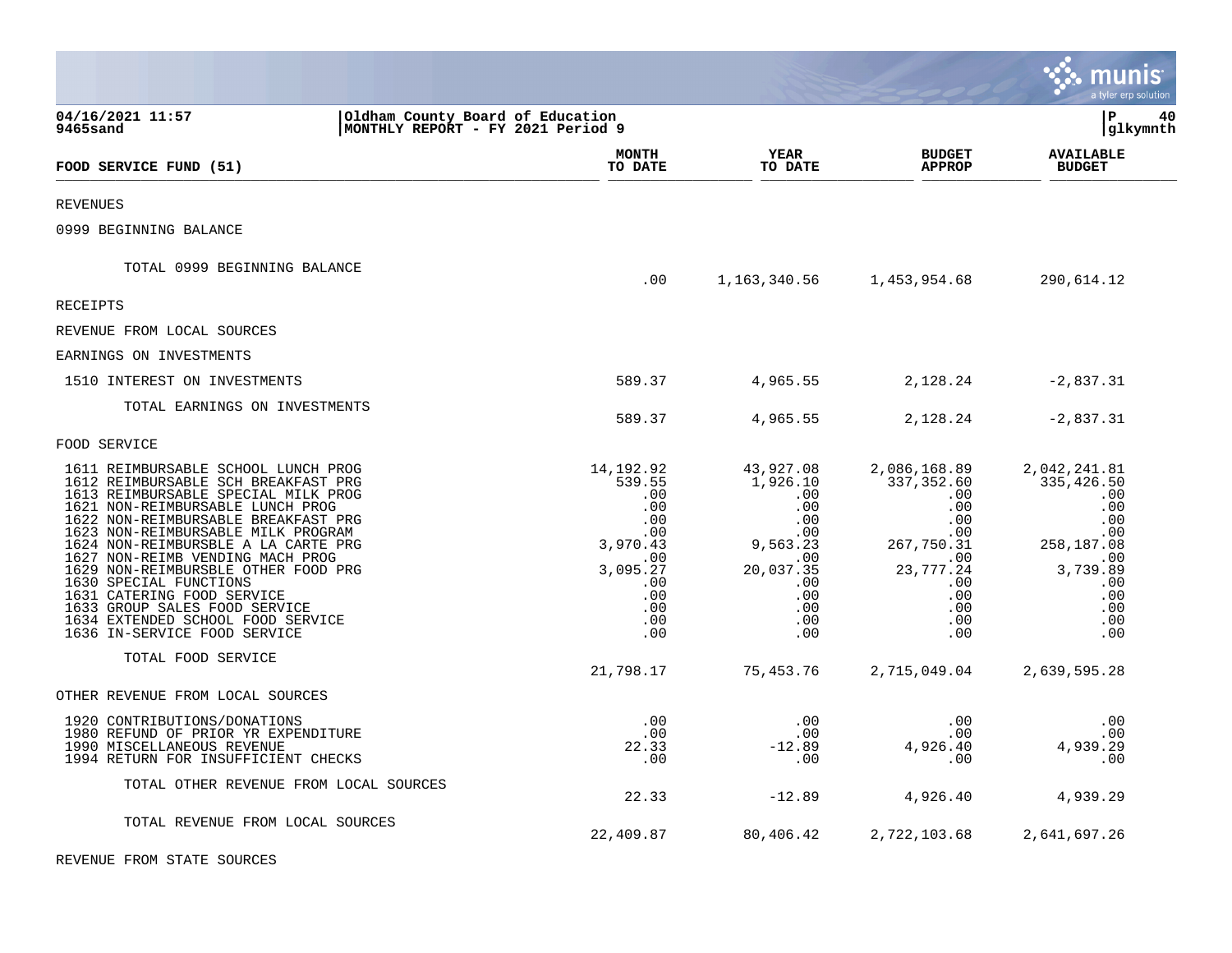|                                                                                                       |                         |                        |                                | nunis<br>a tyler erp solution     |
|-------------------------------------------------------------------------------------------------------|-------------------------|------------------------|--------------------------------|-----------------------------------|
| 04/16/2021 11:57<br>Oldham County Board of Education<br>9465sand<br>MONTHLY REPORT - FY 2021 Period 9 |                         |                        |                                | l P<br>41<br> glkymnth            |
| FOOD SERVICE FUND (51)                                                                                | <b>MONTH</b><br>TO DATE | <b>YEAR</b><br>TO DATE | <b>BUDGET</b><br><b>APPROP</b> | <b>AVAILABLE</b><br><b>BUDGET</b> |
| RESTRICTED                                                                                            |                         |                        |                                |                                   |
| 3200 RESTRICTED STATE REVENUE                                                                         | .00                     | 6,847.38               | 41,373.94                      | 34,526.56                         |
| TOTAL RESTRICTED                                                                                      | .00                     | 6,847.38               | 41,373.94                      | 34,526.56                         |
| REVENUE ON BEHALF PAYMENTS                                                                            |                         |                        |                                |                                   |
| 3900 REVENUE-ON BEHALF PMTS-STATE                                                                     | .00                     | .00                    | 259,400.00                     | 259,400.00                        |
| TOTAL REVENUE ON BEHALF PAYMENTS                                                                      | .00                     | .00                    | 259,400.00                     | 259,400.00                        |
| TOTAL REVENUE FROM STATE SOURCES                                                                      | .00                     | 6,847.38               | 300,773.94                     | 293,926.56                        |
| REVENUE FROM FEDERAL SOURCES                                                                          |                         |                        |                                |                                   |
| RESTRICTED THROUGH THE STATE                                                                          |                         |                        |                                |                                   |
| 4500 RESTRICTED FED THRU STATE                                                                        | 274,025.27              | 1,491,689.80           | 1,375,745.06                   | $-115,944.74$                     |
| TOTAL RESTRICTED THROUGH THE STATE                                                                    | 274,025.27              | 1,491,689.80           | 1,375,745.06                   | $-115,944.74$                     |
| CHILD NUTRITION PROGRAM DONATED COMMODIT                                                              |                         |                        |                                |                                   |
| 4950 CHILD NUTR PRG DONATED COMMOD                                                                    | .00                     | 13,830.01              | 165, 174. 27                   | 151,344.26                        |
| TOTAL CHILD NUTRITION PROGRAM DONATED COMMODIT                                                        | .00                     | 13,830.01              | 165, 174. 27                   | 151,344.26                        |
| TOTAL REVENUE FROM FEDERAL SOURCES                                                                    | 274,025.27              | 1,505,519.81           | 1,540,919.33                   | 35, 399.52                        |
| OTHER RECEIPTS                                                                                        |                         |                        |                                |                                   |
| INTERFUND TRANSFERS                                                                                   |                         |                        |                                |                                   |
| 5210 FUND TRANSFER                                                                                    | .00                     | .00                    | .00                            | .00                               |
| TOTAL INTERFUND TRANSFERS                                                                             | .00                     | .00                    | .00                            | .00                               |
| SALE OR COMP FOR LOSS OF ASSETS                                                                       |                         |                        |                                |                                   |
| 5332 LOSS COMP - BUILDINGS<br>5341 SALE OF EQUIPMENT ETC<br>5342 LOSS COMP - EQUIPMENT ETC            | .00<br>.00<br>.00       | .00<br>.00<br>.00      | .00<br>.00<br>.00              | .00<br>.00<br>.00                 |

TOTAL SALE OR COMP FOR LOSS OF ASSETS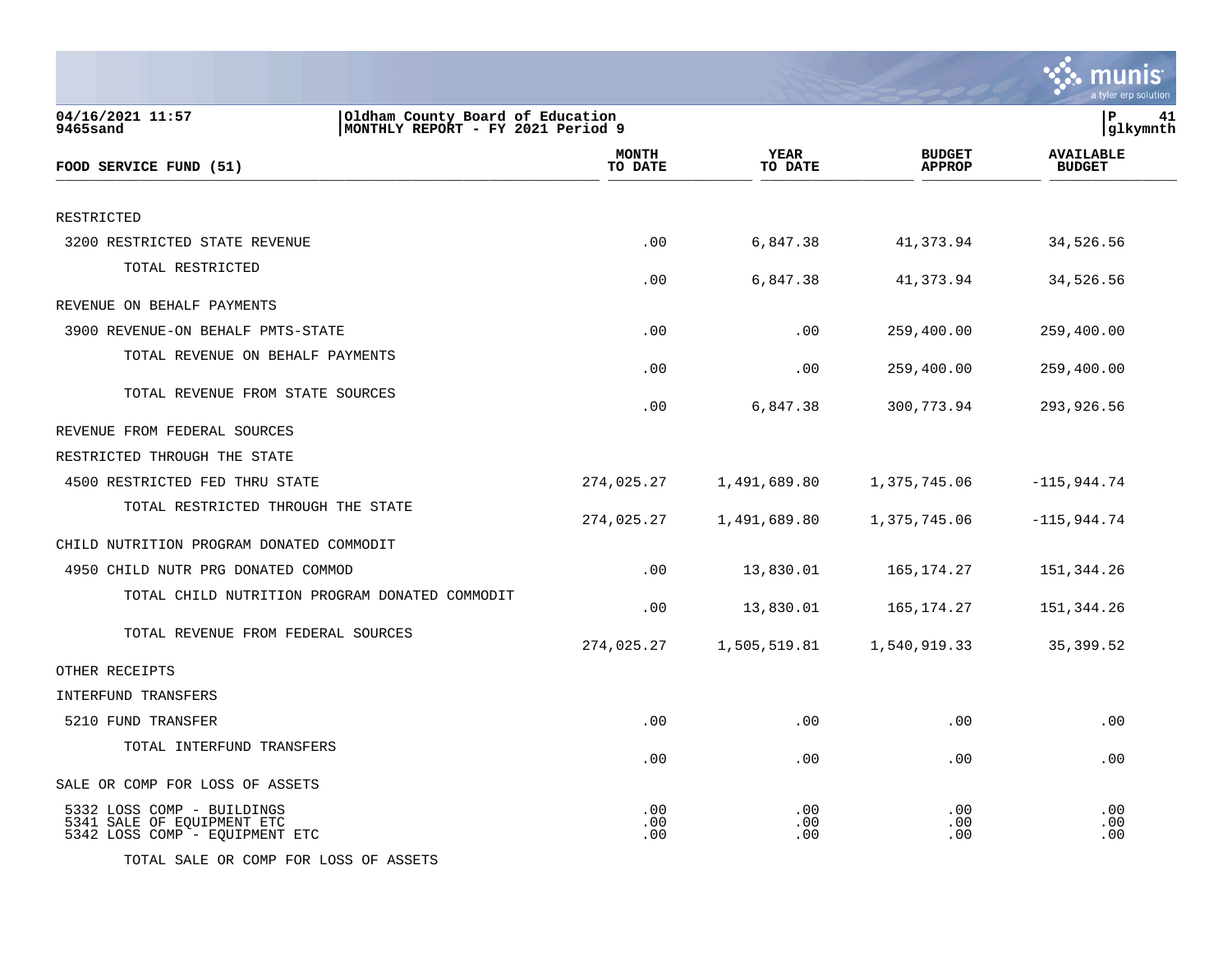|                              |                                                                       |                 |                                | <b>munis</b><br>a tyler erp solution |
|------------------------------|-----------------------------------------------------------------------|-----------------|--------------------------------|--------------------------------------|
| 04/16/2021 11:57<br>9465sand | Oldham County Board of Education<br>MONTHLY REPORT - FY 2021 Period 9 |                 |                                | 42<br>PΡ<br>glkymnth                 |
| FOOD SERVICE FUND (51)       | <b>MONTH</b><br>TO DATE                                               | YEAR<br>TO DATE | <b>BUDGET</b><br><b>APPROP</b> | <b>AVAILABLE</b><br><b>BUDGET</b>    |
|                              | $.00 \,$                                                              | .00             | .00                            | .00                                  |
| TOTAL OTHER RECEIPTS         | .00                                                                   | .00             | .00                            | .00                                  |
| TOTAL RECEIPTS               | 296,435.14                                                            | 1,592,773.61    | 4,563,796.95                   | 2,971,023.34                         |
| TOTAL REVENUE                | 296, 435. 14                                                          | 2,756,114.17    | 6,017,751.63                   | 3,261,637.46                         |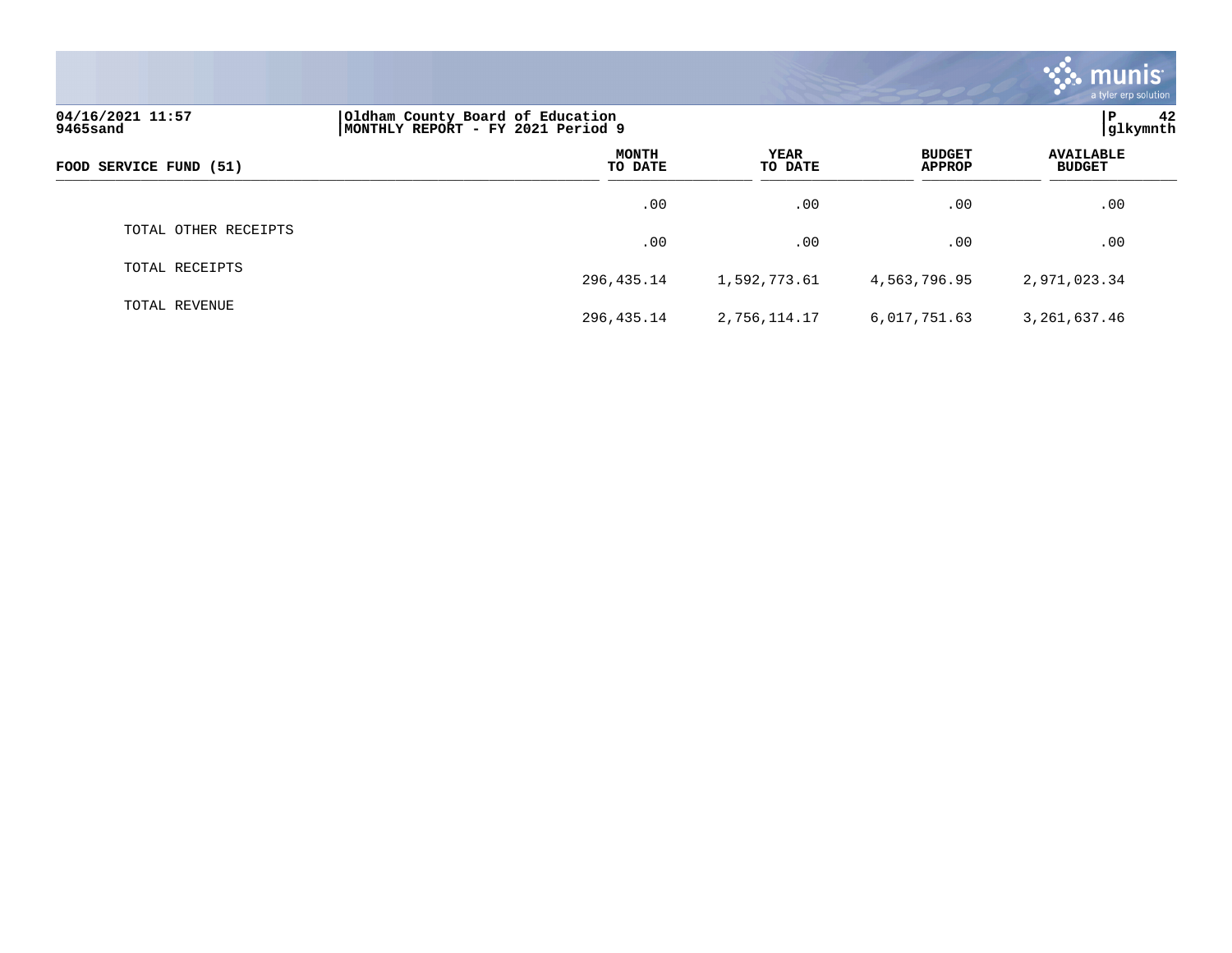

**04/16/2021 11:57 |Oldham County Board of Education |P 43 9465sand |MONTHLY REPORT - FY 2021 Period 9 |glkymnth MONTH AVAILABLE YEAR BUDGET** AVAILABLE **FOOD SERVICE FUND (51) TO DATE TO DATE APPROP BUDGET**   $\overline{10 \text{ MHz}}$  and  $\overline{10 \text{ MHz}}$  is the set of  $\overline{10 \text{ MHz}}$  and  $\overline{10 \text{ MHz}}$  and  $\overline{10 \text{ MHz}}$  and  $\overline{10 \text{ MHz}}$  and  $\overline{10 \text{ MHz}}$  and  $\overline{10 \text{ MHz}}$  and  $\overline{10 \text{ MHz}}$  and  $\overline{10 \text{ MHz}}$  and  $\overline{10 \text{ MHz}}$  and  $\overline{10 \text{ MHz}}$ EXPENDITURES 3100 FOOD SERVICE OPERATION 0100 SALARIES PERSONNEL SERVICES 109,599.35 851,708.97 1,424,932.30 573,223.33 0200 EMPLOYEE BENEFITS 34,850.51 263,178.41 420,522.00 157,343.59 0280 ON-BEHALF .00 .00 259,400.00 259,400.00 0300 PURCHASED PROF AND TECH SERV .00 1,864.00 5,169.18 3,305.18 0400 PURCHASED PROPERTY SERVICES 644.00 544.00 4,760.00 33,031.78 28,271.78<br>0500 OTHER PURCHASED SERVICES 647.16 28,271.78 37,858.59 139,502.75 101,644.16 0500 OTHER PURCHASED SERVICES (1,516.70 37,858.59 139,502.75 101,644.16<br>182,256.79 858,964.53 2,034,626.60 1,175,662.07 0600 SUPPLIES 182,256.79 858,964.53 2,034,626.60 1,175,662.07 0700 PROPERTY .00 .00 180,284.92 180,284.92 0700 PROPERTY 180,284.92 180,284.92<br>0800 DEBT SERVICE AND MISCELLANEOUS 428.18 428.18 11,618.17 36,743.00 25,124.83<br>0840 CONTINGENCY 1,293,502.73 1,293,502.73 0840 CONTINGENCY .00 .00 1,293,502.73 1,293,502.73 0900 OTHER ITEMS .00 .00 .00 .00 TOTAL 3100 FOOD SERVICE OPERATION 329,195.53 2,029,952.67 5,827,715.26 3,797,762.59 5200 FUND TRANSFERS 0900 OTHER ITEMS 16,003.00 105,680.00 190,036.37 84,356.37 TOTAL 5200 FUND TRANSFERS 16,003.00 105,680.00 190,036.37 84,356.37 TOTAL EXPENDITURES 345,198.53 2,135,632.67 6,017,751.63 3,882,118.96 TOTAL FOR FOOD SERVICE FUND (51)

 $-48,763,39$  620, 481, 50 .00 -620, 481, 50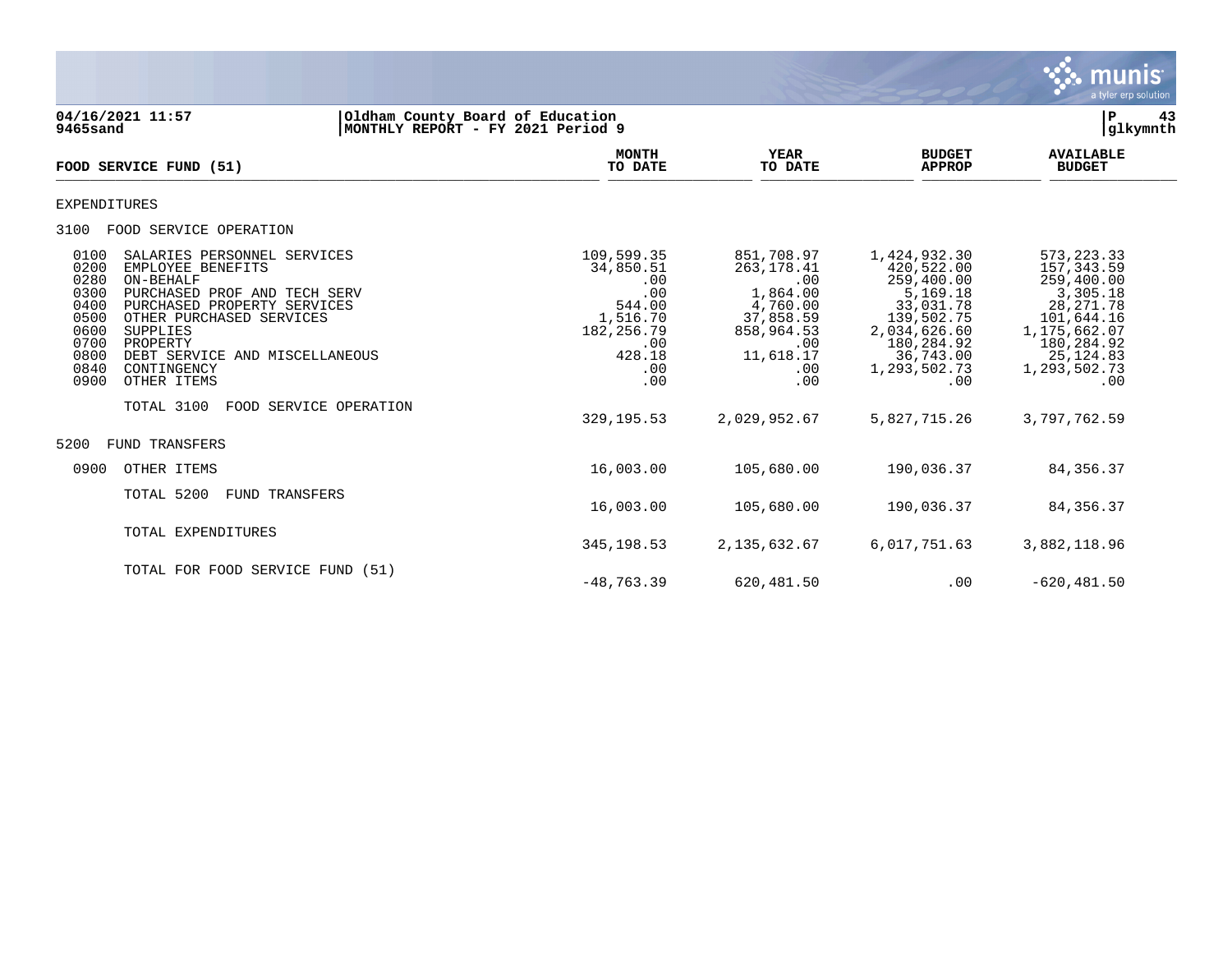|                                        |                                                                       |                        |                                | nıs<br>tyler erp solution         |    |
|----------------------------------------|-----------------------------------------------------------------------|------------------------|--------------------------------|-----------------------------------|----|
| 04/16/2021 11:57<br>9465sand           | Oldham County Board of Education<br>MONTHLY REPORT - FY 2021 Period 9 |                        |                                | ΙP<br> glkymnth                   | 44 |
| DAYCARE PROGRAM (52)                   | <b>MONTH</b><br>TO DATE                                               | <b>YEAR</b><br>TO DATE | <b>BUDGET</b><br><b>APPROP</b> | <b>AVAILABLE</b><br><b>BUDGET</b> |    |
| <b>REVENUES</b>                        |                                                                       |                        |                                |                                   |    |
| 0999 BEGINNING BALANCE                 |                                                                       |                        |                                |                                   |    |
| TOTAL 0999 BEGINNING BALANCE           | .00                                                                   | 827,306.33             | 827,306.33                     | .00                               |    |
| RECEIPTS                               |                                                                       |                        |                                |                                   |    |
| REVENUE FROM LOCAL SOURCES             |                                                                       |                        |                                |                                   |    |
| TUITION                                |                                                                       |                        |                                |                                   |    |
| 1310 TUITION FROM INDIVIDUALS          | 200,165.01                                                            | 1,027,948.21           | 3, 421, 458.00                 | 2,393,509.79                      |    |
| TOTAL TUITION                          | 200,165.01                                                            | 1,027,948.21           | 3,421,458.00                   | 2,393,509.79                      |    |
| EARNINGS ON INVESTMENTS                |                                                                       |                        |                                |                                   |    |
| 1510 INTEREST ON INVESTMENTS           | 700.81                                                                | 5,906.18               | 13,000.00                      | 7,093.82                          |    |
| TOTAL EARNINGS ON INVESTMENTS          | 700.81                                                                | 5,906.18               | 13,000.00                      | 7,093.82                          |    |
| OTHER REVENUE FROM LOCAL SOURCES       |                                                                       |                        |                                |                                   |    |
| 1920 CONTRIBUTIONS / DONATIONS         | .00                                                                   | .00                    | .00                            | .00                               |    |
| TOTAL OTHER REVENUE FROM LOCAL SOURCES | .00                                                                   | .00                    | .00                            | .00                               |    |
| TOTAL REVENUE FROM LOCAL SOURCES       | 200,865.82                                                            | 1,033,854.39           | 3,434,458.00                   | 2,400,603.61                      |    |
| REVENUE FROM STATE SOURCES             |                                                                       |                        |                                |                                   |    |
| REVENUE ON BEHALF PAYMENTS             |                                                                       |                        |                                |                                   |    |
| 3900 REVENUE-ON BEHALF PMTS-STATE      | .00                                                                   | .00                    | 307,200.00                     | 307,200.00                        |    |
| TOTAL REVENUE ON BEHALF PAYMENTS       | .00                                                                   | .00                    | 307,200.00                     | 307,200.00                        |    |
| TOTAL REVENUE FROM STATE SOURCES       | .00                                                                   | .00                    | 307,200.00                     | 307,200.00                        |    |
| REVENUE FROM FEDERAL SOURCES           |                                                                       |                        |                                |                                   |    |
| RESTRICTED THROUGH THE STATE           |                                                                       |                        |                                |                                   |    |
| 4500 RESTRICTED FED THRU STATE         | .00                                                                   | .00                    | .00                            | .00                               |    |

a sa mga magaalang na mga magaalang ng mga magaalang ng mga magaalang ng magaalang ng magaalang ng magaalang n

the contract of the contract of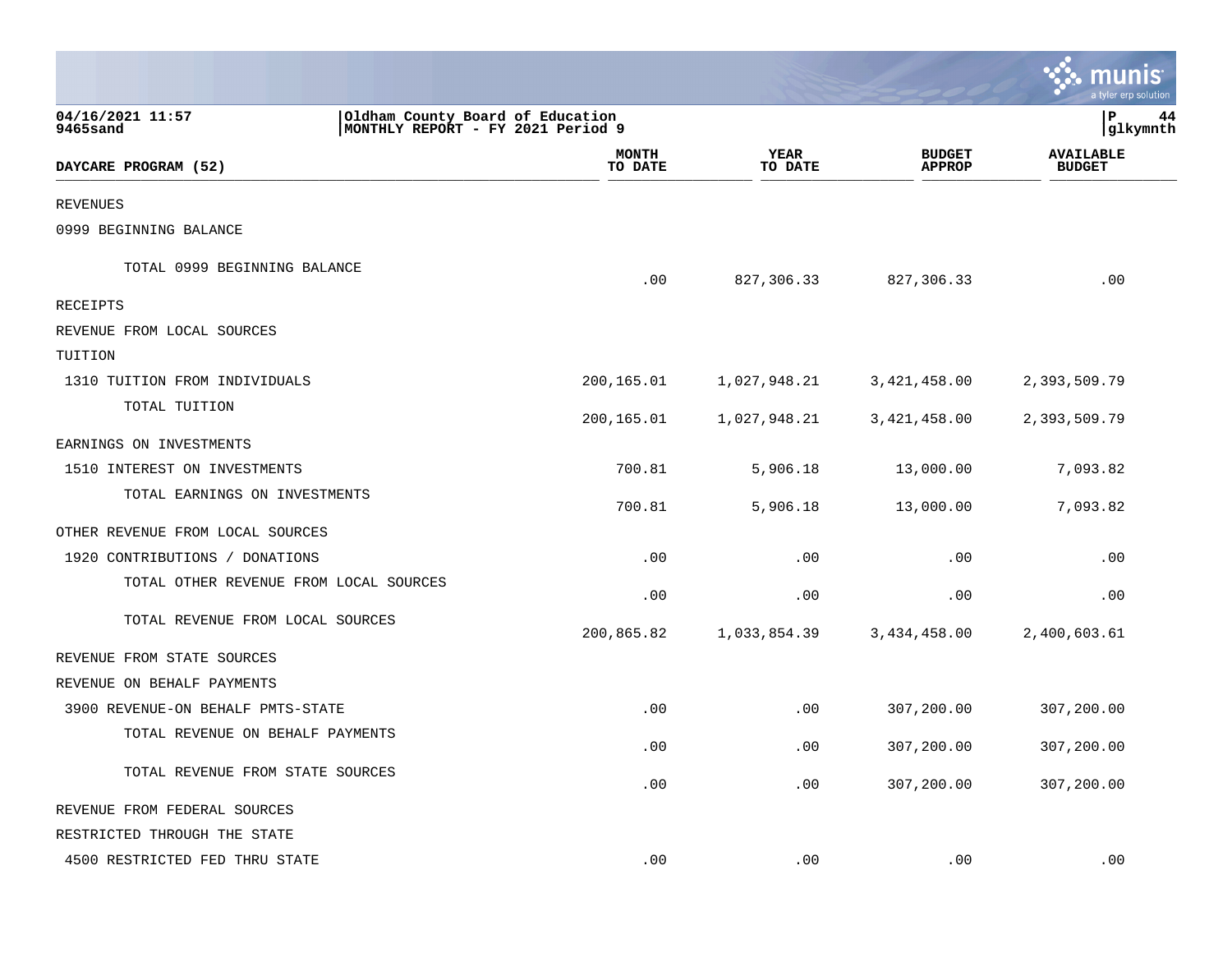|                                                                                                        |                         |                        |                                | <u>munis </u><br>a tyler erp solution |
|--------------------------------------------------------------------------------------------------------|-------------------------|------------------------|--------------------------------|---------------------------------------|
| 04/16/2021 11:57<br>Oldham County Board of Education<br> MONTHLY REPORT - FY 2021 Period 9<br>9465sand |                         |                        |                                | 45<br>P<br>glkymnth                   |
| DAYCARE PROGRAM (52)                                                                                   | <b>MONTH</b><br>TO DATE | <b>YEAR</b><br>TO DATE | <b>BUDGET</b><br><b>APPROP</b> | <b>AVAILABLE</b><br><b>BUDGET</b>     |
| TOTAL RESTRICTED THROUGH THE STATE                                                                     | .00                     | .00                    | .00                            | .00                                   |
| TOTAL REVENUE FROM FEDERAL SOURCES                                                                     | .00                     | .00                    | .00                            | .00                                   |
| OTHER RECEIPTS                                                                                         |                         |                        |                                |                                       |
| INTERFUND TRANSFERS                                                                                    |                         |                        |                                |                                       |
| 5210 FUND TRANSFER                                                                                     | .00                     | .00                    | .00                            | .00                                   |
| TOTAL INTERFUND TRANSFERS                                                                              | .00                     | .00                    | .00                            | .00                                   |
| TOTAL OTHER RECEIPTS                                                                                   | .00                     | .00                    | .00                            | .00                                   |
| TOTAL RECEIPTS                                                                                         | 200,865.82              | 1,033,854.39           | 3,741,658.00                   | 2,707,803.61                          |
| TOTAL REVENUE                                                                                          | 200,865.82              | 1,861,160.72           | 4,568,964.33                   | 2,707,803.61                          |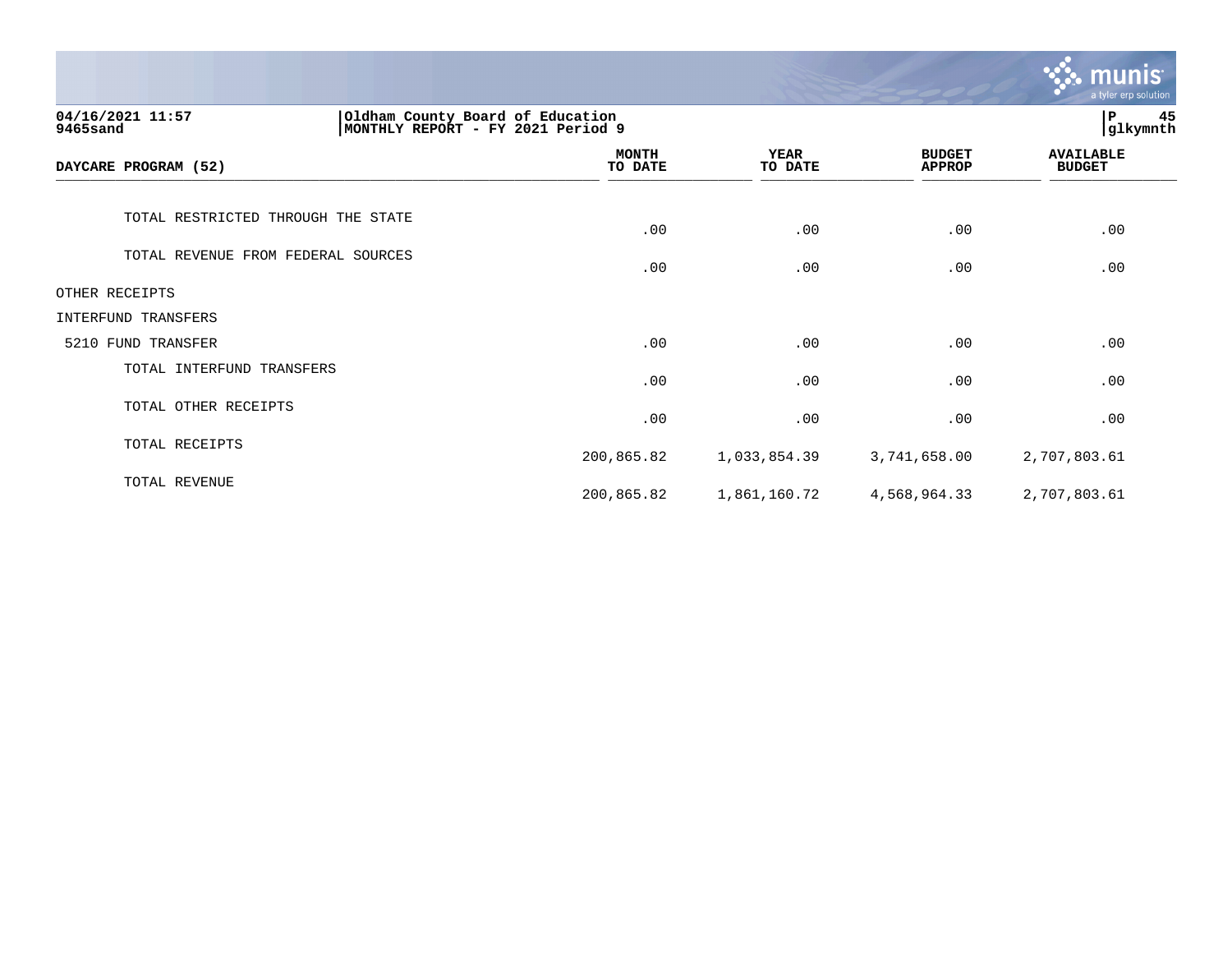

**04/16/2021 11:57 |Oldham County Board of Education |P 46 9465sand |MONTHLY REPORT - FY 2021 Period 9 |glkymnth MONTH AVAILABLE YEAR BUDGET** AVAILABLE **DAYCARE PROGRAM (52)** TO DATE TO DATE APPROP BUDGET  $\frac{10 \text{ Bile}}{10 \text{ Bile}}$ EXPENDITURES 3200 DAY CARE OPERATIONS 0100 SALARIES PERSONNEL SERVICES (1,597.59 344,700.46 1,913,270.00 1,568,569.54 1,910<br>0200 EMPLOYEE BENEFITS (1,528.07 107,403.84 253,405.00 146,001.16 0200 EMPLOYEE BENEFITS 14,528.07 107,403.84 253,405.00 146,001.16 0280 ON-BEHALF .00 .00 307,200.00 307,200.00 0300 PURCHASED PROF AND TECH SERV 683.50 6,171.00 64,454.12 66,283.12<br>04.055.00 64,454.12 68,283.12 055.00 64,055.00 64,055.00 64,055.00 0400 PURCHASED PROPERTY SERVICES .00 .00 .00 24,300.00 24,300.00 24,055.00 24,055.00<br>0500 0THER PURCHASED SERVICES .00 24,000 693.50 8,550.00 7,856.50 0500 OTHER PURCHASED SERVICES 60.00 693.50 8,550.00 7,856.50 8,550.00 7,856.50<br>344,294.32 60.00 600 693.50 8,550.00 8,550.00 8,550.00 8,550.00 7,853.50 8,550.00 7,853.50 8,550.00 7,856.50 0600 SUPPLIES 3,446.78 47,853.41 392,147.73 344,294.32 0700 PROPERTY .00 .00 1,000.00 1,000.00 0800 DEBT SERVICE AND MISCELLANEOUS 1,845.70 15,182.43 1,817,356.67 1,802,174.24 0840 CONTINGENCY .00 .00 -212,719.19 -212,719.19 0900 OTHER ITEMS TOTAL 3200 DAY CARE OPERATIONS 65,561.64 522,249.64 4,568,964.33 4,046,714.69 5200 FUND TRANSFERS 0900 OTHER ITEMS 10,500.00 471,746.49 .00 -471,746.49 TOTAL 5200 FUND TRANSFERS 10,500.00 471,746.49 .00 -471,746.49 TOTAL EXPENDITURES 76,061.64 993,996.13 4,568,964.33 3,574,968.20 TOTAL FOR DAYCARE PROGRAM (52)

124,804.18 867,164.59 .00 -867,164.59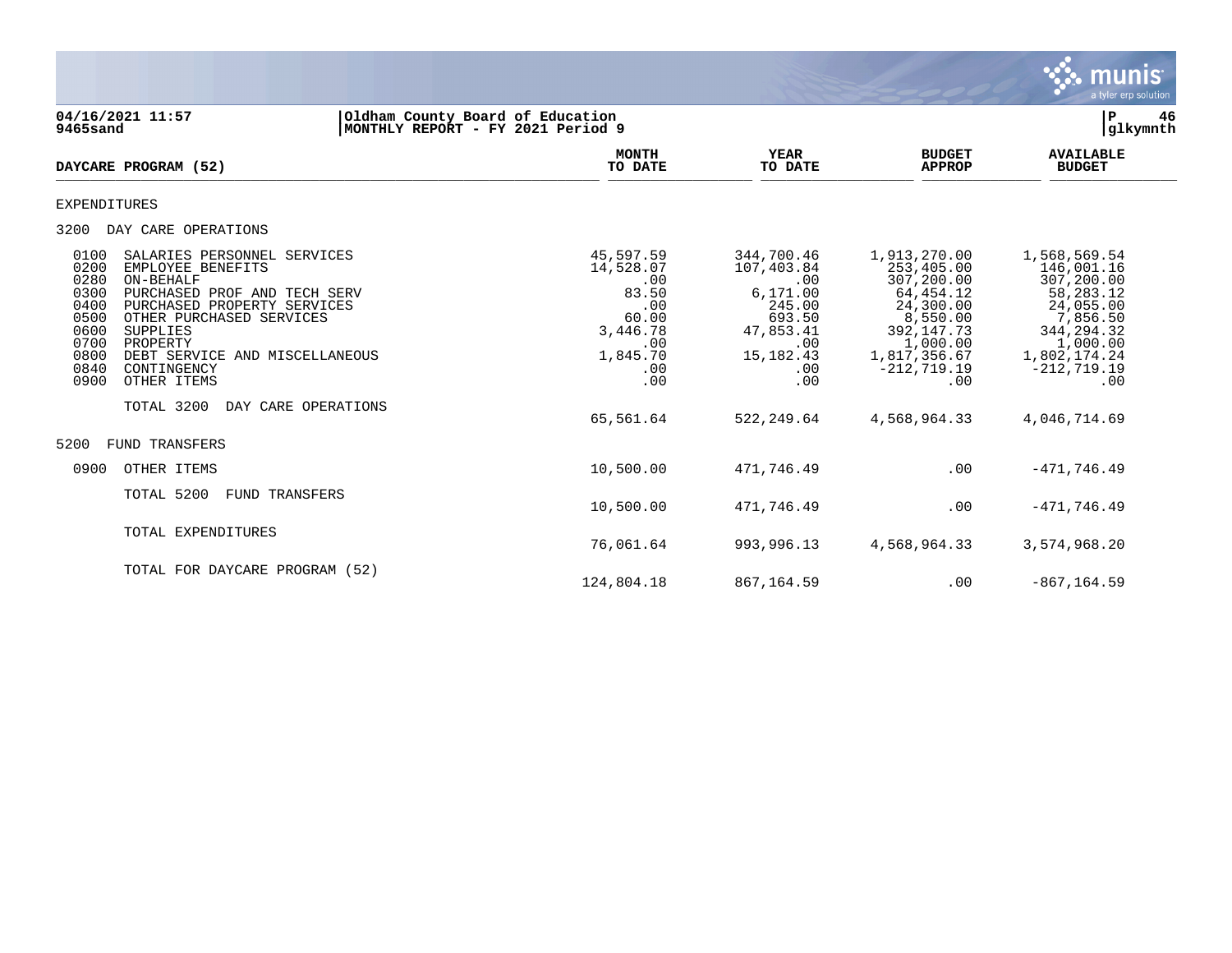|                                                                                                       |                         |                        |                                | mп<br>a tyler erp solution        |
|-------------------------------------------------------------------------------------------------------|-------------------------|------------------------|--------------------------------|-----------------------------------|
| 04/16/2021 11:57<br>Oldham County Board of Education<br>MONTHLY REPORT - FY 2021 Period 9<br>9465sand |                         |                        |                                | P<br>47<br>glkymnth               |
| FIDUCIARY FUNDS - AGENCY FUNDS                                                                        | <b>MONTH</b><br>TO DATE | <b>YEAR</b><br>TO DATE | <b>BUDGET</b><br><b>APPROP</b> | <b>AVAILABLE</b><br><b>BUDGET</b> |
| <b>REVENUES</b>                                                                                       |                         |                        |                                |                                   |
| 0999 BEGINNING BALANCE                                                                                |                         |                        |                                |                                   |
| TOTAL 0999 BEGINNING BALANCE                                                                          | .00                     | .00                    | .00                            | .00                               |
| <b>RECEIPTS</b>                                                                                       |                         |                        |                                |                                   |
| REVENUE FROM LOCAL SOURCES                                                                            |                         |                        |                                |                                   |
| TUITION                                                                                               |                         |                        |                                |                                   |
| 1310 TUITION FROM INDIVIDUALS                                                                         | .00                     | .00                    | .00                            | .00                               |
| TOTAL TUITION                                                                                         | .00                     | .00                    | .00                            | .00                               |
| STUDENT ACTIVITIES                                                                                    |                         |                        |                                |                                   |
| 1720 SALES-STUDENT ACTIVITIES                                                                         | .00                     | .00                    | .00                            | .00                               |
| TOTAL STUDENT ACTIVITIES                                                                              | .00                     | .00                    | .00                            | .00                               |
| TOTAL REVENUE FROM LOCAL SOURCES                                                                      | .00                     | .00                    | .00                            | .00                               |
| REVENUE FROM STATE SOURCES                                                                            |                         |                        |                                |                                   |
| RESTRICTED                                                                                            |                         |                        |                                |                                   |
| 3200 REVENUE-KY MOTORCYCLE PROGRAM                                                                    | .00                     | .00                    | .00                            | .00                               |
| TOTAL RESTRICTED                                                                                      | .00                     | .00                    | .00                            | .00                               |
| TOTAL REVENUE FROM STATE SOURCES                                                                      | .00                     | .00                    | .00                            | .00                               |
| OTHER RECEIPTS                                                                                        |                         |                        |                                |                                   |
| SALE OR COMP FOR LOSS OF ASSETS                                                                       |                         |                        |                                |                                   |
| 5341 SALE OF EQUIPMENT ETC                                                                            | .00                     | .00                    | .00                            | .00                               |
| TOTAL SALE OR COMP FOR LOSS OF ASSETS                                                                 | .00                     | .00                    | .00                            | .00                               |
| TOTAL OTHER RECEIPTS                                                                                  | .00                     | .00                    | .00                            | .00                               |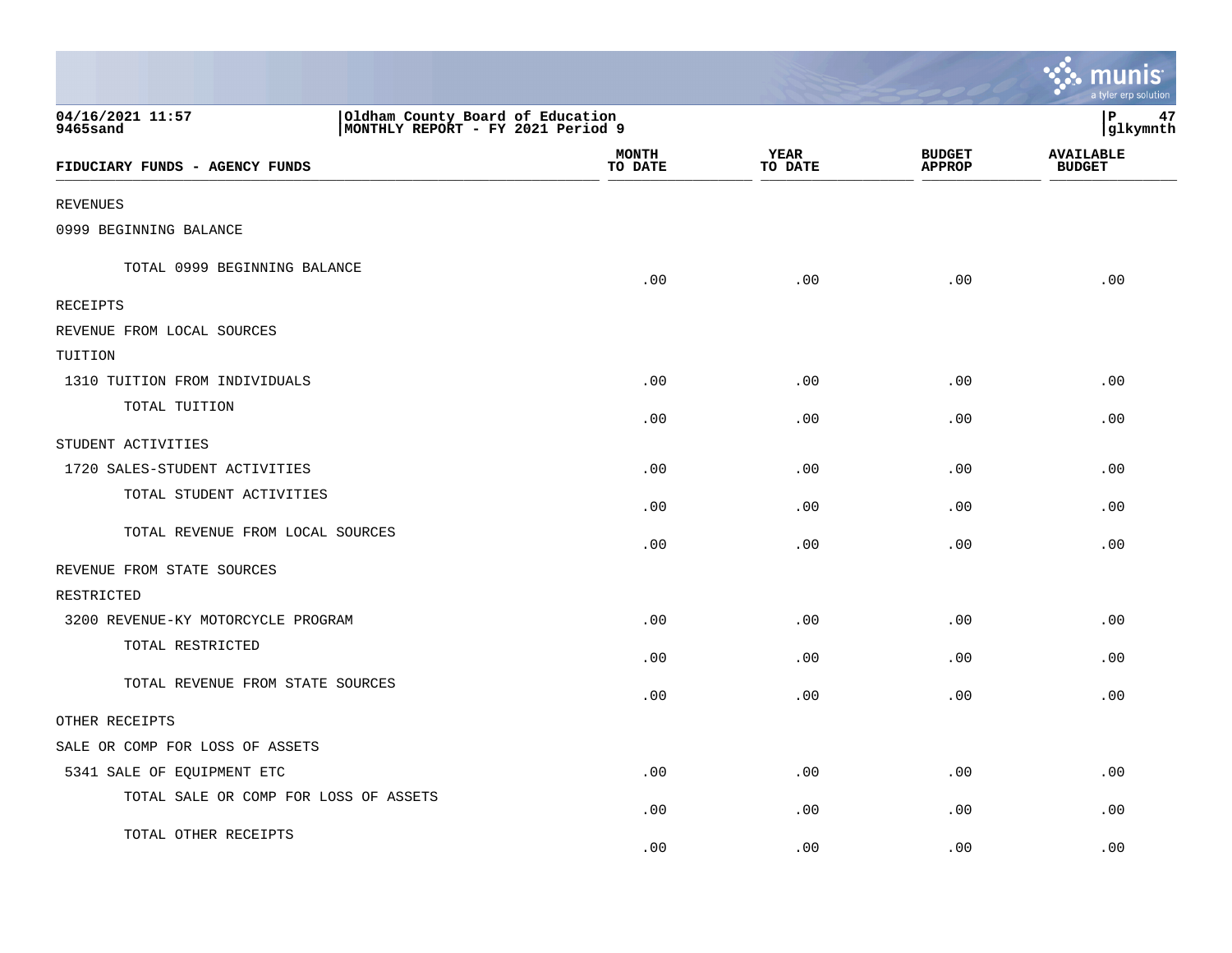|                                |                                                                       |                 |                                | munis<br>a tyler erp solution     |
|--------------------------------|-----------------------------------------------------------------------|-----------------|--------------------------------|-----------------------------------|
| 04/16/2021 11:57<br>9465sand   | Oldham County Board of Education<br>MONTHLY REPORT - FY 2021 Period 9 |                 |                                | 48<br>l P<br>glkymnth             |
| FIDUCIARY FUNDS - AGENCY FUNDS | <b>MONTH</b><br>TO DATE                                               | YEAR<br>TO DATE | <b>BUDGET</b><br><b>APPROP</b> | <b>AVAILABLE</b><br><b>BUDGET</b> |
| TOTAL RECEIPTS                 | .00                                                                   | .00             | .00                            | .00                               |
| TOTAL REVENUE                  | .00                                                                   | .00             | .00                            | .00                               |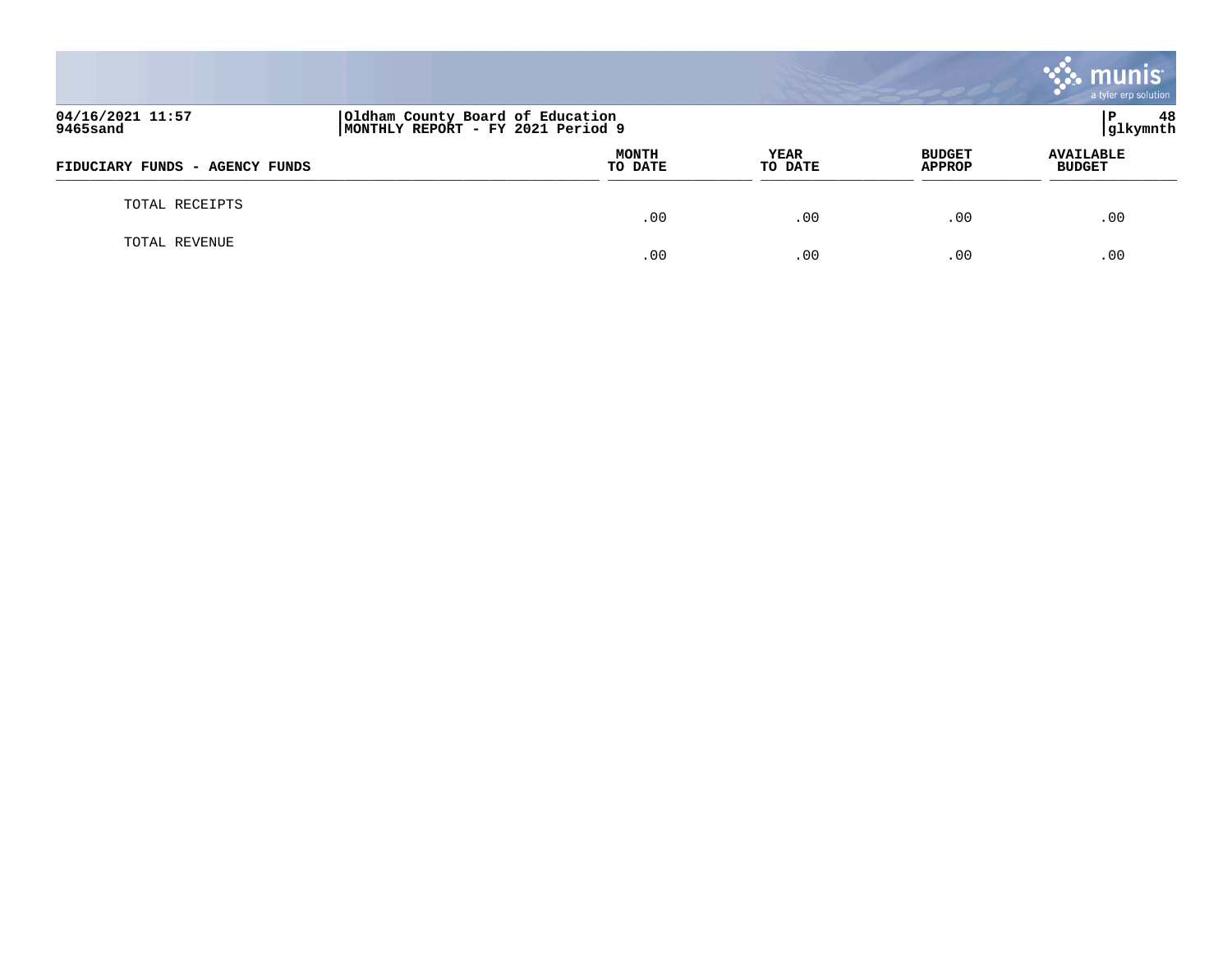

## **04/16/2021 11:57 |Oldham County Board of Education |P 49 9465sand |MONTHLY REPORT - FY 2021 Period 9 |glkymnth**

| FIDUCIARY FUNDS - AGENCY FUNDS                                                                                                                                                    | <b>MONTH</b><br>TO DATE                | <b>YEAR</b><br>TO DATE                 | <b>BUDGET</b><br><b>APPROP</b>         | <b>AVAILABLE</b><br><b>BUDGET</b>      |
|-----------------------------------------------------------------------------------------------------------------------------------------------------------------------------------|----------------------------------------|----------------------------------------|----------------------------------------|----------------------------------------|
| EXPENDITURES                                                                                                                                                                      |                                        |                                        |                                        |                                        |
| INSTRUCTION<br>1000                                                                                                                                                               |                                        |                                        |                                        |                                        |
| 0300<br>PURCHASED PROF AND TECH SERV<br>0500<br>OTHER PURCHASED SERVICES<br>0600<br>SUPPLIES<br>0700<br>PROPERTY<br>0800<br>DEBT SERVICE AND MISCELLANEOUS<br>0840<br>CONTINGENCY | .00<br>.00<br>.00<br>.00<br>.00<br>.00 | .00<br>.00<br>.00<br>.00<br>.00<br>.00 | .00<br>.00<br>.00<br>.00<br>.00<br>.00 | .00<br>.00<br>.00<br>.00<br>.00<br>.00 |
| TOTAL 1000<br>INSTRUCTION                                                                                                                                                         | .00                                    | .00                                    | .00                                    | .00                                    |
| TOTAL EXPENDITURES                                                                                                                                                                | .00                                    | .00                                    | .00                                    | .00                                    |
| TOTAL FOR FIDUCIARY FUNDS - AGENCY FUNDS (60)                                                                                                                                     | .00                                    | .00                                    | .00                                    | .00                                    |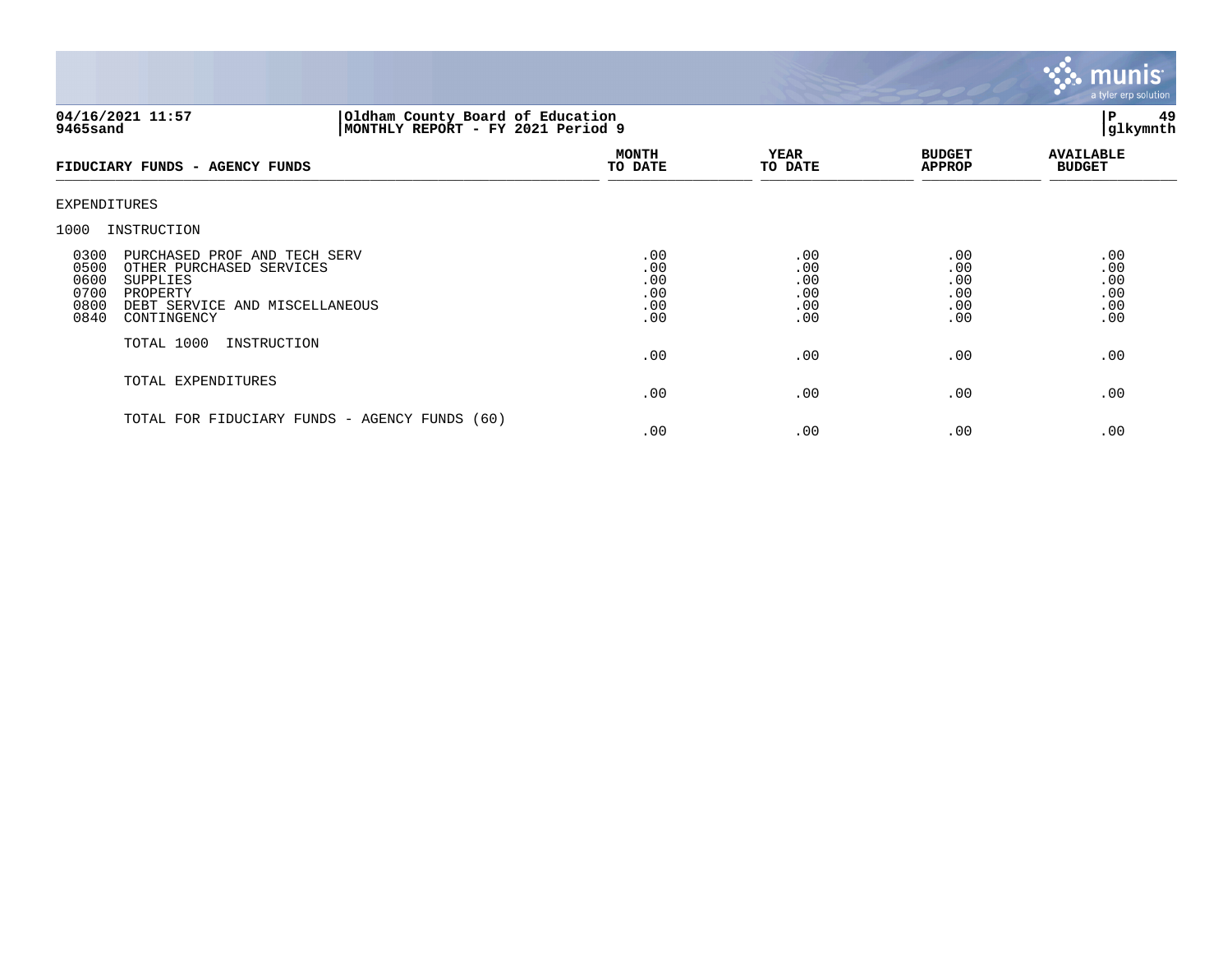|                                                                                                       |                         |                        |                                | munis<br>a tyler erp solution     |
|-------------------------------------------------------------------------------------------------------|-------------------------|------------------------|--------------------------------|-----------------------------------|
| 04/16/2021 11:57<br>Oldham County Board of Education<br>MONTHLY REPORT - FY 2021 Period 9<br>9465sand |                         |                        |                                | 50<br>IΡ<br>glkymnth              |
| FIDUCIARY - PENS/INVST/PRIVATE                                                                        | <b>MONTH</b><br>TO DATE | <b>YEAR</b><br>TO DATE | <b>BUDGET</b><br><b>APPROP</b> | <b>AVAILABLE</b><br><b>BUDGET</b> |
| <b>REVENUES</b>                                                                                       |                         |                        |                                |                                   |
| 0999 BEGINNING BALANCE                                                                                |                         |                        |                                |                                   |
| TOTAL 0999 BEGINNING BALANCE                                                                          | .00                     | 6,553.73               | .00                            | $-6, 553.73$                      |
| <b>RECEIPTS</b>                                                                                       |                         |                        |                                |                                   |
| REVENUE FROM LOCAL SOURCES                                                                            |                         |                        |                                |                                   |
| EARNINGS ON INVESTMENTS                                                                               |                         |                        |                                |                                   |
| 1510 INTEREST ON INVESTMENTS<br>1530 NET INCREASE INVESTT FAIR VAL                                    | .00<br>.00              | 7.18<br>$-7.87$        | .00<br>.00                     | $-7.18$<br>7.87                   |
| TOTAL EARNINGS ON INVESTMENTS                                                                         | .00                     | $-.69$                 | .00                            | .69                               |
| OTHER REVENUE FROM LOCAL SOURCES                                                                      |                         |                        |                                |                                   |
| 1920 CONTRIBUTIONS / DONATIONS                                                                        | .00                     | .00                    | .00                            | .00                               |
| TOTAL OTHER REVENUE FROM LOCAL SOURCES                                                                | .00                     | .00                    | .00                            | .00                               |
| TOTAL REVENUE FROM LOCAL SOURCES                                                                      | .00                     | $-.69$                 | .00                            | .69                               |
| TOTAL RECEIPTS                                                                                        | .00                     | $-.69$                 | .00                            | .69                               |
| TOTAL REVENUE                                                                                         | .00                     | 6.553.04               | .00                            | $-6, 553.04$                      |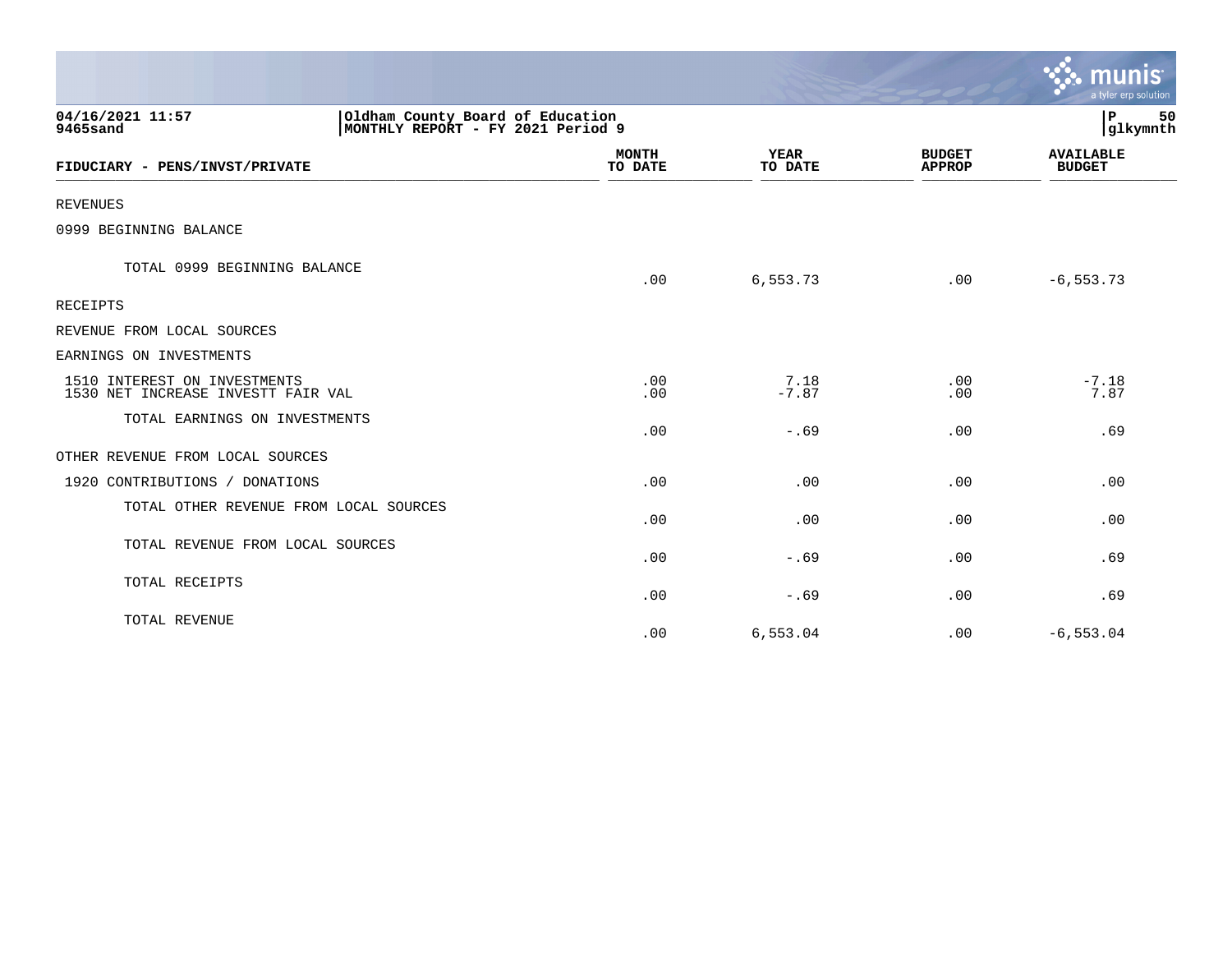

| 04/16/2021 11:57<br>Oldham County Board of Education<br>9465sand<br>MONTHLY REPORT - FY | 2021 Period 9           |                        |                                | 51<br>P<br>glkymnth               |  |
|-----------------------------------------------------------------------------------------|-------------------------|------------------------|--------------------------------|-----------------------------------|--|
| FIDUCIARY - PENS/INVST/PRIVATE                                                          | <b>MONTH</b><br>TO DATE | <b>YEAR</b><br>TO DATE | <b>BUDGET</b><br><b>APPROP</b> | <b>AVAILABLE</b><br><b>BUDGET</b> |  |
| EXPENDITURES                                                                            |                         |                        |                                |                                   |  |
| BUSINESS SUPPORT SERVICES<br>2500                                                       |                         |                        |                                |                                   |  |
| PURCHASED PROF AND TECH SERV<br>0300                                                    | .00                     | 121.99                 | .00                            | $-121.99$                         |  |
| TOTAL 2500<br>BUSINESS SUPPORT SERVICES                                                 | .00                     | 121.99                 | .00                            | $-121.99$                         |  |
| 3300<br>COMMUNITY SERVICES                                                              |                         |                        |                                |                                   |  |
| 0600<br><b>SUPPLIES</b>                                                                 | .00                     | 1,500.00               | .00                            | $-1,500.00$                       |  |
| TOTAL 3300<br>COMMUNITY SERVICES                                                        | .00                     | 1,500.00               | .00                            | $-1,500.00$                       |  |
| TOTAL EXPENDITURES                                                                      | .00                     | 1,621.99               | .00                            | $-1,621.99$                       |  |
| TOTAL FOR FIDUCIARY - PENS/INVST/PRIVATE<br>(7000)                                      | .00                     | 4,931.05               | .00                            | $-4,931.05$                       |  |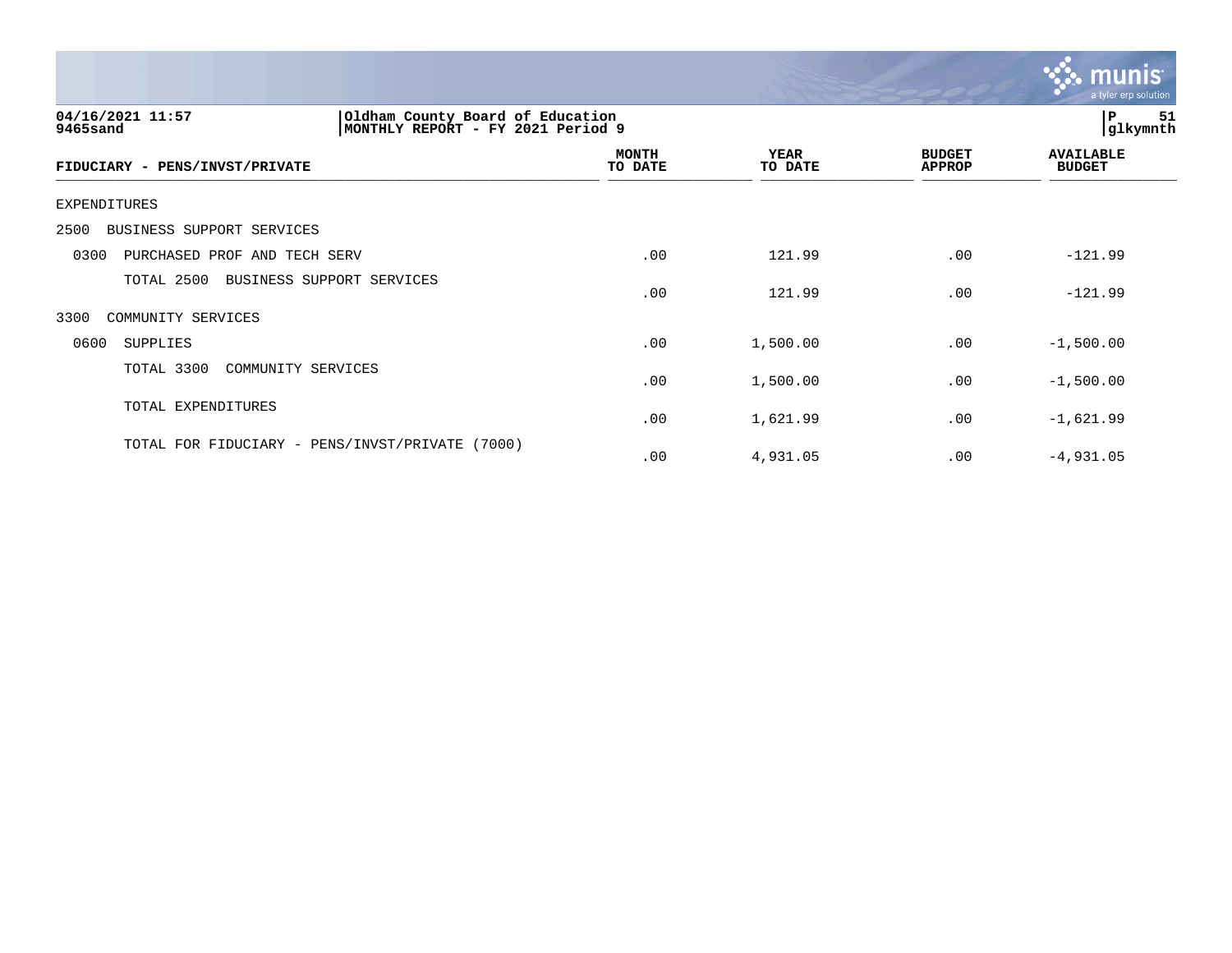|                                                                                                        |                         |                        |                                | <b>munis</b><br>a tyler erp solution |
|--------------------------------------------------------------------------------------------------------|-------------------------|------------------------|--------------------------------|--------------------------------------|
| Oldham County Board of Education<br> MONTHLY REPORT - FY 2021 Period 9<br>04/16/2021 11:57<br>9465sand |                         |                        |                                | 52<br>P<br>glkymnth                  |
| <b>GOVERNMENTAL CAPITAL ASSETS (8</b>                                                                  | <b>MONTH</b><br>TO DATE | <b>YEAR</b><br>TO DATE | <b>BUDGET</b><br><b>APPROP</b> | <b>AVAILABLE</b><br><b>BUDGET</b>    |
| <b>REVENUES</b>                                                                                        |                         |                        |                                |                                      |
| RECEIPTS                                                                                               |                         |                        |                                |                                      |
| OTHER RECEIPTS                                                                                         |                         |                        |                                |                                      |
| SALE OR COMP FOR LOSS OF ASSETS                                                                        |                         |                        |                                |                                      |
| 5311 SALE OF LAND & IMPROVEMENTS<br>5331 SALE OF BUILDINGS<br>5341 SALE OF EQUIPMENT ETC               | .00<br>.00<br>.00       | .00<br>.00<br>.00      | .00<br>.00<br>.00              | .00<br>.00<br>.00                    |
| TOTAL SALE OR COMP FOR LOSS OF ASSETS                                                                  | .00                     | .00                    | .00                            | .00                                  |
| TOTAL OTHER RECEIPTS                                                                                   | .00                     | .00                    | .00                            | .00                                  |
| TOTAL RECEIPTS                                                                                         | .00                     | .00                    | .00                            | .00                                  |
| TOTAL REVENUE                                                                                          | .00                     | .00                    | .00                            | .00                                  |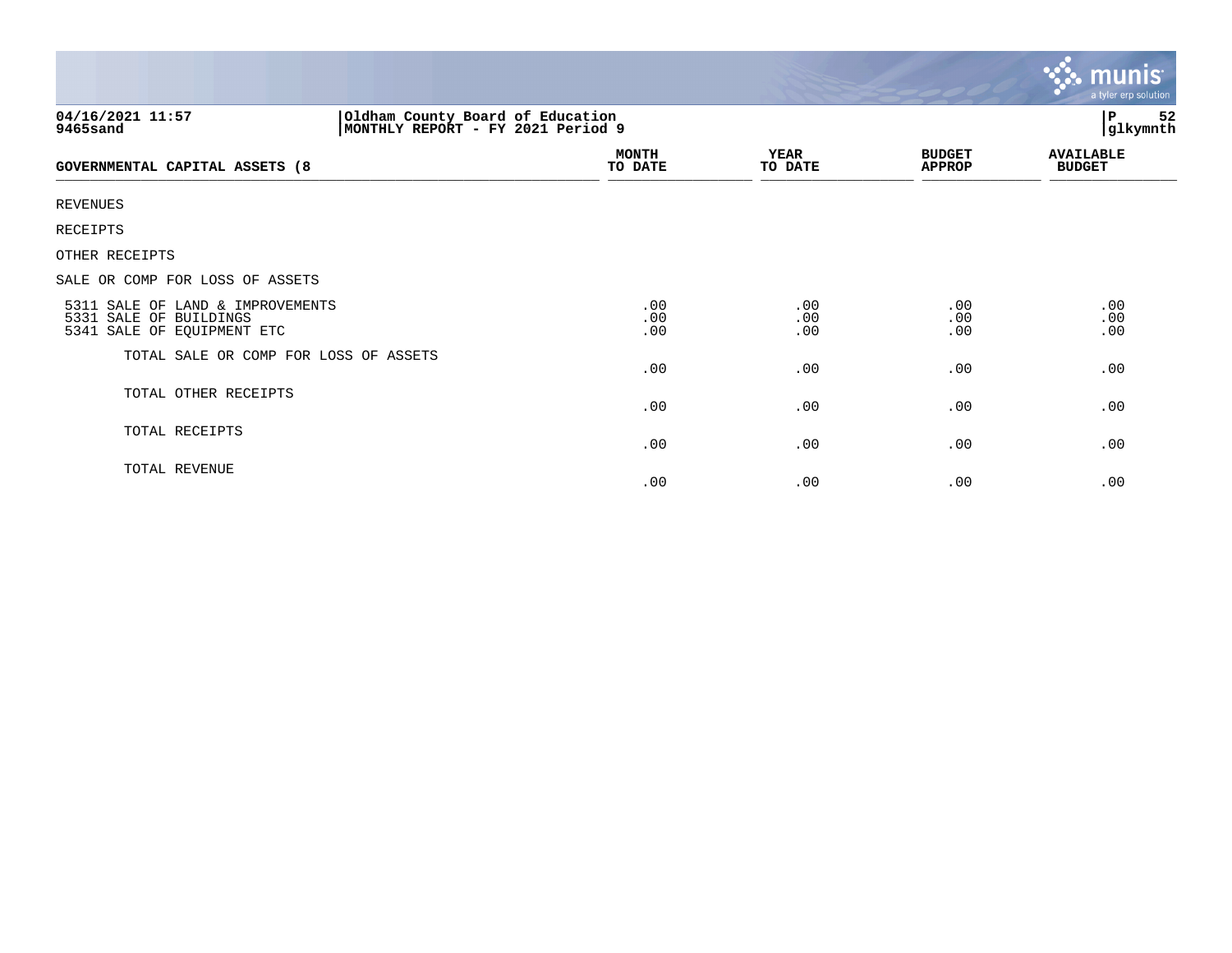|                                                |                                                                        |                        |                                | munis<br>a tyler erp solution     |
|------------------------------------------------|------------------------------------------------------------------------|------------------------|--------------------------------|-----------------------------------|
| 04/16/2021 11:57<br>9465sand                   | Oldham County Board of Education<br> MONTHLY REPORT - FY 2021 Period 9 |                        |                                | lР<br>53<br> glkymnth             |
| GOVERNMENTAL CAPITAL ASSETS (8                 | <b>MONTH</b><br>TO DATE                                                | <b>YEAR</b><br>TO DATE | <b>BUDGET</b><br><b>APPROP</b> | <b>AVAILABLE</b><br><b>BUDGET</b> |
| EXPENDITURES                                   |                                                                        |                        |                                |                                   |
| 1000<br>INSTRUCTION                            |                                                                        |                        |                                |                                   |
| 0700<br>PROPERTY                               | 4,630,723.98                                                           | 4,630,723.98           | .00                            | $-4,630,723.98$                   |
| TOTAL 1000<br>INSTRUCTION                      | 4,630,723.98                                                           | 4,630,723.98           | .00                            | $-4,630,723.98$                   |
| STUDENT SUPPORT SERVICES<br>2100               |                                                                        |                        |                                |                                   |
| 0700<br>PROPERTY                               | .00                                                                    | .00                    | .00                            | .00                               |
| TOTAL 2100<br>STUDENT SUPPORT SERVICES         | .00                                                                    | .00                    | .00                            | .00                               |
| 2200<br>INSTRUCTIONAL STAFF SUPP SERV          |                                                                        |                        |                                |                                   |
| 0700<br>PROPERTY                               | 374.96                                                                 | 374.96                 | .00                            | $-374.96$                         |
| TOTAL 2200<br>INSTRUCTIONAL STAFF SUPP SERV    | 374.96                                                                 | 374.96                 | .00                            | $-374.96$                         |
| DISTRICT ADMIN SUPPORT<br>2300                 |                                                                        |                        |                                |                                   |
| PROPERTY<br>0700                               | 54,130.61                                                              | 54,130.61              | .00                            | $-54, 130.61$                     |
| TOTAL 2300<br>DISTRICT ADMIN SUPPORT           | 54,130.61                                                              | 54,130.61              | .00                            | $-54, 130.61$                     |
| 2400<br>SCHOOL ADMIN SUPPORT                   |                                                                        |                        |                                |                                   |
| 0700<br>PROPERTY                               | 164.25                                                                 | 164.25                 | .00                            | $-164.25$                         |
| TOTAL 2400<br>SCHOOL ADMIN SUPPORT             | 164.25                                                                 | 164.25                 | .00                            | $-164.25$                         |
| 2500<br>BUSINESS SUPPORT SERVICES              |                                                                        |                        |                                |                                   |
| 0700<br>PROPERTY                               | 63.77                                                                  | 63.77                  | .00                            | $-63.77$                          |
| TOTAL 2500<br>BUSINESS SUPPORT SERVICES        | 63.77                                                                  | 63.77                  | .00                            | $-63.77$                          |
| 2600<br>PLANT OPERATIONS AND MAINTENANCE       |                                                                        |                        |                                |                                   |
| 0700<br>PROPERTY                               | 1,467,867.09                                                           | 1,467,867.09           | .00                            | $-1,467,867.09$                   |
| TOTAL 2600<br>PLANT OPERATIONS AND MAINTENANCE | 1,467,867.09                                                           | 1,467,867.09           | .00                            | $-1,467,867.09$                   |

2700 STUDENT TRANSPORTATION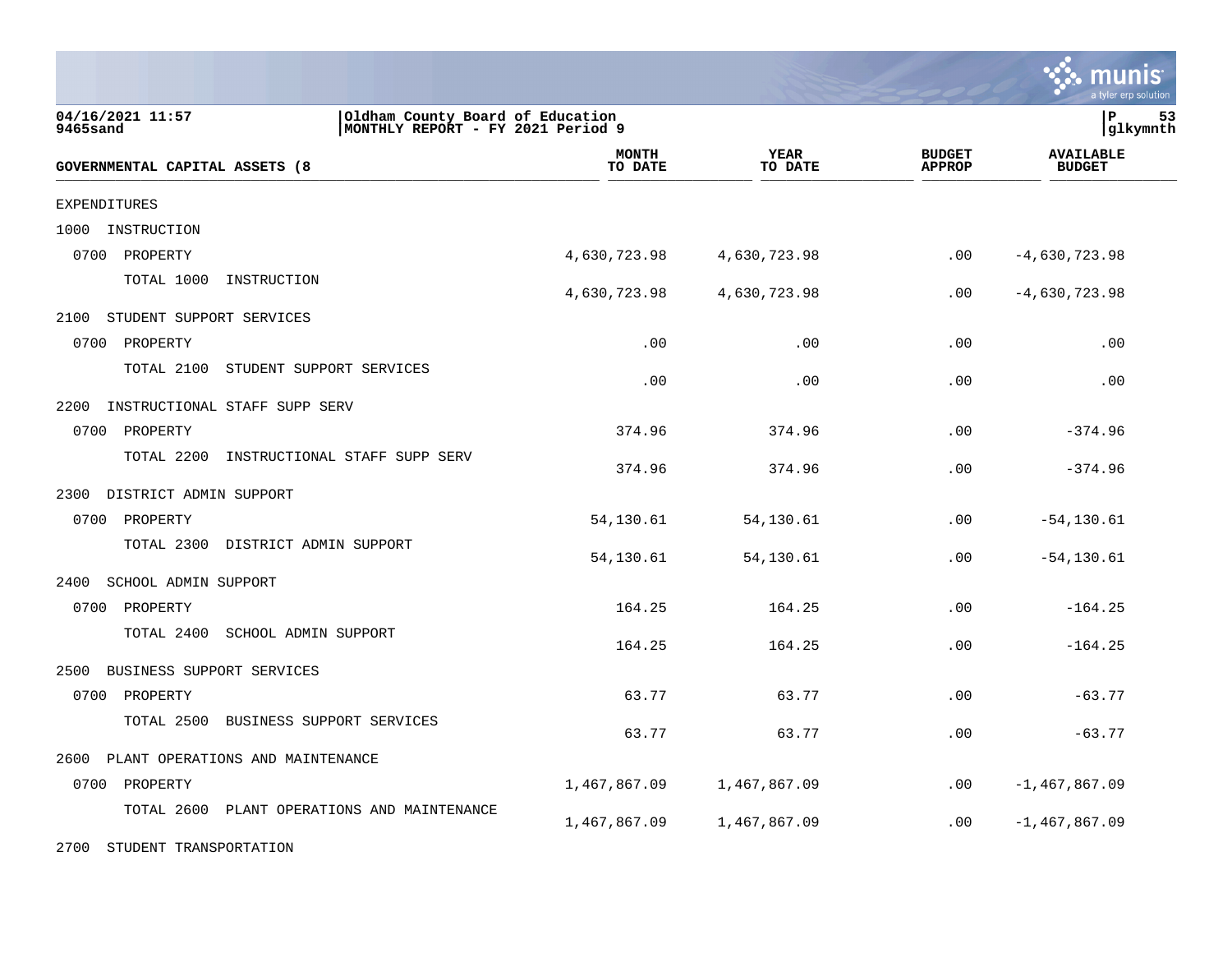

| 04/16/2021 11:57<br>9465sand   | Oldham County Board of Education<br>MONTHLY REPORT - FY 2021 Period 9 |                         |                        | IP.<br>54<br>glkymnth          |                                   |  |
|--------------------------------|-----------------------------------------------------------------------|-------------------------|------------------------|--------------------------------|-----------------------------------|--|
| GOVERNMENTAL CAPITAL ASSETS (8 |                                                                       | <b>MONTH</b><br>TO DATE | <b>YEAR</b><br>TO DATE | <b>BUDGET</b><br><b>APPROP</b> | <b>AVAILABLE</b><br><b>BUDGET</b> |  |
| 0700<br>PROPERTY               |                                                                       | 782,844.23              | 782,844.23             | .00                            | $-782,844.23$                     |  |
| TOTAL 2700                     | STUDENT TRANSPORTATION                                                | 782,844.23              | 782,844.23             | .00                            | $-782, 844.23$                    |  |
| 3300<br>COMMUNITY SERVICES     |                                                                       |                         |                        |                                |                                   |  |
| 0700<br>PROPERTY               |                                                                       | .00                     | .00                    | .00                            | .00                               |  |
| TOTAL 3300                     | COMMUNITY SERVICES                                                    | .00                     | .00                    | .00                            | .00                               |  |
| TOTAL EXPENDITURES             |                                                                       | 6,936,168.89            | 6,936,168.89           | .00                            | $-6,936,168.89$                   |  |
|                                | TOTAL FOR GOVERNMENTAL CAPITAL ASSETS (8)                             | $-6,936,168.89$         | $-6,936,168.89$        | .00                            | 6,936,168.89                      |  |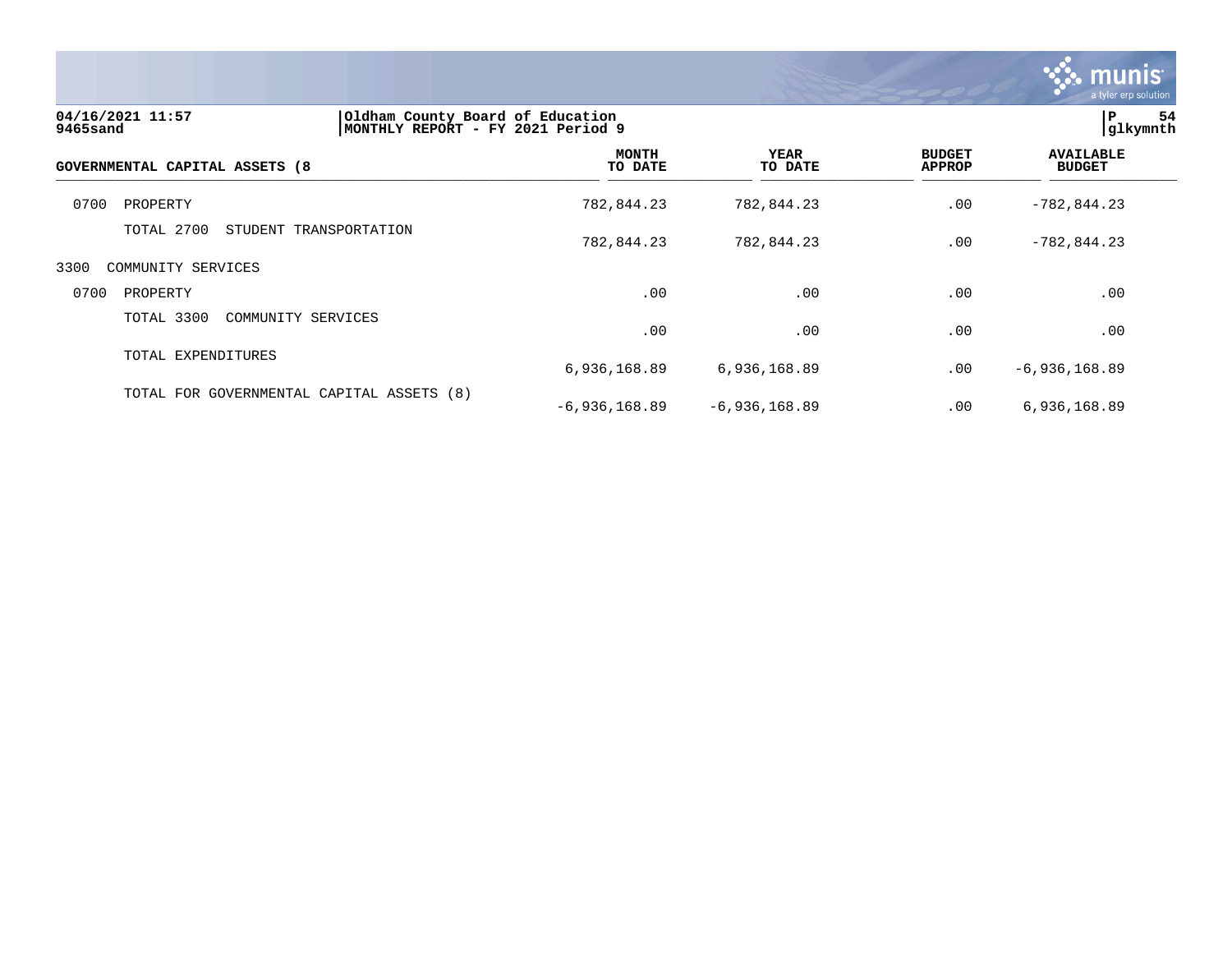|                                                                                                       |                         |                 |                                | $\ddotsc$ munis<br>a tyler erp solution |
|-------------------------------------------------------------------------------------------------------|-------------------------|-----------------|--------------------------------|-----------------------------------------|
| Oldham County Board of Education<br>04/16/2021 11:57<br>MONTHLY REPORT - FY 2021 Period 9<br>9465sand |                         |                 |                                |                                         |
| FOOD SERVICE CAPITAL ASSETS (8                                                                        | <b>MONTH</b><br>TO DATE | YEAR<br>TO DATE | <b>BUDGET</b><br><b>APPROP</b> | <b>AVAILABLE</b><br><b>BUDGET</b>       |
| <b>REVENUES</b>                                                                                       |                         |                 |                                |                                         |
| RECEIPTS                                                                                              |                         |                 |                                |                                         |
| REVENUE FROM LOCAL SOURCES                                                                            |                         |                 |                                |                                         |
| OTHER REVENUE FROM LOCAL SOURCES                                                                      |                         |                 |                                |                                         |
| 1930 GAIN/LOSS SALE ASSET FOOD SERV                                                                   | .00                     | .00             | .00                            | .00                                     |
| TOTAL OTHER REVENUE FROM LOCAL SOURCES                                                                | .00                     | .00             | .00                            | .00                                     |
| TOTAL REVENUE FROM LOCAL SOURCES                                                                      | .00                     | .00             | .00                            | .00                                     |
| TOTAL RECEIPTS                                                                                        | .00                     | .00             | .00                            | .00                                     |
| TOTAL REVENUE                                                                                         | .00                     | .00             | .00                            | .00                                     |

the contract of the contract of the contract of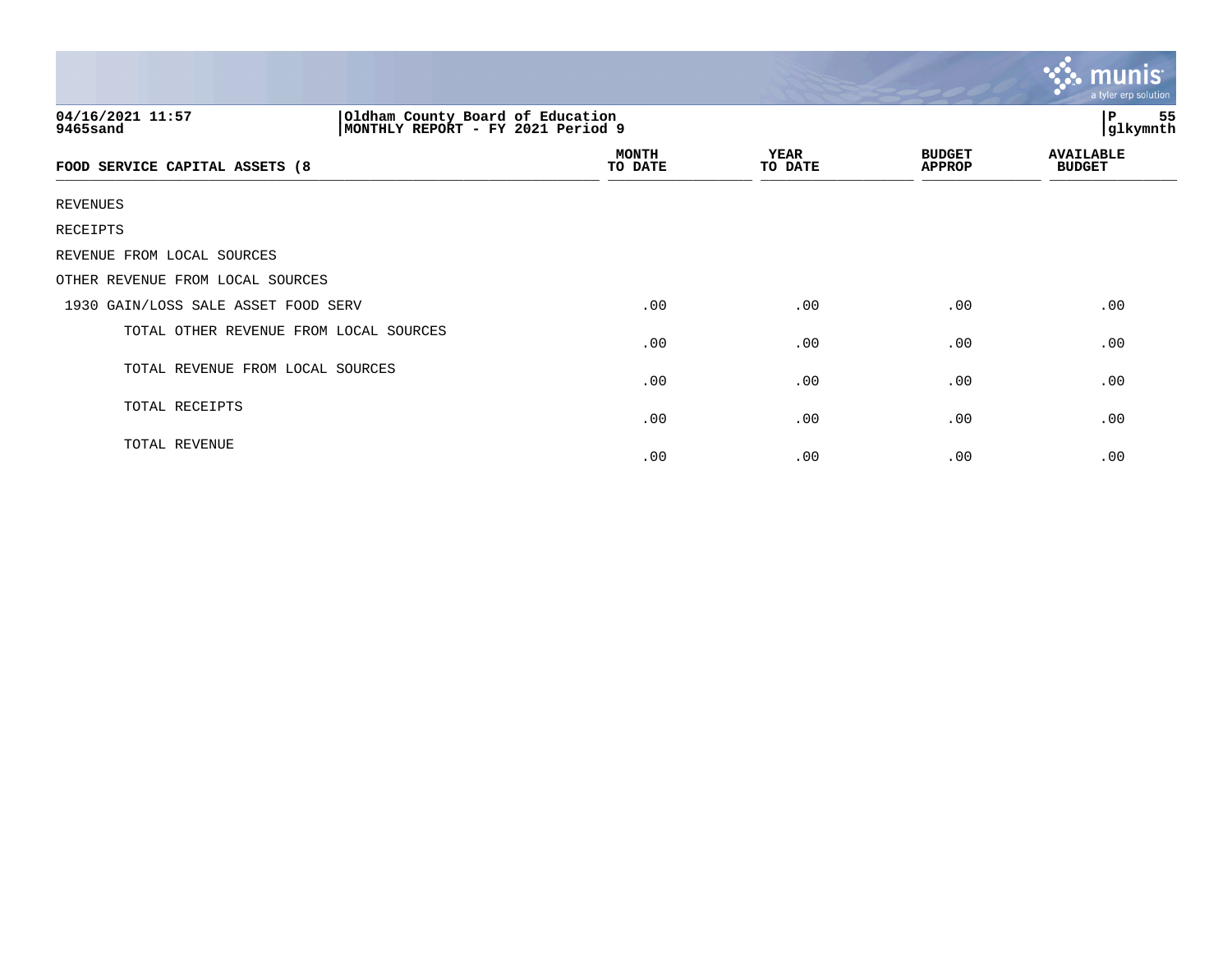|                                                                                                       |                         |                 |                                | a tyler erp solution              |
|-------------------------------------------------------------------------------------------------------|-------------------------|-----------------|--------------------------------|-----------------------------------|
| 04/16/2021 11:57<br>Oldham County Board of Education<br>MONTHLY REPORT - FY 2021 Period 9<br>9465sand |                         |                 |                                | P<br>56<br>glkymnth               |
| FOOD SERVICE CAPITAL ASSETS (8                                                                        | <b>MONTH</b><br>TO DATE | YEAR<br>TO DATE | <b>BUDGET</b><br><b>APPROP</b> | <b>AVAILABLE</b><br><b>BUDGET</b> |
| EXPENDITURES                                                                                          |                         |                 |                                |                                   |
| 3100<br>FOOD SERVICE OPERATION                                                                        |                         |                 |                                |                                   |
| 0700<br>PROPERTY                                                                                      | 137,295.44              | 137,295.44      | .00                            | $-137, 295.44$                    |
| TOTAL 3100<br>FOOD SERVICE OPERATION                                                                  | 137,295.44              | 137, 295.44     | .00                            | $-137, 295.44$                    |
| TOTAL EXPENDITURES                                                                                    | 137,295.44              | 137,295.44      | .00                            | $-137, 295.44$                    |
| TOTAL FOR FOOD SERVICE CAPITAL ASSETS (81)                                                            | $-137, 295.44$          | $-137, 295.44$  | .00                            | 137,295.44                        |